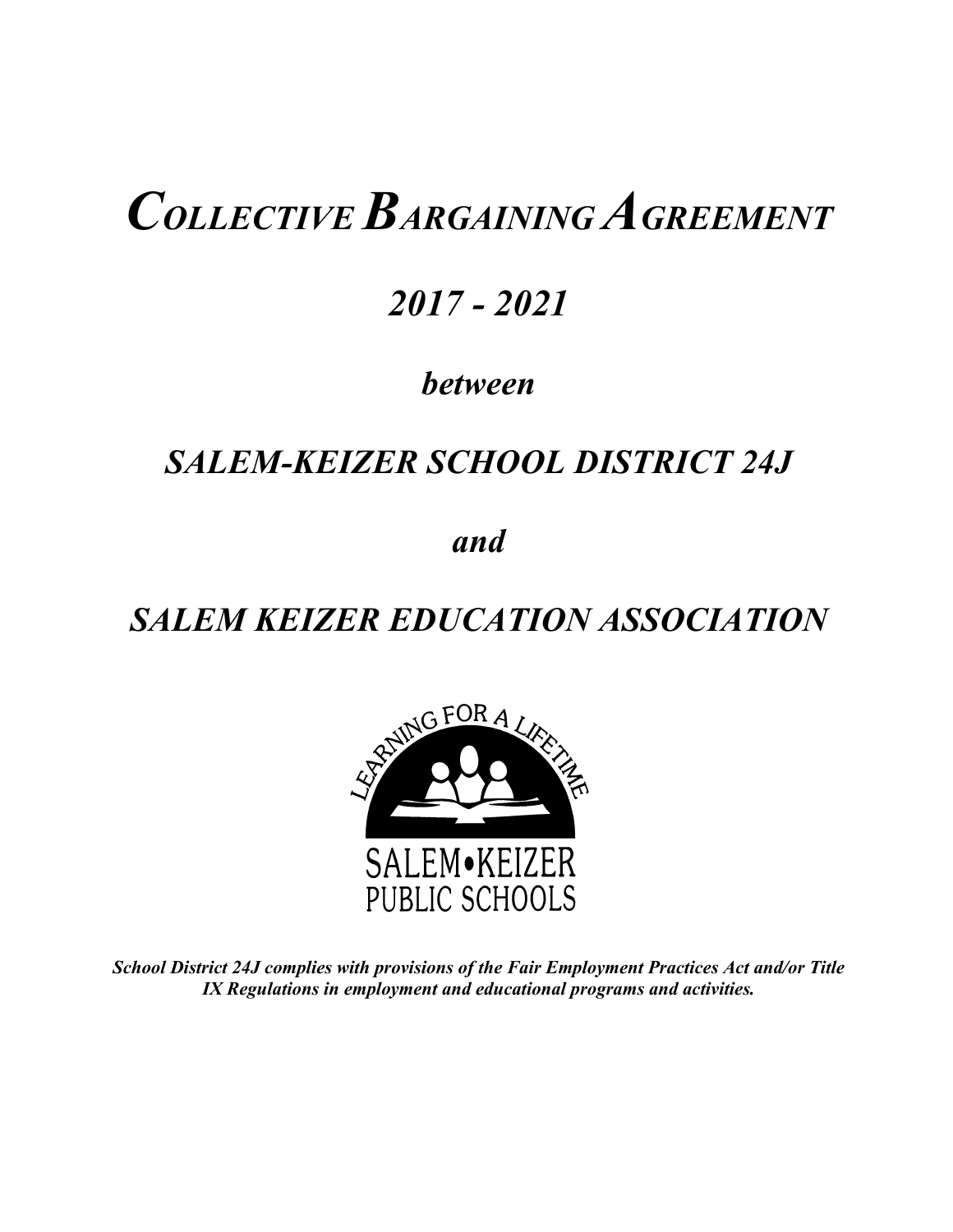### **TABLE OF CONTENTS**

|       |          | Page |
|-------|----------|------|
|       |          |      |
| Τ.    |          |      |
|       |          |      |
|       |          |      |
|       |          |      |
|       |          |      |
|       |          |      |
|       |          |      |
|       | E.       |      |
| Ш.    |          |      |
|       |          |      |
| III.  |          |      |
|       |          |      |
|       |          |      |
| IV.   |          |      |
|       | А.       |      |
|       | В.       |      |
|       |          |      |
|       |          |      |
|       | Е.       |      |
|       | F.       |      |
|       |          |      |
|       |          |      |
|       | L.       |      |
|       | J.       |      |
|       |          |      |
|       | L.       |      |
| V.    |          |      |
|       |          |      |
|       |          |      |
|       |          |      |
| VI.   |          |      |
|       |          |      |
|       |          |      |
|       |          |      |
|       |          |      |
| VII.  |          |      |
|       |          |      |
|       | В.       |      |
|       |          |      |
|       |          |      |
| VIII. |          |      |
|       |          |      |
|       | 1.       |      |
|       | 2.       |      |
|       | 3.       |      |
|       | 4.       |      |
|       | 5.       |      |
|       | 6.<br>7. |      |
|       | 8.       |      |
|       |          |      |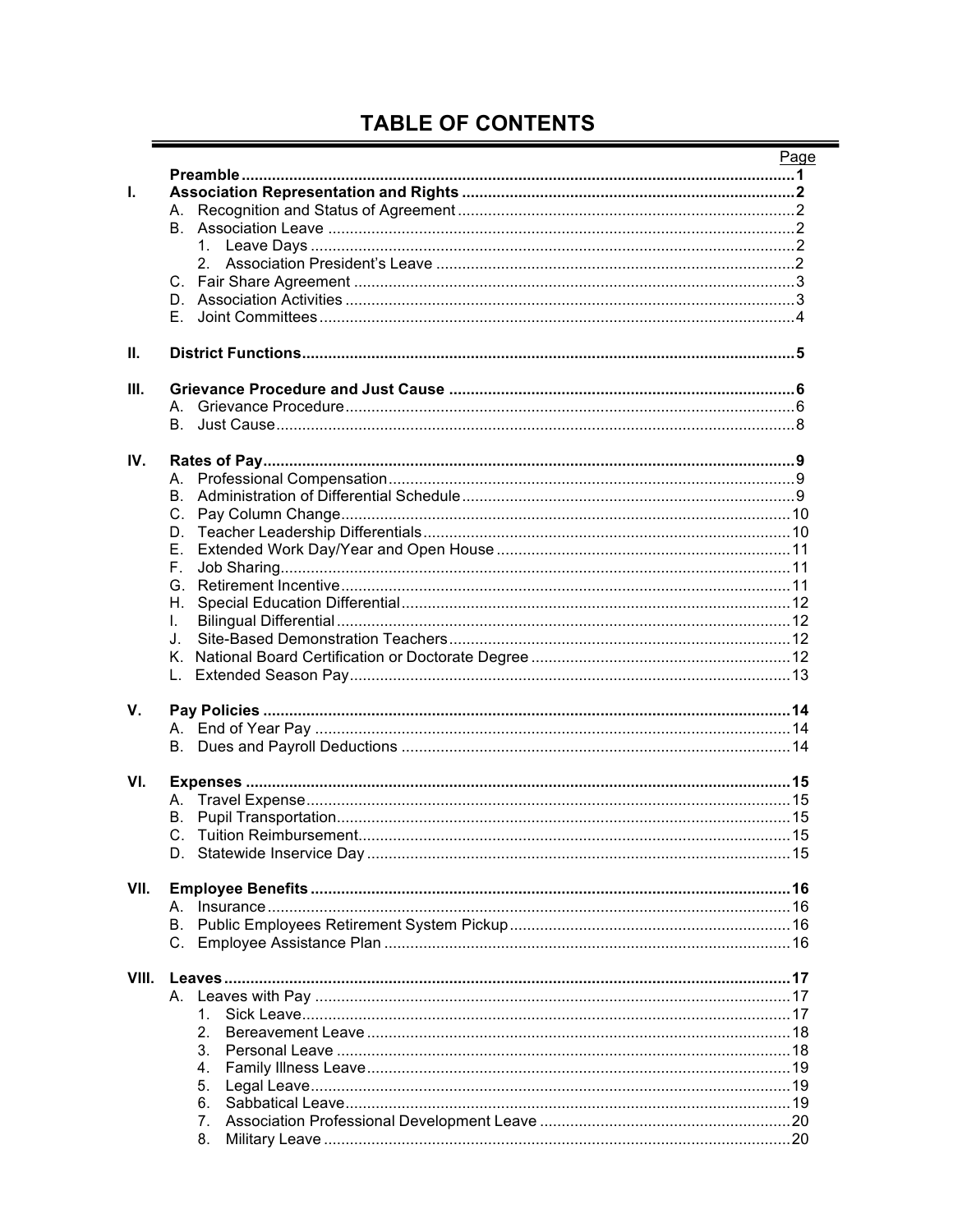| IX.  |                                |    |
|------|--------------------------------|----|
|      |                                |    |
|      |                                |    |
|      |                                |    |
|      |                                |    |
|      |                                |    |
| Х.   |                                |    |
|      |                                |    |
|      | В.                             |    |
|      |                                |    |
|      |                                |    |
|      |                                |    |
|      |                                |    |
|      | F.                             |    |
|      |                                |    |
|      |                                |    |
|      |                                |    |
| XI.  |                                |    |
|      |                                |    |
|      |                                |    |
|      |                                |    |
|      |                                |    |
| XII. |                                |    |
|      |                                |    |
|      |                                |    |
|      |                                |    |
|      |                                |    |
|      |                                |    |
|      | <b>XIII.</b> Layoff and Recall | 29 |
|      |                                |    |
|      |                                |    |
|      |                                |    |
|      |                                |    |
| XV.  |                                |    |
|      |                                |    |
|      |                                |    |
|      |                                |    |
|      |                                |    |
|      |                                |    |
|      |                                |    |
|      |                                |    |
|      |                                |    |
|      |                                |    |
|      |                                |    |
|      |                                |    |
|      |                                |    |
|      |                                |    |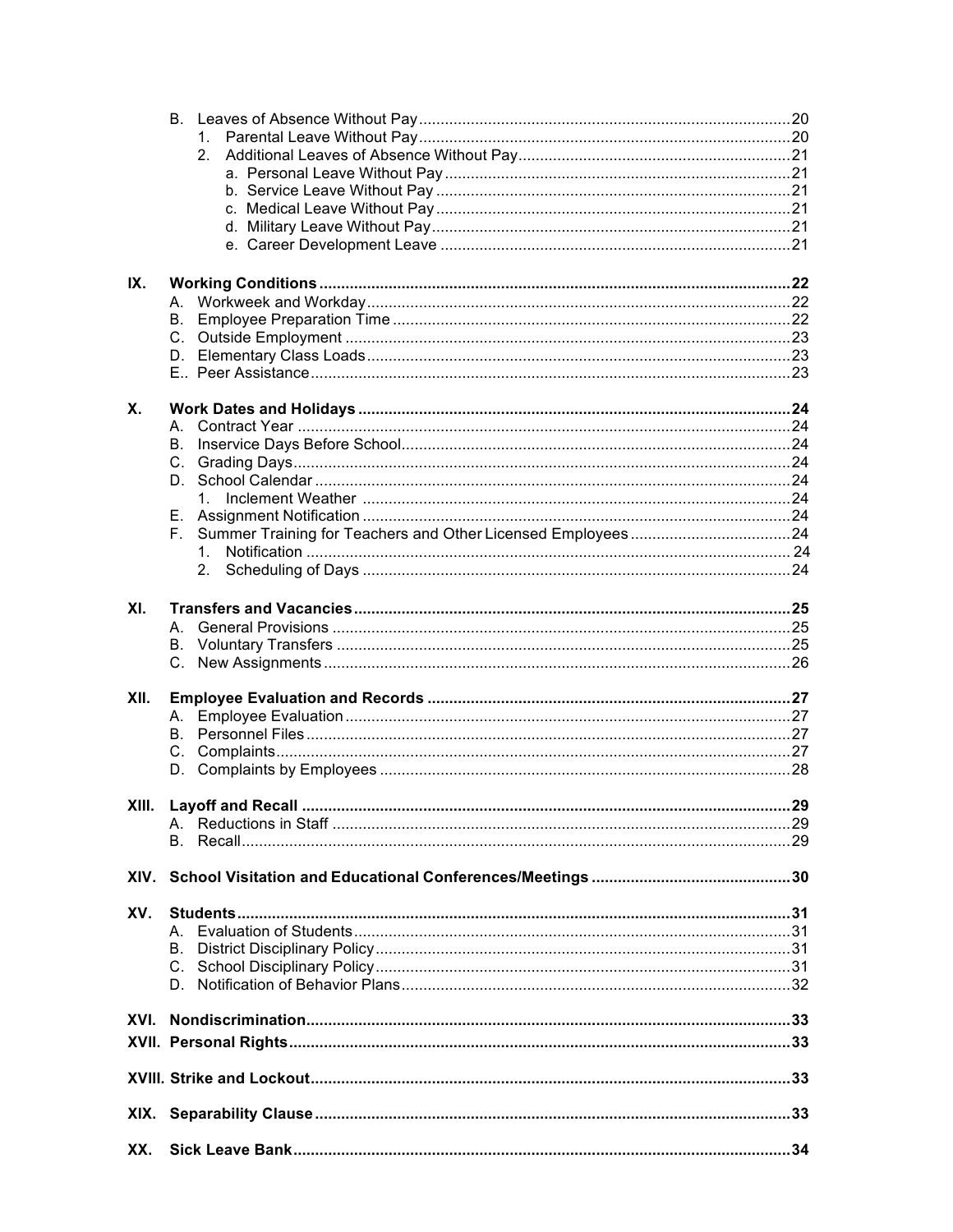| A. Compliance Between Individual Contract and Master Agreement 37 |  |
|-------------------------------------------------------------------|--|
|                                                                   |  |
|                                                                   |  |

#### **Appendices**

- A. Licensed Salary Schedules
- B. Differential Schedules

### **Memorandums of Understanding**

Association Vice President Leave Grading Day Meeting Black Out Substitute Shortages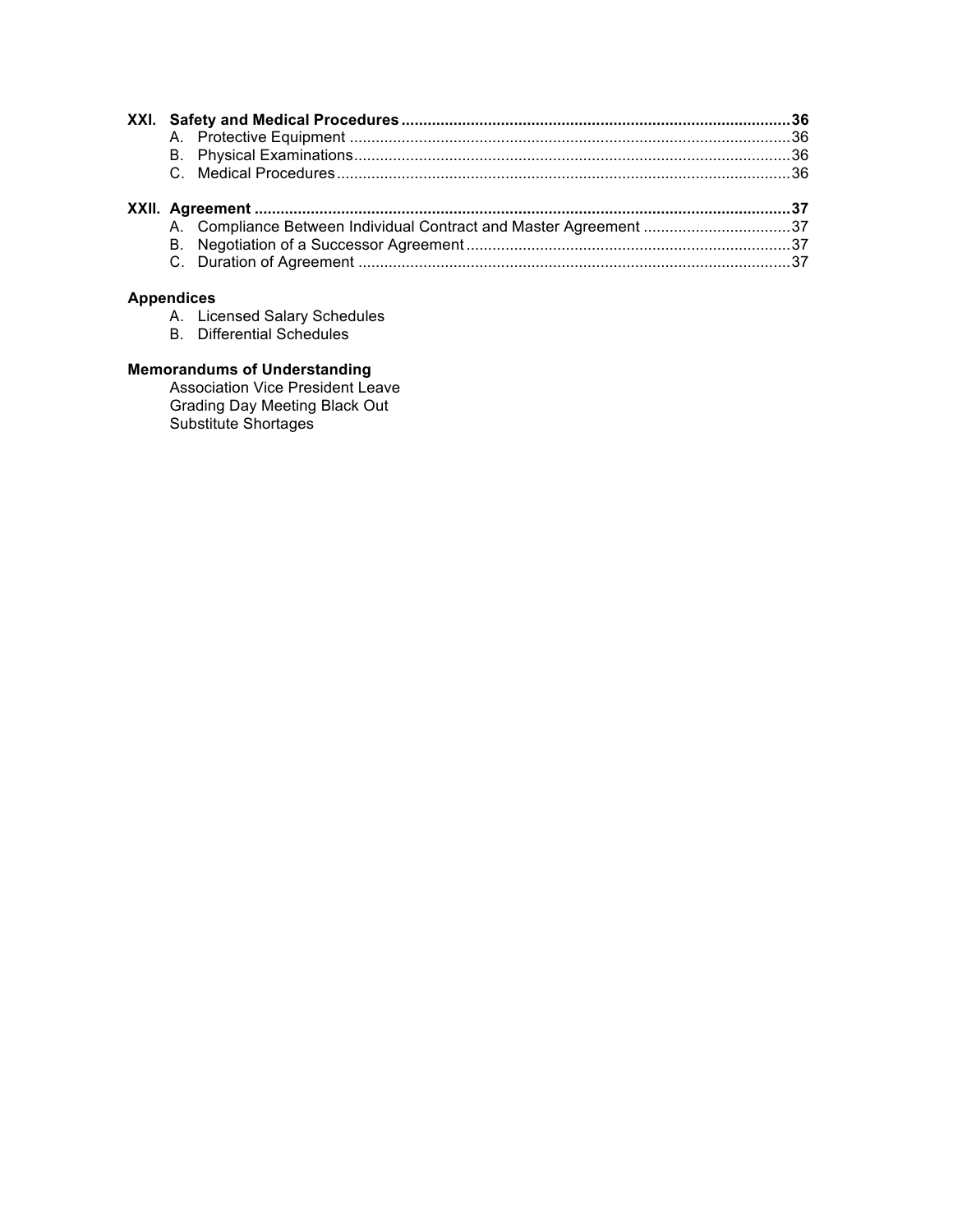#### **PREAMBLE**

This Agreement is entered into this **July 1, 2017** between the District School Board on behalf of the Salem-Keizer School District 24J, herein referred to as the "Board" or "District", and the Salem Keizer Education Association, herein referred to as the "Association".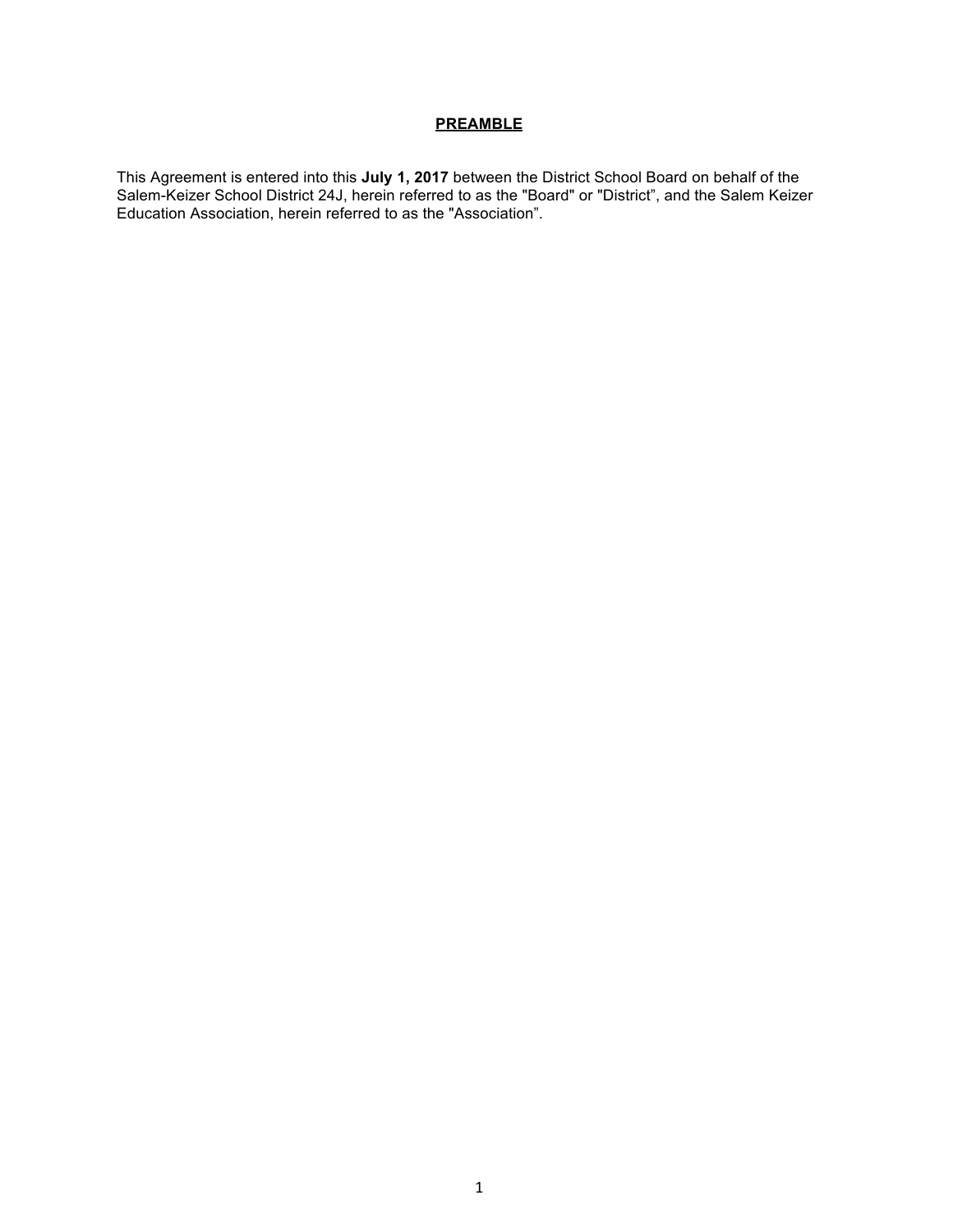#### **ARTICLE I ASSOCIATION REPRESENTATION AND RIGHTS**

#### **A. Recognition and Status of Agreement**

- 1. The Board recognizes the Association as the exclusive bargaining representative of the following:
	- a. **All licensed teachers, counselors, nurses, school psychologists, physical and occupational therapists, audiologists, speech language pathologists, and social workers employed by the District, herein referred to as "employees". Excluded from this subsection are substitutes.**
	- b. As defined in ORS 342.815, temporary teacher means a teacher employed to fill a position designated as temporary, or experimental or to fill a vacancy which occurs after the opening of school because of unanticipated enrollment or because of the death, disability, retirement, resignation, contract non-extension or dismissal of a contract or probationary teacher.
	- c. References in other provisions of this agreement to the term "employees"are intended to apply to all groups of employees within the bargaining unit, including teachers. However, references to the term "teachers" are intended to apply only to those employees listed in paragraph "a" of this section.
- 2. Questions of unit determination and/or clarification shall be resolved through the negotiations. If the parties are unable to reach agreement, such disputes shall be referred to the Employment Relations Board.
- 3. The intent of this Agreement is to set forth and record herein the basic and full agreement between the parties on those matters pertaining to employment relations, which includes, but is not limited to: matters concerning direct and indirect monetary benefits, hours, vacation, sick leave, grievance procedures, and other conditions of employment.
- 4. There shall be signed copies of the final Agreement for the purpose of records. One shall be retained by the District and one shall be retained by the Association.

#### **B. Association Leave**

#### **1. Leave Days**

The Association shall be allowed up to sixty five (65) days of leave per year for members of the bargaining unit to carry out the statutory duties of the Association as exclusive representative in collective bargaining, contract administration, grievance processing during the life of the contract, and related activities bearing a direct relationship to labor-management relationships between the Association and the District. Such leave shall be granted upon request of the Association President or Vice President. The Association shall be billed for substitute costs for each day of actual substitute usage.

#### **2. Association President's Leave**

a. Upon request by the Association prior to June 1, the District will grant theAssociation President a leave of absence without pay for **their** term of office. Such leave guarantees return to the same position or to a comparable position. Upon return to a District position, the SKEA president shall be placed on the salary schedule at the level which **they** would have achieved had **they** remained actively employedin the District. Furthermore, the SKEA president shall accrue all benefits in the same manner that **they** would have accrued benefits had **they** remained actively employed in the District. This unpaid leave shall be for the President to carry out the statutory duties of the Association as exclusive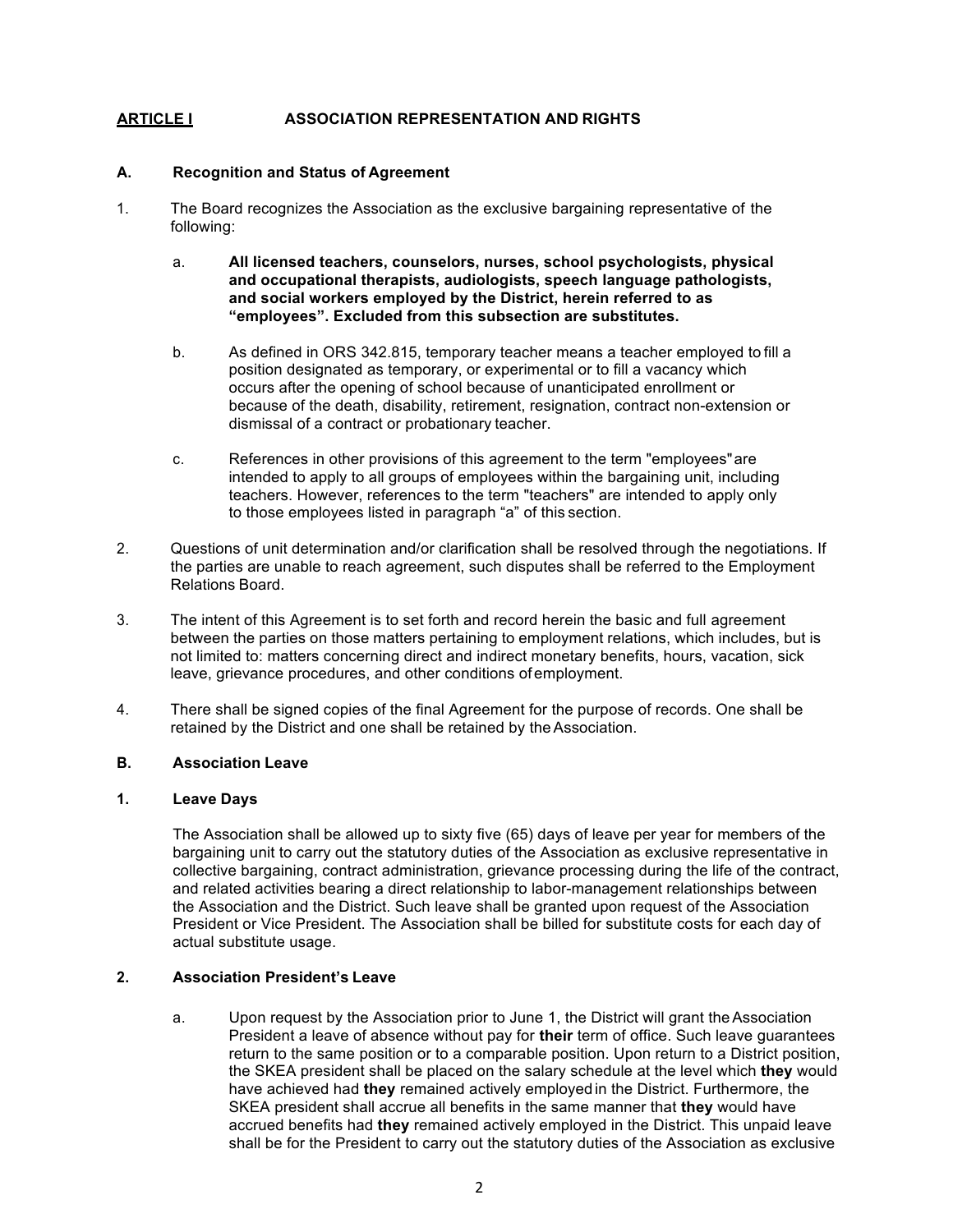representative in collective bargaining, contract administration, grievance processing during the life of the contract, and related activities bearing a direct relationship to labormanagement relationships between the Association and the District.

- b. The Association shall reimburse the District the total cost (salary, payroll, and fringe benefits) of the average teacher's salary for that year as determined on the October1 scatter gram of the teacher salaries from All Funds or the actual President's salary, whichever is less.
- c. The District agrees to process the differential salary provided to the SKEA president by the Association as a part of the president's salary which the Association currently reimburses and is now processed by the District. It is understood that this proposal will not result in any added costs for the Employer, and the Association agrees tohold the Employer harmless from any legal liability that might result from this contractual provision.

#### **C. Fair Share Agreement**

- 1. The District shall deduct an amount in nine equal payments from the pay of each employee who is not a member of the Association as a Fair Share fee. The Fair Share amount shall be the annual dues charged by the official bargaining agent and its affiliates. It is the intent of the parties that this clause be administered so as to comply with applicable statutes.
- 2. An employee who has not requested payroll deduction of Association dues under this Agreement and who has not certified to the District that **they have** paid dues directly to the Association shall be subject to the provisions of this Article. Such request for payroll deduction or certification of direct payment of dues shall be made in writing by the fifteenth day of the month prior to the month in which the deduction is to be made.
- 3. The Association agrees to hold the District harmless against any and all claims, suits, orders, or judgments brought against the District as a result of the provision of thisarticle.

#### **D. Association Activities**

- 1. Interschool mail facilities, including the e-mail system, may be used for distribution of nonlibelous Association communications so long as such communications are labeled as Association materials and are not political or strike-related and conform to electronic communication policies and rules of the District. Communications will be created and read during non-student contact time and shall not interfere with normal school operations. Materials other than those originating from the Association office shall contain the name ofthe authorizing Association official.
- 2. School facilities may be used for Association meetings at reasonable times duringnon-duty hours provided that such meetings shall not interfere with the normal school operations.
	- a. The SKEA is entitled to a maximum of fifteen (15) minutes to meet during non-student contact time for informational Association business once per month as agreed upon between the Building Administration and the Association representative. This may or may not occur during work day.
	- b. In addition, on request, an Association representative shall be allowed to make brief announcements and respond briefly to questions during professionalmeetings.
- 3. The Association may be required to reimburse the District for any reasonableand significant costs incurred by the District as a result of D, 1 and D, 2 of this Article. Additionally, the Association agrees to hold the District harmless from any damage awards or litigation expenses which might result from implementing sections D, 1 and D, 2 of thisArticle.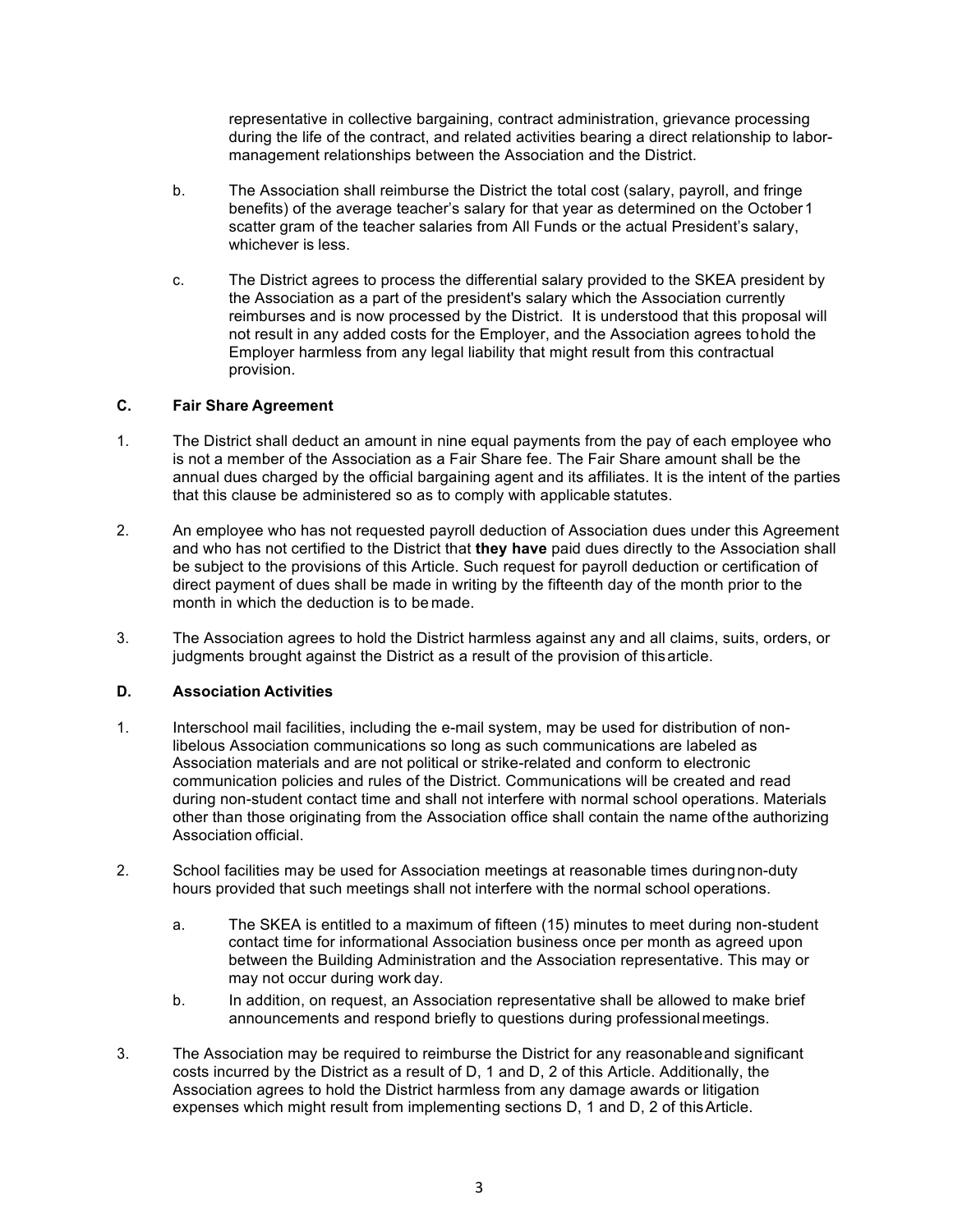- 4. Appropriate Association representatives shall be allowed release time without loss of compensation when required by the District to meet with District personnel on mattersrelating to grievances that have been filed or scheduled negotiations.
- 5. Association Meetings: Association Representative Assembly and SKEA Board of Director meetings shall be placed on the District calendar. The District shall not schedule any "required attendance" meetings for representatives at a time that would conflict with the nine (9) Association Representative Assembly and/or nine (9) SKEA Board of Director meetings to be held during each year of this contract. If an Association representative is working hours that would extend beyond 4:00 p.m. on the date of a scheduled Representative Assembly meeting or Board of Director meeting, the representative shall be given "release time" beginning one- half hour prior to the scheduled start time of the Association meeting so that the member can attend the meeting.
- 6. Upon request, the District agrees to furnish the Association with readily available public information for utilization as the exclusive collective bargaining representative. The Association agrees to reimburse the District for actual costs incurred in development and delivery of such information.
- 7. Union material maybe distributed to staff mail boxes during non-student contact time.

#### **E. Joint Committees**

- 1. The Association President shall make Association representative appointments.
- 2. Salem Keizer Education Association representatives shall comprise half (or proportionate share) of the District staff representation on each of the following joint committees:
	- (a) Calendar Committee;
	- **(b) Student Behavior Committee**
	- (c) Evaluation Committee
	- (d) Report Card Committee;
	- (e) Professional Action Committee for Education (PACE) Committee
	- (f) Sick Leave Bank Committee (see Article XX)
	- (g) Sabbatical Committee (See Article VIII, A.6)
	- (h) Technology Committee
- 3. There shall be at least one Salem Keizer Education Association representative onthe:
	- **(a) Safety and Security Committee**
	- **(b) Labor Management Committee**
- 4. **Professional** Development Committee
	- (a) Salem Keizer Education Association representatives shall comprise half of the **Professional** Development Committee.
	- (b) This committee shall have decision power over the funds it administers.
- 5. Mentor Committee
	- (a) Works in collaboration with the mentor administrator.<br>(b) Reviews and provides input into the mentor matches.
	- Reviews and provides input into the mentor matches.
	- (c) Reviews the overall program and provides recommendations forimprovements.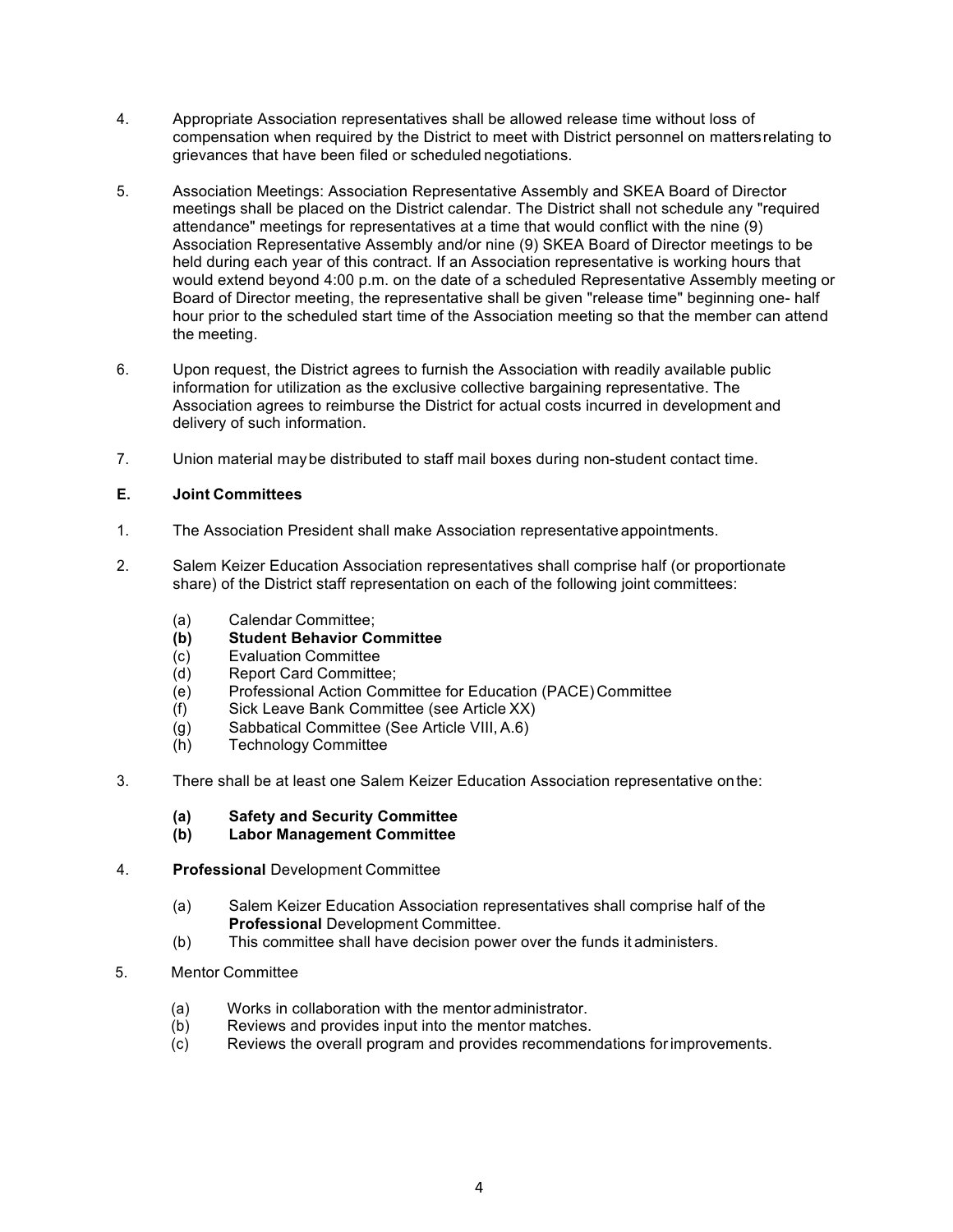#### **ARTICLE II DISTRICT FUNCTIONS**

- A. It is recognized that the Board has and will continue to retain the rights and responsibilities to operate and manage the school system and its programs, facilities, properties, and activitiesof its employees, EXCEPT AS LIMITED BY THIS AGREEMENT AND APPLICABLE STATE LAW.
- B. Without limiting the generality of the foregoing (paragraph "A"), it is expressly recognized that the Board's operational and managerial responsibility includes:

The right to determine location of the schools and other facilities of the school system.

The determination of the financial policies of the District, including the general accounting procedures, inventory of supplies and equipment, procedures, and public relations.

The determination of the management, supervisory or administrative organization of each school, or facility in the system and the selection of employees for promotion to supervisory, management, or administrative positions.

The maintenance control and use of the school system properties and facilities.

The determination of safety, health, and property protection where legal responsibility of the Board or other governmental unit is involved.

The right to enforce policies, rules and regulations now in effect, and to establish new policies, rules, and regulations from time to time not in conflict with this Agreement.

The direction and arrangement of all the working forces in the system, including the right to hire, suspend, discharge, or discipline employees.

The creation, combination, modification, or elimination of any teaching position.

The determination of the size of the working force, the allocation and assignment of work to employees, the determination of policies affecting the selection of employees, and the establishment of quality standards and judgments of employee performance.

The APPROVAL AND AUTHORIZATION of the processes, techniques, methods, and means of teaching, and the subjects to be taught.

The right to schedule classes and assign work loads and to APPROVE AND AUTHORIZE textbooks, teaching aides, and materials.

Nothing in the Agreement shall limit in any way the District's contracting or subcontracting of work or shall require the District to continue in existence any of its present programs in its present form and/or location, or on any other basis.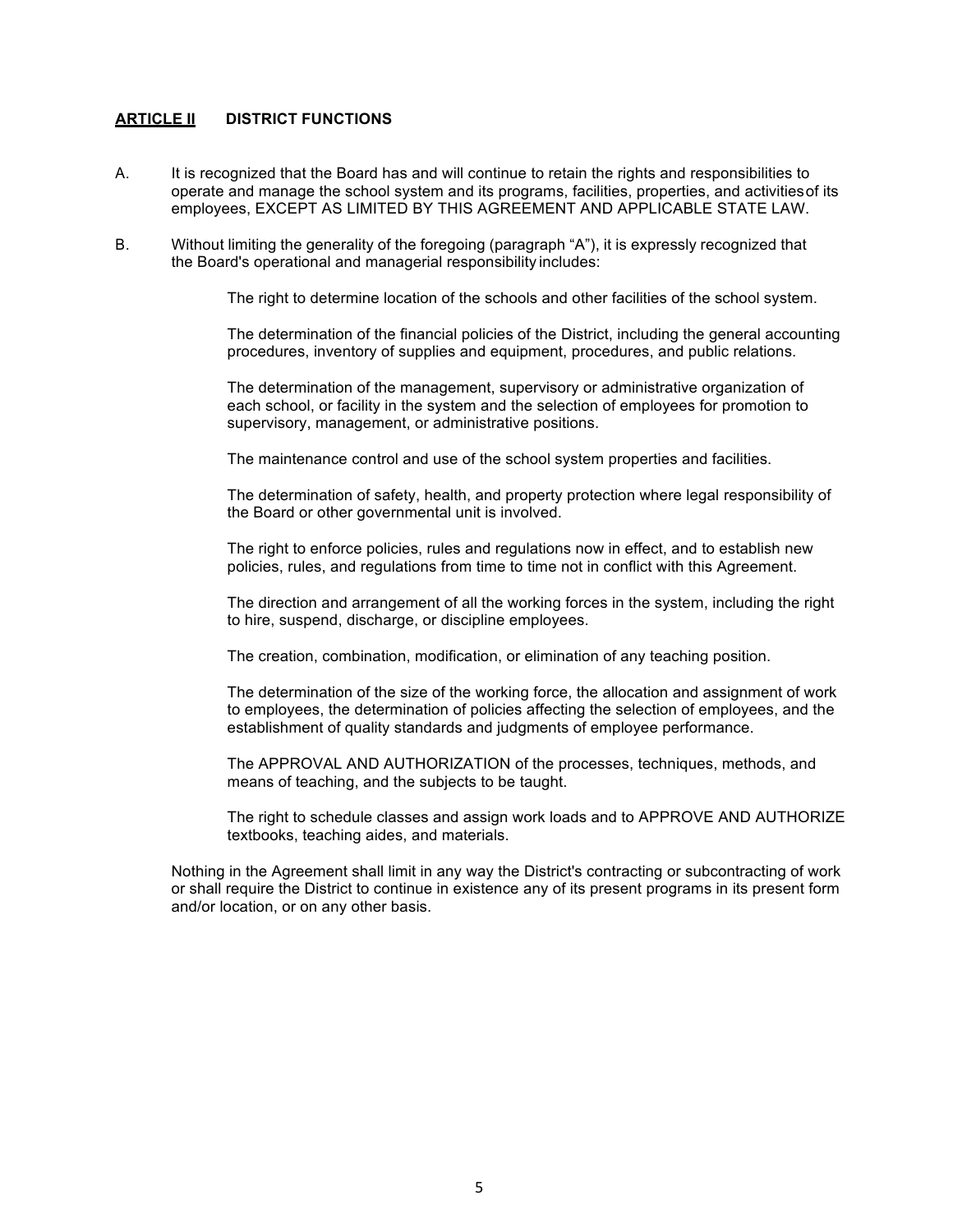#### **ARTICLE III GRIEVANCE PROCEDURE AND JUST CAUSE**

#### **A. Grievance Procedure**

#### **1. Definitions:**

Grievance: A claim by an employee or the Association based on the interpretation or application of this Agreement.

Grievant: The employee, group of employees, or the Association that alleges a violation of this agreement.

Days: Working school days. Weekend or vacation days are thus excluded. Immediate Supervisor: The individual who has the administrative authority to resolve the grievance.

Employee: Any member of the bargaining unit.

#### **2. General Provisions Related to GrievanceProcedures:**

- a. Whenever possible, grievances will not be heard during the working hours of the grievant. However, should investigation or processing of any grievance require that an employee be released from **their** regular assignment, the employee shall be excused without loss of pay or benefits.
- b. The Board acknowledges the right of the grievant to have the Association grievance representative and/or legal counsel present in the processing of a grievance at all levels, and no employee may be required to discuss any grievance without such representation and/or counsel.
- c. All documents, communications, and records dealing with the processing of a grievance shall be filed in the grievance file, which shall be maintained apart from the personnel file, along with any statement the employee may wish tomake.
- d. Nothing contained in this grievance procedure shall prevent any individual from initiating a grievance against the District even though the Association may not support **them.** The number of days indicated at each step shall be considered as maximum. Time limits may be extended by mutual consent of both parties. The parties shall make every reasonable effort to expedite the processing of grievances filed near the end of the school year.
- e. Procedures mayterminate at any level if the complainant so indicates in writing or fails to pursue **their** complaint within the specified time limit. Such termination shall be without prejudice and shall not establish precedent for futuregrievances.
- f. When a grievance is filed that similarly affects an identifiable group of employees, the Association shall have the right to process the grievance on behalf of such employees. The grievance shall be sufficiently specific to allow the District to respond withoutneed for research on each employee allegedly harmed. In processing the grievance, the Association shall follow all contractual procedures, including the informaldiscussion.
- g. In accordance with the Association's responsibilities to provide fair representation for all employees, at the Association's request the District will provide to the Association information needed to process each grievance, providing the Association will pay the cost of preparing materials not readily available.
- h. There shall be no restraint, interference, discrimination, or reprisal on any employee choosing to use, or refrain from using, this procedure for resolution of grievances,nor shall there be any restraint, interference, discrimination or reprisal exerted on any witness or others who might be a party to, or contribute to, the solution.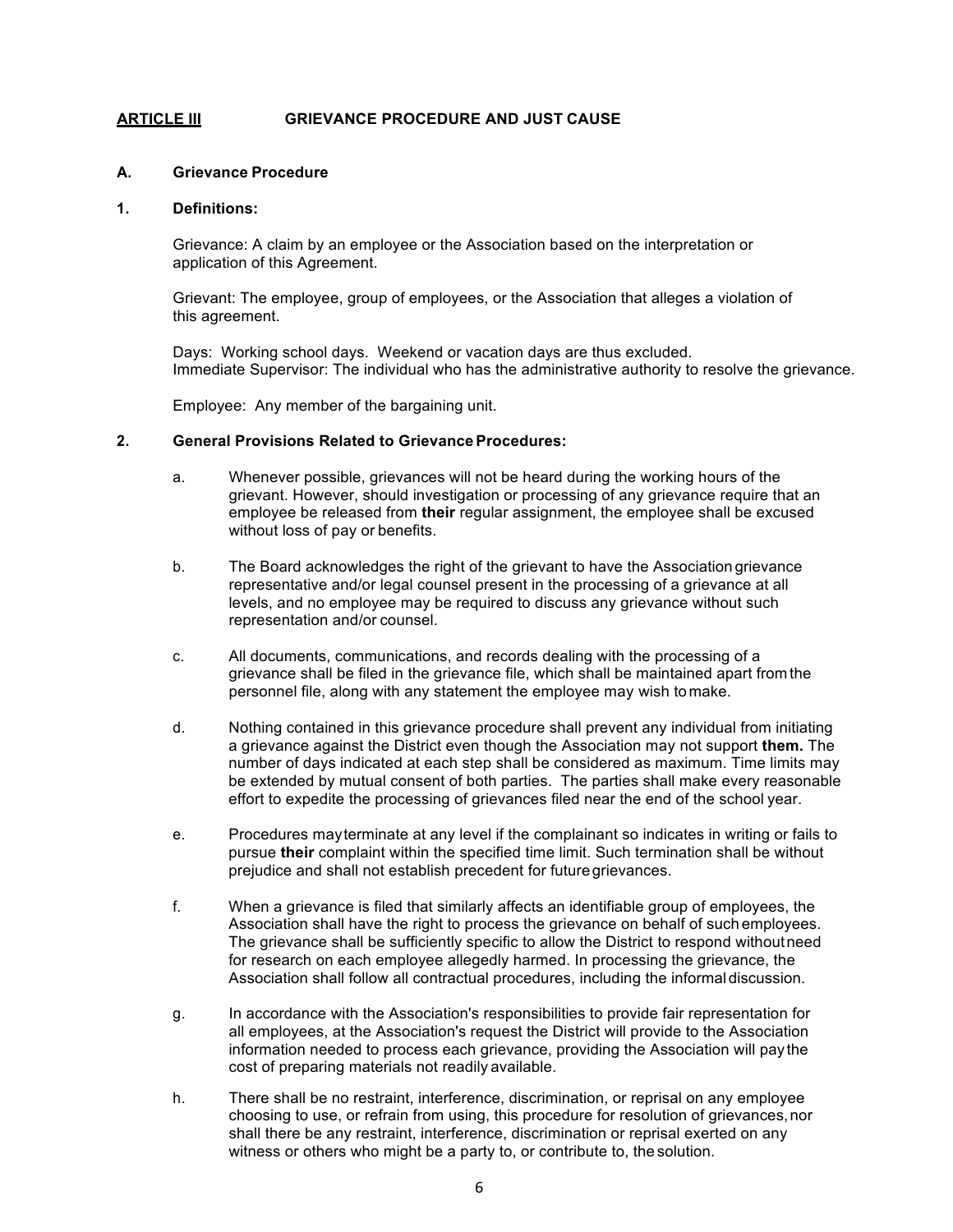THIS SECTION IS NOT GRIEVABLE BUT ANY VIOLATION OF ORS 243.672 MAY BE ADDRESSED BY THE ASSOCIATION FILING A COMPLAINT WITH THE EMPLOYMENT RELATIONS BOARD.

#### 3. **Levels of Grievance Procedures**:

- a. Level One: Informal Discussion: Within thirty (30) days of the time the grievant first had knowledge or reasonably should have had knowledge of the action upon which the grievance is filed, **they** will discuss the grievance with the immediate supervisor, with the objective of resolving the matterinformally.
- b. Level Two: If the grievant is not satisfied with the disposition of **their** grievance, **they** may file a written grievance with **their** immediate supervisor. If the written grievance is not filed within thirty-five (35) days after the act or condition on which the grievance is based becomes known to the grievant, the grievance shall be considered as waived. This written grievance shall set forth the specific grounds upon which the complaint is based, the contract clauses involved, and the remedy requested. The immediate supervisor shall communicate **their** decision in writing within five (5)days to the grievant.
- c. Level Three: If the grievant is not satisfied with the disposition of **their** grievance at Level Two, or if no decision has been rendered within ten (10) days, after the grievance was delivered to the Supervisor, the grievant may, within ten (10) days, request in writing that the Association submit the grievance to arbitration. A copy of each request shall be delivered to the District. If the Association so determines, it may submit the grievance to arbitration within fifteen (15) days after receipt of a request by the grievant.
- d. Within ten (10) days after such written notice of submission to arbitration, the Board and the Association shall attempt to agree upon a mutually acceptable arbitrator and shall obtain a commitment from said arbitrator to serve. If the parties are unable to agree upon an arbitrator or to obtain such a commitment within the specified period,a request for a list of arbitrators may be made to the Employment Relations Board (ERB) by either party.

The arbitrator so elected shall confer with the representatives of the Board and the Association, and hold hearings promptly and shall issue a decision. The arbitrator's decision shall be in writing and shall set forth findings of fact, reasoning, and conclusions on the issues submitted. The arbitrator shall have the power only to interpret this Agreement and determine if it has been violated. The decision of the arbitrator shall be submitted to the Board and the Association, and shall be final and binding on both parties.

#### **4. General provisions related to Arbitration:**

- a. The cost for the services of the arbitrator, including per diem expenses, if any, and actual and necessary travel, subsistence expenses, and the cost of the hearingroom shall be borne equally by the Board and the Association. Any other expenses incurred, including the cost of witnesses, shall be paid by the party incurring the expenses.
- b. No issue whatsoever shall be arbitrated or subject to arbitration unless such issue results from an action or occurrence which takes place following the execution date of this Agreement, and no arbitration determination or award shall be made by the arbitrator which grants any right or relief for any period of time whatsoever prior to the execution date of this Agreement.
- c. The arbitrator shall not have the authority to reinstate an employee who hasbeen dismissed or whose contract has not been renewed.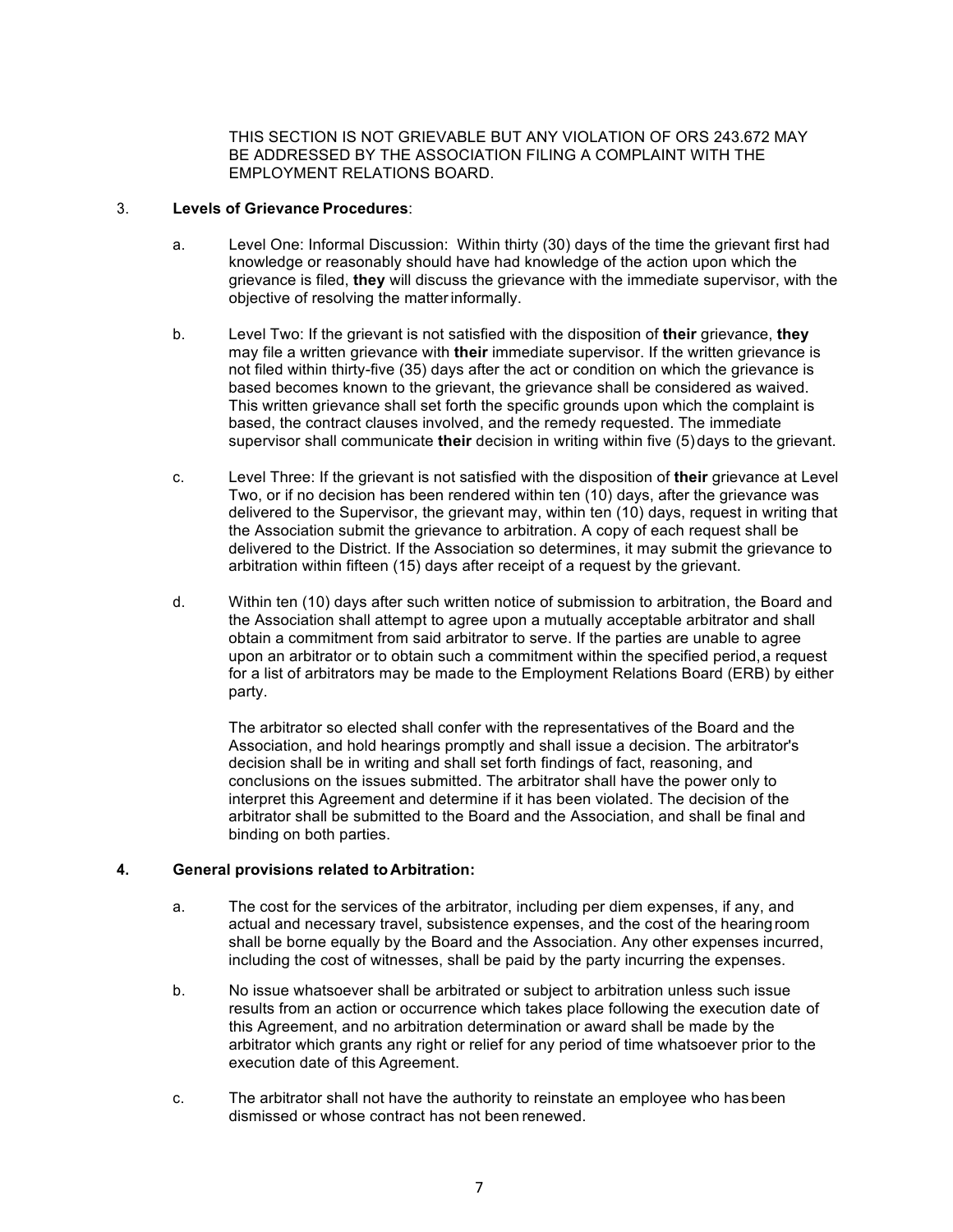#### **B. Just Cause**

- 1. The Association has recognized in another section of this contract the right of the Board to establish and enforce rules and regulations, not in conflict with this Agreement and to discipline professional employees for violation of these rules and regulations. However, no employee will be disciplined without just cause and unless the generally accepted rights ofdue process are protected. Employees accused of violating rules and regulations calling for disciplinary action shall have written notice of the charges.
- 2. Section B, Just Cause, does not apply to the dismissal or non-extension of a contract or probationary teacher or the non-renewal of a probationary teacher's contract (such matters are excluded because they are governed by the Fair Dismissal Law), nor does it apply to assignment to or retention in Differential (extra duty) or Teacher Leaderassignments.
- 3. The dismissal or termination of employees not covered by the Accountability for Schools for the 21<sup>st</sup> Century (the Fair Dismissal Law, ORS 342.805-955), shall be governed by the following:
	- a. Employees not covered by the Fair Dismissal Law who have not completed three (3) years continuous employment with the District are not subject to the just cause standard. They shall be given a written copy of the reasons for dismissal, and upon written request within fifteen calendar days, shall be provided a hearing pursuant to the provisions ofORS 332.544. Upon request of the employee, Association representatives shall be allowed to attend the hearing. The decision of the School Board on the matters presented at that hearing shall be final.
	- b. Employees not covered by the Fair Dismissal Law who have completed three (3) years continuous employment with the District may appeal a dismissal to arbitration under the same standards and terms and conditions as set forth in ORS 342.905(6). When the Fair Dismissal Appeals Board panel has completed its hearing, it shall prepare a written decision and send it to the contract teacher, the district superintendent, the district school board and the Superintendent of Public Instruction. The Fair Dismissal Appeals Board panel shall determine whether the facts relied upon to support the statutory grounds cited for dismissal or non-extension are true and substantiated. If the panel finds these facts true and substantiated, it shall then consider whether such facts, in light of all the circumstances and additional facts developed at the hearing that are relevant to the statutory standards in ORS 342.865 (1), are adequate to justify the statutory grounds cited. In making such determination, the panel shall consider all reasonable written rules, policies and standards of performance adopted by the school district board unless it finds that such rules, policies and standards have been so inconsistently applied as to amount to arbitrariness. The panel shall not reverse the dismissal or non-extension if it finds the facts relied upon are true and substantiated unless it determines, in light of all the evidence and for reasons stated with specificity in its findings and order, that the dismissal or non-extension was unreasonable, arbitrary or clearlyan excessive remedy.
	- c. Article III, A. 4.c. will not apply to this section.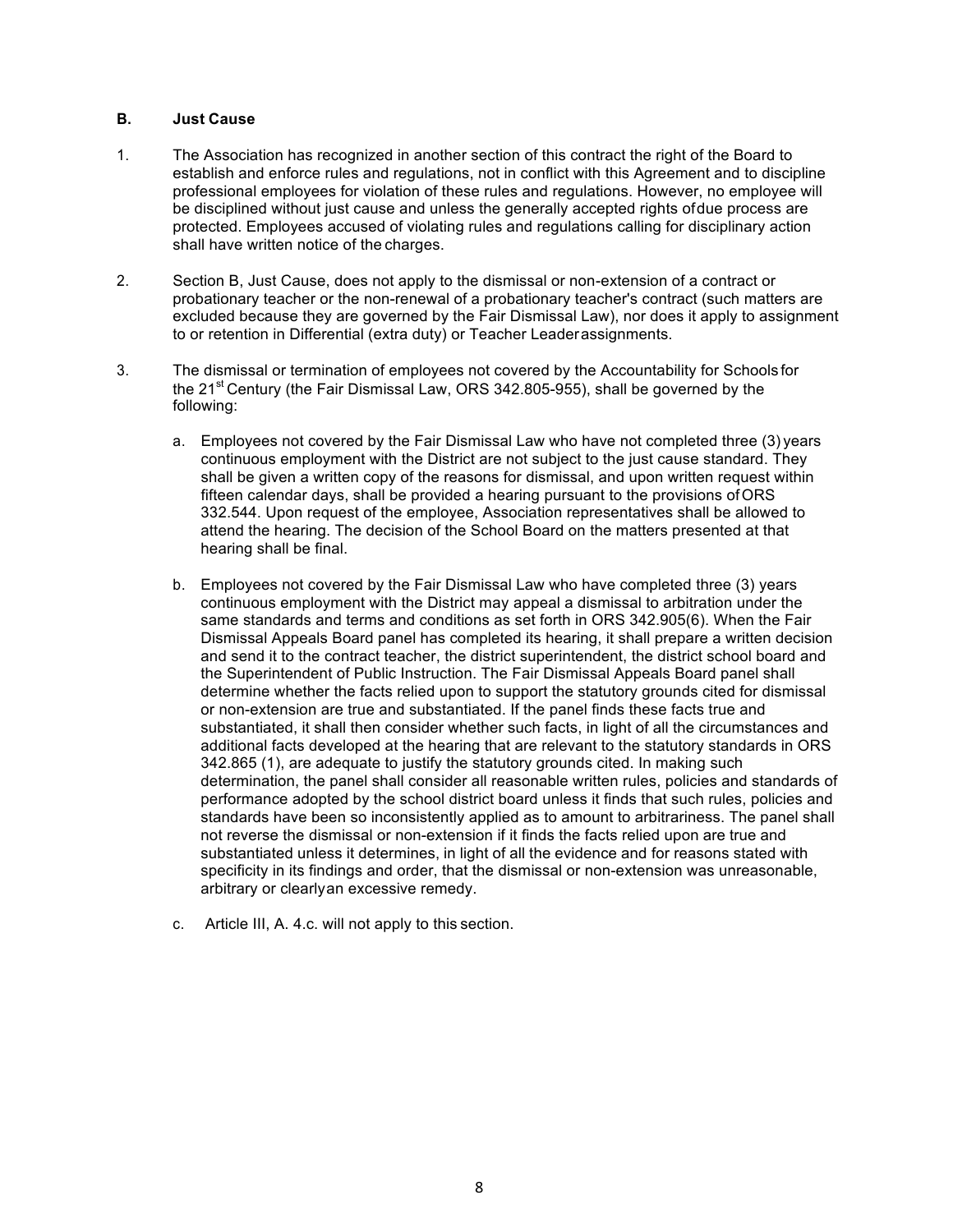#### **ARTICLE IV RATES OF PAY**

#### **A. Professional Compensation**

1. The salary schedule for Licensed Personnel covered by this Agreement shall be set forth in Appendix A of this Agreement. The base schedule will be increased by **2% in fiscal year 2017-18, 2% in fiscal year 2018-19, 2.25% in fiscal year 2019-20, and 2.5% in fiscal year 2020-21.**

#### **B. Administration of Differential Schedule**

- 1. The Differential Schedule will provide compensation for employees assigned to continuing tasks which involve the supervision of students and which occur outside the normal teacher day.
- 2. The Differential Schedule is organized by activity type. A Range number has been assigned to each activity grouping for reference purposes, unless otherwise indicated. Under the Range is the percent (Differential Factor) of compensation to be received from an assigned Step. Steps 1 through 16 below the Differential Factor represent pay column BA+0 hours on the regular licensed salary schedule. All differentials are factored from the BA+0 hours or MA+0 hours, step 4 pay column. Hence, if an employee is a first-time club advisor under Range 902, they will receive an annual differential amount of \$593.00 which is 1.5 percent of Step 1 on the BA+0 hours pay column for the 2017-2018 contract year.
- 3. An employee will not necessarily be at the same step of the differential schedule that **they are**  on the teacher schedule.
- 4. Movement from one step to the next until the highest step is reached shall be automatic. An employee on the schedule whose performance is less than satisfactory **may** be relieved of **their** differential assignment.
- 5. The following considerations will govern the placement of an employee newly appointed to differential assignments on the schedule.
	- a. Each sport or activity will be considered unique. (Example: an individual appointed as a basketball coach who has coached football for several years, but has never coached basketball, will be considered as an inexperienced basketball coach.)
	- b. An individual moving from an assistant coach position in one sport to a head coach position in the same sport, or from middle school in one sport to senior high in the same sport, will be placed in the new differential range using a ratio of every two(2) years of experience equaling one (1) year of experience at the varsity level.
	- c. Prior experience will be evaluated to determine placement on the differential schedule. Full credit will be given for comparable coaching experience in other districts.
- 6. Except for the Compensation schedules, the Collective Bargaining Agreement shall not apply to extra-duty assignments: Extra-duty assignment shall be considered supplementary to a teacher's basic contract and compensation or to other employees' compensation. The District shall have no obligation to continue such assignments, compensation, or activities beyond the term of the extra-duty contract or assignment. However, it is understood that the District retains the right to assign extra-duty as it deems necessary.
- 7. In the event a coach does not complete the coaching season, **they** shall receive no compensation for that part of the season not actually worked. Any monies paid to **them** for such non-work time shall be repaid on a per diem pro-rata basis. Unless the teacher has resigned the position, the teacher shall be compensated no less than the sum of\$150.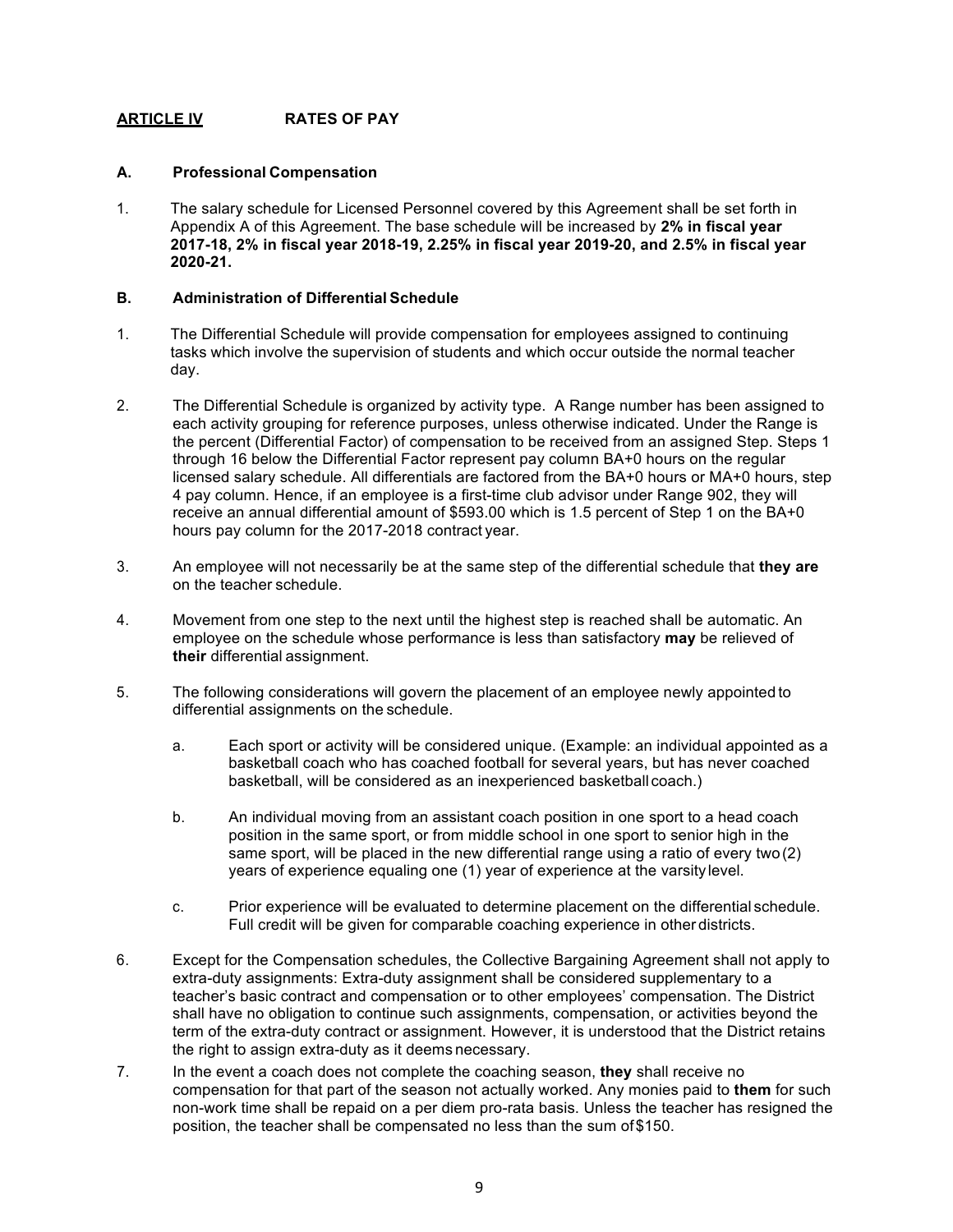- 8. When two (2) or more positions are consolidated, pay shall be seventy-five (75%) of thetotal pay of the positions consolidated. Example: an individual who coaches both the boys' and girls' senior high gymnastics will be compensated at the differential factor of 16.0 ( $2 \times 10.5 = 21$ ; 75% of  $21 = 16$ ).
- 9. The Differential schedule for Employees for Activities involving supervision of studentsbeyond the regular employee day shall be set forth in Appendix B of thisAgreement.

#### **C. Pay Column Change**

- 1. An employee who completes course work which qualifies **them** for a change from one training level to another during the year, shall submit evidence of satisfactory completionto the District by September 15<sup>th</sup> or February 15<sup>th</sup> at 5:00 p.m.. The employee's salary shall be adjusted accordingly, effective on the first day of the month following approval of evidence by the District.
- 2. For registered nurses, licensed occupational therapists, licensed physical therapists, speech/language pathologists, and audiologists, advancement on the salary schedule may be based on Continuing Education Units (CEU's) equivalent to college credit. In order to substitute CEU's for college credit, ten (10) clock hours of CEU's will equate to one (1) quarter hour of college credit. Employees must provide a certificate of completion as verification for each clock hour submitted. The certificate must indicate the number of clock hours and identify subject area and date of attendance.

#### **D. Teacher Leadership Differentials**

- 1. Teacher differentials listed below provide compensation for licensed teachers assigned on an annual basis to provide professional leadership services rendered both within and outsidethe regular teaching day.
- 2. Teacher differentials are compensated as follows:

| <u>Position</u>                              | <b>Percent of Salary of</b><br>M+O hours, step 4<br><b>Experience Salary</b> |
|----------------------------------------------|------------------------------------------------------------------------------|
| TAG Advocate (small elem. schools*)          | 1.2                                                                          |
| Middle School Activity Advisor               | 1.5                                                                          |
| TAG Advocate (large elem. schools)           | 2.4                                                                          |
| Teacher, Media Specialist, Lead, High School | 3.1                                                                          |
| Elementary Team Leader                       | 7.0                                                                          |
| Middle School Team Leader                    | 7.0                                                                          |
| High School Site Council Chair/Facilitator   | 7.0                                                                          |
| Program Assistant                            | 8.0                                                                          |
| <b>High School Department Coordinator</b>    | 9.1                                                                          |
| <b>High School Activity Advisor</b>          | 9.1                                                                          |
| Program Associate                            | 9.1                                                                          |
|                                              |                                                                              |

\*Small schools are defined as those with a student population of fewer than 200 as of October 1 of a given year. The teacher leader work load and time requirements for this differential are expected to be similar to those of department coordinators at the high schools and the team leaders at the middle and elementary schools. Most work of the teachers receiving this differential should be accomplished inside the contracted work week. The differential is intended to compensate the teacher for the additional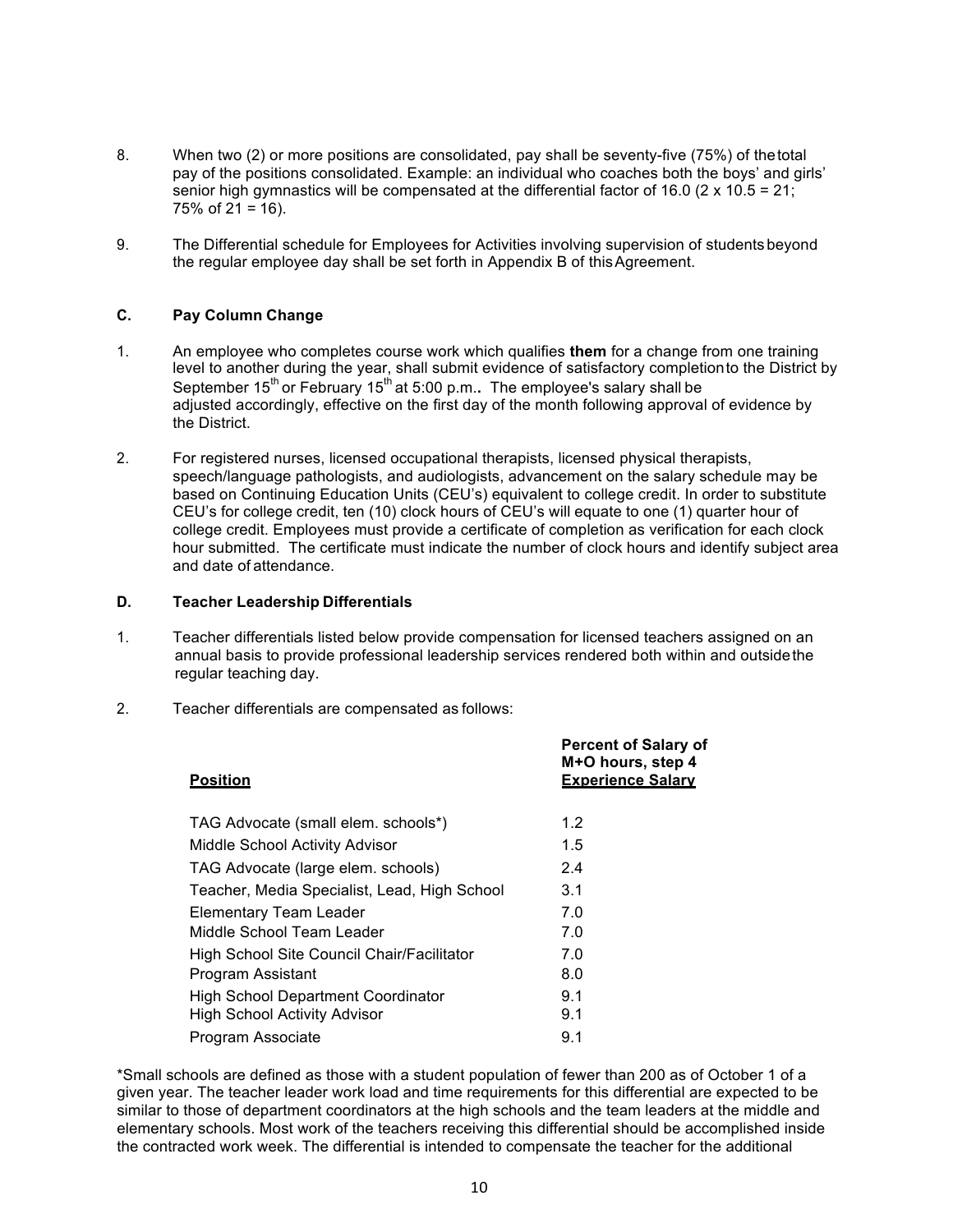leadership responsibilities and time spent beyond the normal workday. If days are required beyond the contract year, compensation will be provided.

School psychologists shall receive differential compensation based on 30 percent of their actual salary.

#### **E. Extended Work Day/Year and School Event**

- 1. An employee who is required to work beyond the contract year shall be paid at the per diem rate of **their** annual salary.
- 2. An employee who is employed in a professional capacity beyond the regular workday shall be paid at the employee's per diem hourly rate.
	- a. Upon employee request and with documented approval of the employee's supervisor, in lieu of pay, the District will allow flex time off.
	- b. Situations which formerly qualified for flex time--such as open house, orientation, back-to-school night, field trip, in-school parent conference--shall also be subjectto the provisions of this section.
	- c. The provisions of this section shall not apply to one (1) **school event outside**  scheduled contract hours (approximately 1.5 hours) per school year.
	- d. Any flex time accrued must be used within the **school year** in which it was earned during non-student contact time.
- 3. The employee's per diem hourly rate shall be paid for work required onweekends.
- 4. A new employee required by the District to work beyond the teacher contract year shall be compensated at the per diem rate of **their** annual salary.
- 5. A part-time teacher who occupies a portion of a full-time equivalency will be compensatedat **their** per diem hourly rate when **they are** employed as a substitute for the other portion of the same full time equivalency (Job Share only).

#### **F. Job Sharing**

1. In the event that an employee request for job sharing is denied, the hiring supervisor, upon employee request, shall furnish the employee with the reasons in writing for the denialwithin ten (10) working days.

#### **G. Retirement Incentive (ERI)**

An employee who meets the eligibility criteria for receipt of the Public Employees Retirement System retirement benefits and who is between the ages of fifty-five (55) and **sixty-five (65)** who elects to take early retirement shall be paid **a lump sum benefit as described in item 4 (a).** 

- 1. Such employee will have given the District a minimum of sixty days' notice of earlyretirement.
- 2. In order to be eligible for the benefit an employee must have been regularly employed forten (10) years in the District, the last three years of which must have been consecutive.
- 3. In order to be eligible for the benefit an employee who has not reached the age offifty-eight (58) must have twenty-nine (29) years of accredited service in the Public Employees Retirement System (PERS). NOTE: Eligibility for full PERS retirement benefit is 30 years of accredited service or age 58. **Eligibility for full OPSERP retirement benefit is 30 years of accredited service or age 65.**
- 4. Eligibility for early retirement benefits is subject to the conditions listed in the opening paragraph of Section **G** and is limited to teachers who were employed by the district on March 4, 2005.
	- a. Employees who retire **early (between age 55 and 65),** after June 30, 201**7,** qualify for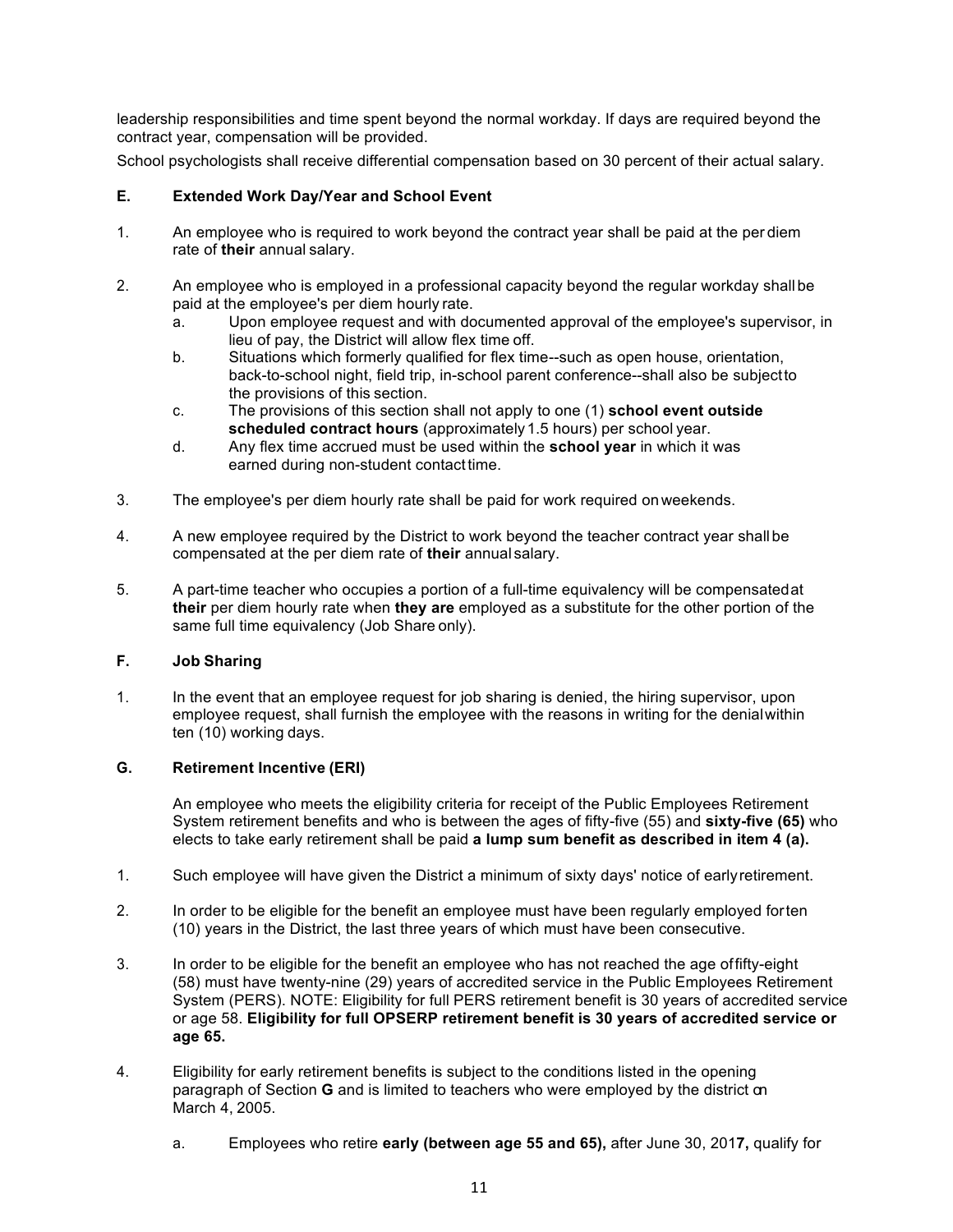sick leave buy back of up to200 days of unused leave at \$50 per day. This benefit does not affect using sick leave in PERS retirement calculations. Eligibility for sick leave buy back benefits is limited to teachers **who meet the criteria set forth above and** who were employed by the district on March 4, 2005.

5. Retiring employees mayelect to continue participation in District group insurance plans, at their own expense, in accordance with state law, insurance company rules, and District procedures.

#### **H. Special Education Differential**

Special education instructors, nurses and speech/language pathologists shall receive a differential of 7.1% per year based on the rate of MA + 0 hours, step 4. This differential shall be pro-rated based on FTE.

Most work of these staff should be accomplished inside the contracted work week. This differential is intended to compensate for additional leadership responsibilities and time spent beyond the normal workday. If days are required beyond the contract year, compensation will be provided.

#### **I. Bilingual Differential**

**Classroom teachers who are assigned to work as a teacher in a bilingual setting in which the second language is a requirement of daily instructional delivery shall receive a differential of 4% per year based on the rate of MA+0, step 4. This does not include world language teachers.** 

#### **J. Site-Based Demonstration Teachers**

- 1. A differential will be paid to a licensed teacher who takes on the duties of a Demonstration Teacher in certain school sites. The differential will be 7% based on MA+0, step 4.
- 2. Demonstration Teachers receiving the differential will be expected to work closely with the University Supervisors and debrief models of classroom teaching with visitors (preservice and in-service teachers primarily) who observe in thelearning lab classrooms as part of the role of a Demonstration Teacher.
- 3. The differential will be reflected in the monthly pay of the teachers. Should a Demonstration Teacher resign, go on leave or be transferred out of the Demonstration classroom or school, the differential will be pro-rated based on the time served in the position and monthly payments may be adjusted or discontinued.

#### **K. National Board Certification or Doctorate Degree**

An employee who holds national board certification or a doctorate degree granted by an accredited college or university shall receive a one-time stipend of \$1,000. This stipend shall be issued one time only during the employee's career in the District. If the employee is less than full-time, the stipend shall be prorated based on the ratio of the employee's workweek to the normal full-time workweek.

For the life of this agreement, this stipend will be paid to employees holding the following national board certification:

- 1. National Board Certification issued by the National Board for Professional Teaching Standards.
- 2. Certificate of Clinical Competence awarded by the American Speech and Hearing Association.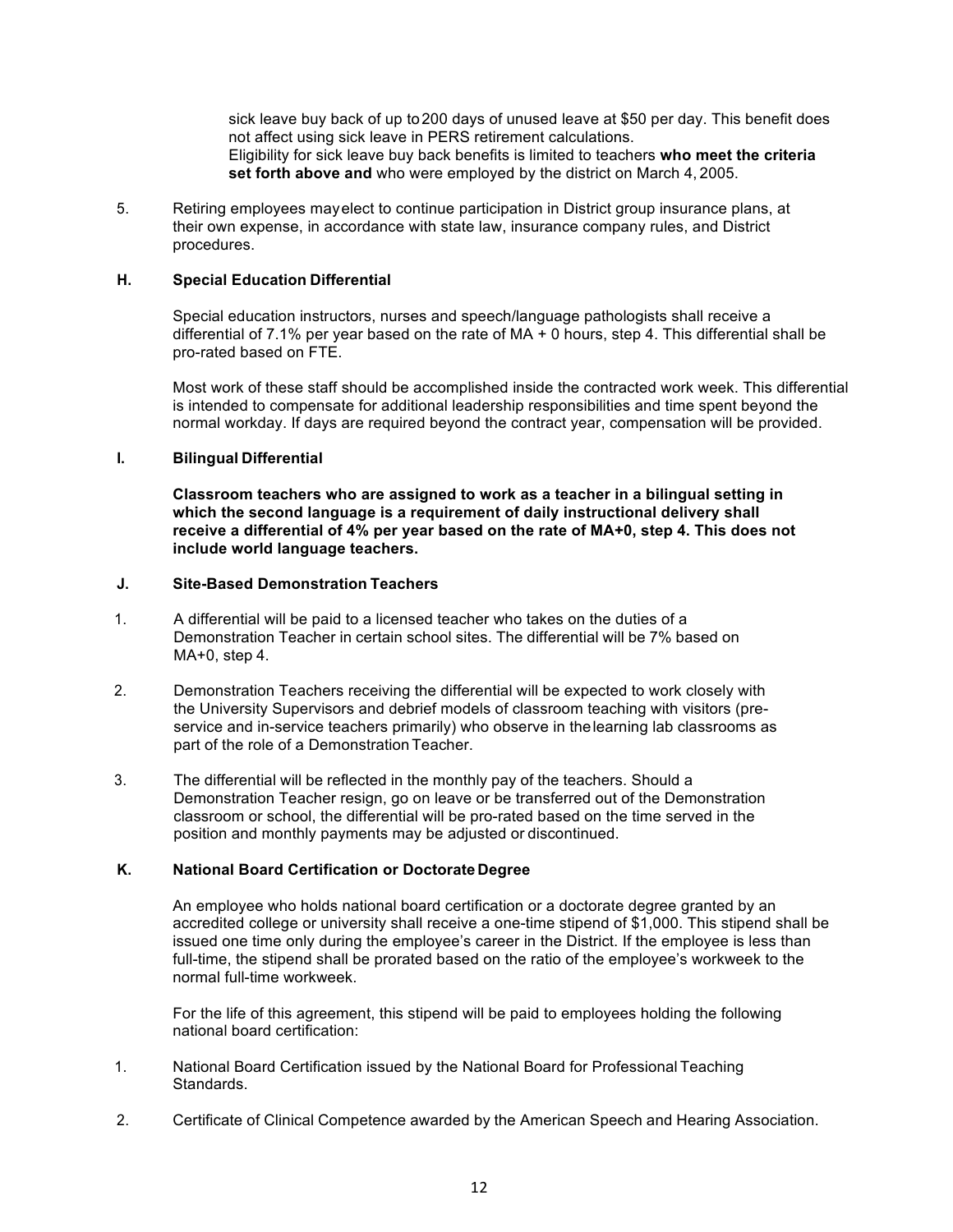- 3. National Counselor Certification issued by the National Board of CertifiedCounselors.
- 4. National Board Certification issued by The National Board for Certification of SchoolNurses, Inc.
- 5. National certification (issued after second renewal) by the National Board of Certificationin Occupational Therapy, Inc.

#### **L. Extended Season Pay**

1. Oregon School Activities Association (OSAA) – recognized team sports (baseball, basketball, football, soccer, softball, volleyball) extended compensation shall be paid to varsity coaches involved in competition beyond the district level that is not part of the regularly scheduled season.

The following coaches are eligible for extended season pay:

- a. Baseball (one head coach and one assistant coach)<br>b. Basketball (one head coach and one assistant coach)
- b. Basketball (one head coach and one assistant coach)<br>c. Football (one head coach and two assistant coaches
- c. Football (one head coach and two assistant coaches)<br>d. Soccer (one head coach and one assistant coach)
- d. Soccer (one head coach and one assistant coach)
- e. Softball (one head coach and one assistant coach)
- f. Volleyball (one head coach and one assistant coach)
- 2. Compensation for extended season shall be based on a weekly rate calculated on an average twelve-week season (8% of the extra duty differential).
- 3. The extended week will start the first day following the adopted end of season date for each sport as established by the OSAA.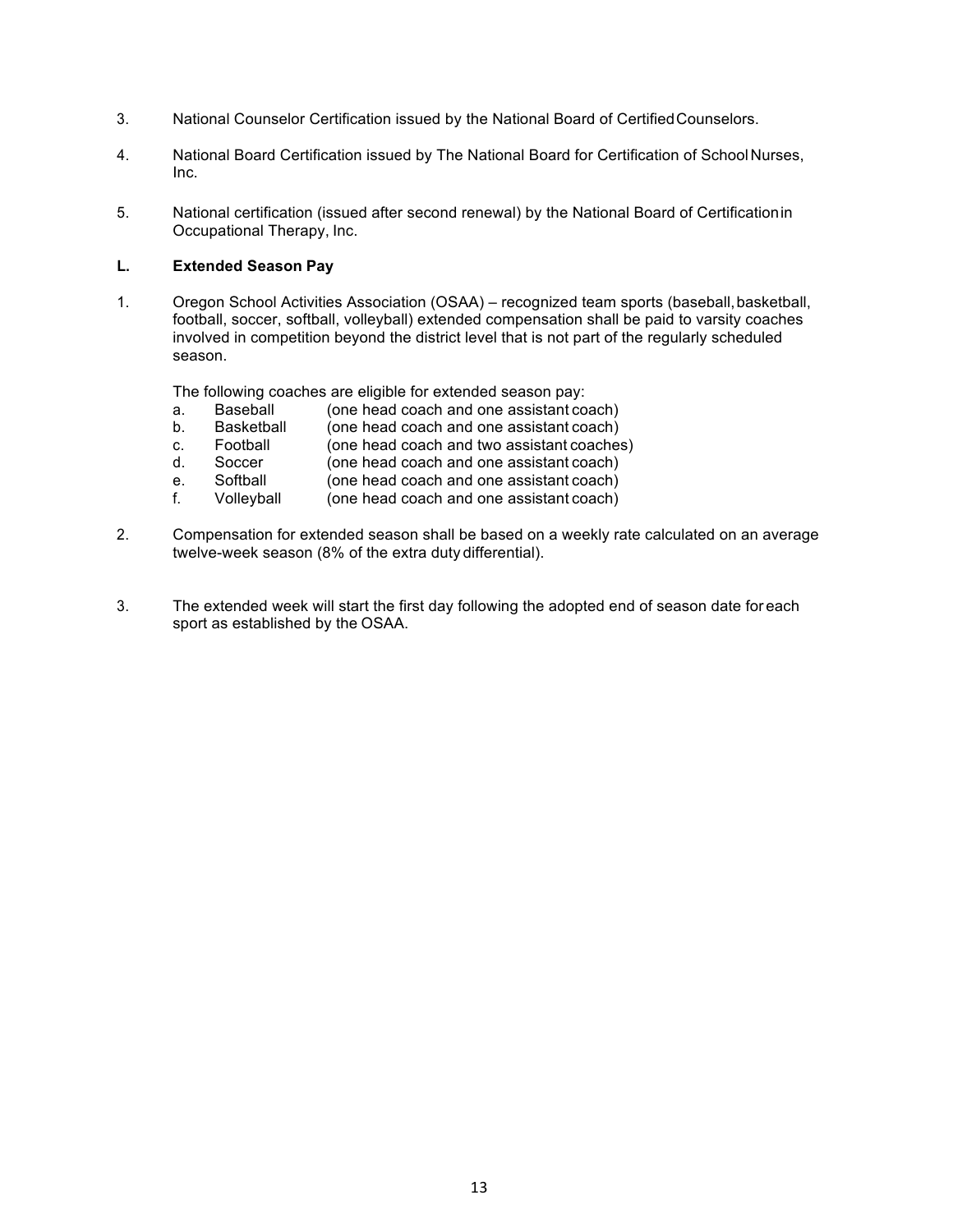#### **ARTICLE V PAY POLICIES**

#### **A. End of Year Pay**

- 1. Each employee shall be paid on basis of twelve (12) payments, the last working dayof the month.
- 2. Prior to the end of the fiscal year, June 30, the balance of contract payments will be madeby three (3) checks/transfers.

#### **B. Dues and Payroll Deductions**

- 1. An employee who is a member of the Association or who has applied for membership may sign and deliver personally or through the Association to the District an assignment authorizing deductions of membership dues **to** the SKEA-OEA-NEA **(**United Teaching Profession**)**. Pursuant to such authorization, the District shall deduct monthly dues from the regular salary checks of employees in nine (9) equal payments starting in September and ending in May each month that deductions are authorized. Authorizations must be delivered to the District by the tenth of the month prior to the effective payroll date upon which the deduction is to be made. Such authorization shall continue in effect during the term of subsequent contracts unless revoked in writing.
- 2. A list of employees on Association dues deduction shall be sent tothe Association, together with the remittance due to the United Teaching Profession within ten (10) days after the monthly salary payment has been received by the employees of the District.
- 3. Upon appropriate written request from the employee, the District shall deduct from the salary of any employee and make appropriate remittance for the following approved deductions:

Savings Bonds United Way Board Approved Insurance Programs Marion-Polk Credit Union Tax Sheltered Annuity Salem Keizer Education Foundation OEA Foundation NEA Fund for Children OEA PIE Salem Keizer Political Action Committee

- 4. At the beginning of the school year the District shall provide the Association with a list of employees employed by the District no later than October 15. The Association will be advised of new hires and terminations which become effective during the school year. Such notice will be provided within forty-five (45) days following the effective date of such changes.
- 5. The Association agrees to hold the District harmless against any and all claims, suits, orders,or judgments brought against the District as a result of the provisions of this article.
- 6. The District, at employee's request, will correct any District payroll error within five (5) working days of the employee's request.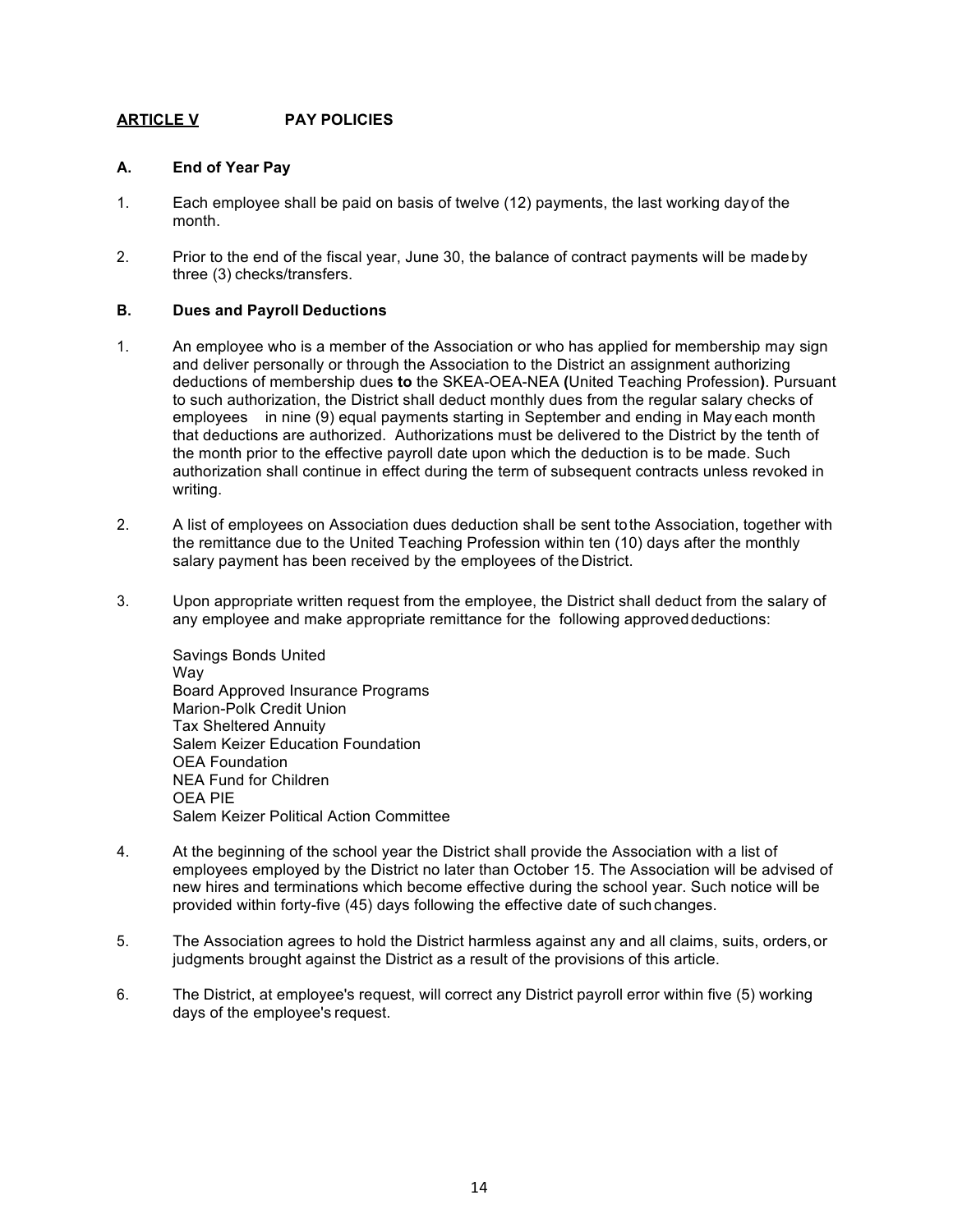#### **ARTICLE VI EXPENSES**

#### **A. Travel Expense**

- 1. An employee shall receive travel expenses at the non-taxable mileage rate allowable underIRS rules when required by the District to use **their** automobile on District business.
- 2. When an employee is required by the District to be out of town overnight on District business **they** shall be allowed per diem in accordance with District travel policies FIS-A001, FIS-P004 and FIS-W005, for meals with the exception of banquets, and reasonable expenses forlodging.

#### **B. Pupil Transportation**

An employee transporting students, with the advance approval of principal or immediate supervisor, shall be compensated at the non-taxable mileage rate allowable under IRS rules for use of **their** own automobile while on school business.

#### **C. Tuition Reimbursement**

- 1. At employee request the District shall provide tuition reimbursement/professional development using hourly rates charged at Western Oregon University for up to three (3) undergraduate or three (3) graduate hours per fiscal year, up to a maximum of \$1,000 per member not to exceed the funds designated by the Professional Development Committee and provided the tuition is not otherwise paid for from another grant or program. At District option the District may limit its expenditures for this provision to \$138,000 annually.
- 2. **Employees** mayseek tuition reimbursement for completion of Continuing Education Units (CEU's) on a prorated basis within their area of licensure. In order to substitute CEU's for college credits, ten (10) clock hours of CEU's will equate to one (1) quarter hour of college credit. Employees must provide a certificate of completion as verification for each clock hour submitted. The certificate must indicate the number of clock hours and identify subject area and date of attendance.
- 3. In addition, the District shall provide tuition reimbursement for courses it requires employeesin the District to complete.
- 4. Prior written approval must be obtained from the District before registering for such courses, and reimbursement will conform to procedures established by the Superintendent or **their** designee.

#### **D. Statewide Inservice Day**

1. The District will reimburse each employee driver for mileage driven at the non-taxable mileage rate allowable under IRS rules. In addition to mileage reimbursement, the District shall reimburse each **Statewide Inservice** Day participant for up to \$20 of registration fees annually. Each employee shall make a reasonable effort to car pool. Carpooling, however, shall not constitute a prerequisite for funding under the provision.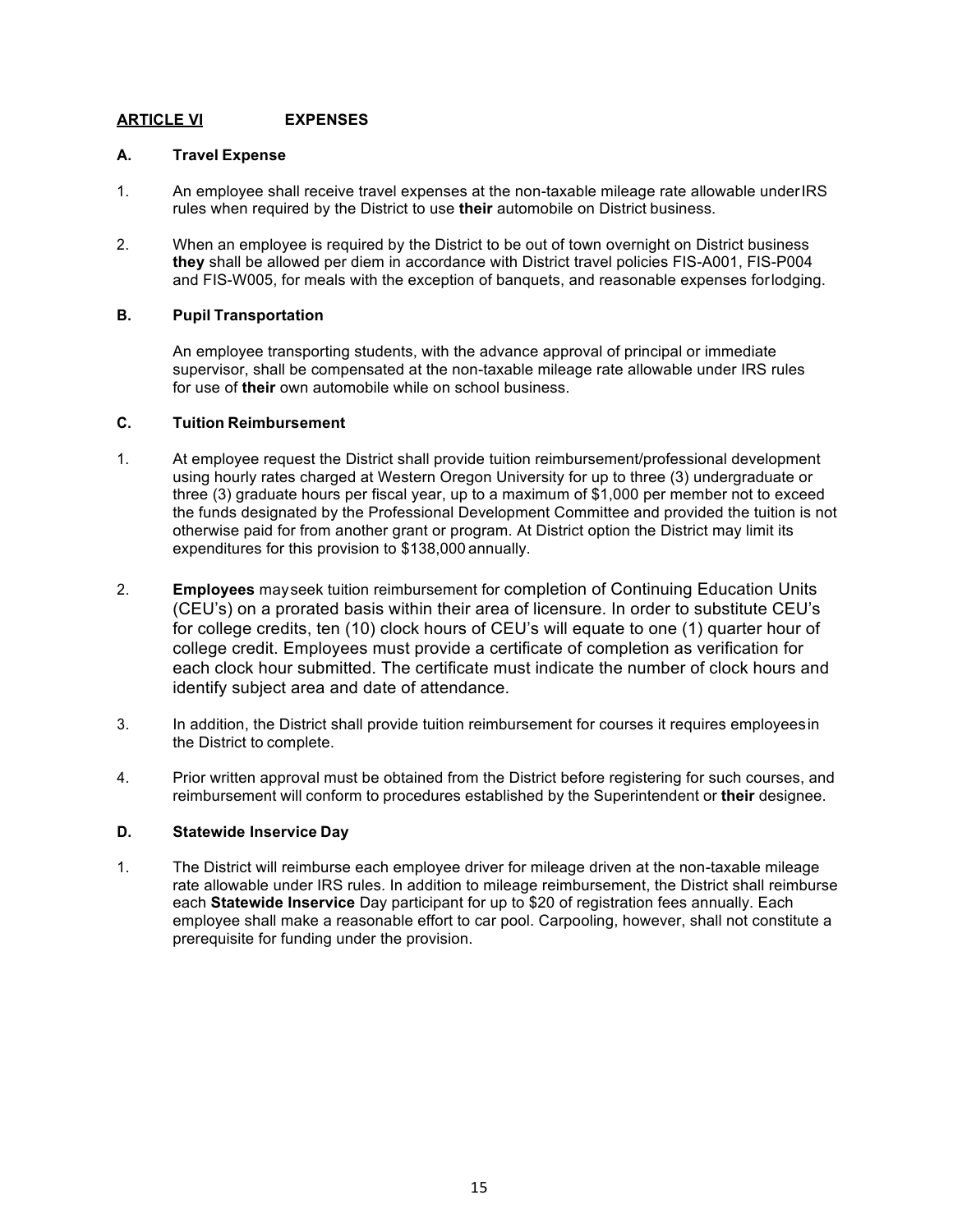#### **ARTICLE VII EMPLOYEE BENEFITS**

#### **A. Insurance**

- 1. The maximum District contribution for plans selected will be **\$1,245 for the 2017-18 insurance year, \$1,270 for the 2018-19 insurance year, \$1,310 for the 2019-20 insurance year, and \$1,350 for the 2020-21 insurance year.**
- 2. If the premium for the plans selected exceeds the maximum District contribution per employee per month as of October 1 of any year, the excess shall be withheld through monthly payroll deduction. The Association may notify the District in writing prior to December 1 of any year of intent to change benefits and/or carriers specified in section 1 above, in order to maintain the premium at or below the maximum District contribution. After timely notification, Association requested changes shall be made effective January 1 of the same schoolyear.
- 3. The District shall contribute a portion of the insurance premium for employees who are scheduled to work less than full-time. The District's contribution shall be prorated based on the ratio of the employee's scheduled workweek to the normal full-time workweek. Provided, however, that with regard to employees who are scheduled to work twenty hours per week or less, the District need not make a contribution, unless the carrier certifies that the employee shall receive a prorata benefit in return for the prorata contribution.
- 4. A Section 125 Plan shall be available to all unit members for utilization of eligible expenses from pre-tax dollars.

#### **B. Public Employees Retirement System Pickup**

The District shall not withhold from employee's monthly salaries the contributions required by O.R.S. 238.200; and shall continue to "pick up", assume, and pay a six percent (6%) employee contribution to the Public Employees Retirement Fund for the employee members then participating in the Public Employees Retirement System. Such "pick-up" or payment of employee member monthly contributions to the system shall continue until the termination of this agreement. Should the statutory established pick-up rate fall below six percent (6%), the BA+0 hours, Step 1, salary schedule figure shall be increased by one and one-half percent (1.5%) for each one percent the pick-up rate is lowered. The full amount of required employee contributions "picked up" or paid by the District on behalf of the employees pursuant to this agreement shallbe considered as "salary" within the meaning of O.R.S. 238.005 (8) for the purpose of computing an employee member's "final average salary" within the meaning of O.R.S. 238.005 (12) but shall not be considered as "salary" for the purposes of determining the amount of employee contributions required to be contributed pursuant to O.R.S. 238.200. Such "picked-up" or paid employee contributions shall be credited to employee accounts pursuant to O.R.S. 238.200 (2) and shall be considered to be employee contributions for the purpose of O.R.S. 238.005 to 238.325.

#### **C. Employee Assistance Plan**

The District will provide an Employee Assistance Plan (EAP) which allows each employee to refer themselves confidentially to the EAP provider. To protect confidentiality, any data which the provider transmits to the District shall be summary only. The Employee Assistance Plan will include individual and/or family counseling.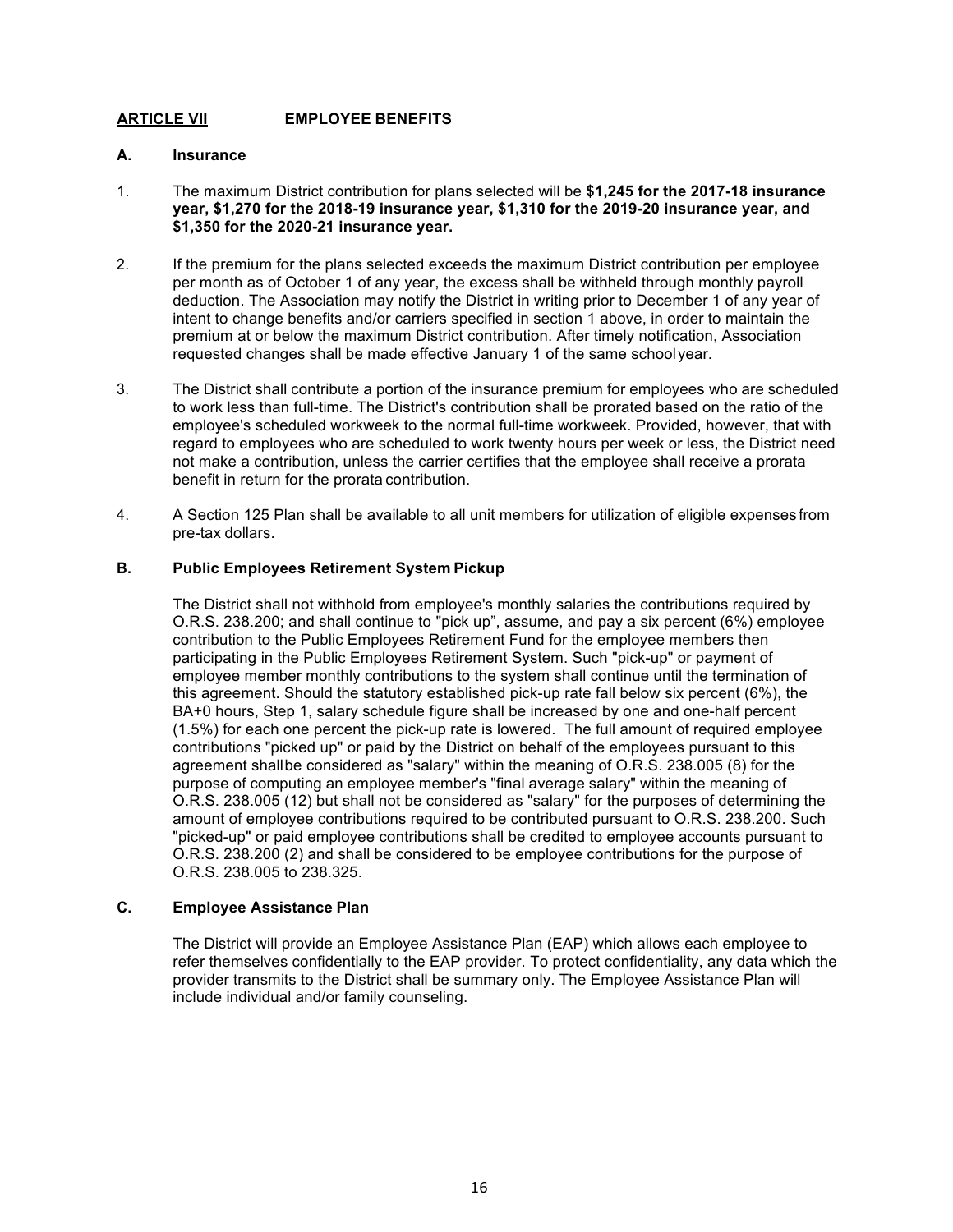#### **ARTICLE VIII LEAVES**

#### **A. Leaves with Pay**

#### 1. **Sick Leave**

- a. In accordance with provisions of ORS 332.507, an annual ten (10) days of sick leave with pay shall be allowed each employee who is employed for a full school year. Eleven (11) days shall be allowed for each employee who is employed on an extended contract of 220-239 work days per year, and twelve (12) days shall be allowed for each employee who is employed on an extended contract of 240 or more days per year. Sick leave not used shall be cumulative without limit, and may be used at a future time subject to the following conditions:
	- (1) An employee who serves for a fraction of the school year or school day shall receive benefits on a prorata basis.
	- (2) Certification of one or more physicians that an illness or injury prevents an employee from carrying on **the employee's** duties will not usually be required unless the employee is absent in excess of ten (10) consecutive contract days. The District may require such certification as a condition of allowance of sick leave at any time if it appears that an employee may be abusing sick leave privileges, or when an employee is absent in excess of ten consecutive contract days.
	- (3) An employee who is assigned for a school year but is unable to assume assigned duties at the start of that year shall be allowed sick leave up to,but not to exceed the maximum accumulated prior to the start of that year, to be paid the same as though the sickness or injury had been incurred after a return to duty for the school year.
	- (4) If medical evidence indicates the employee could return to duty, and fails to do so upon written request, employment may be terminated by the School Board, as recommended by the Superintendent.
	- (5) An employee shall not consider sick leave as a right which allows absence at any time for other than **personal** disability resulting from illness or injury, **or that of a family member,** and sick leave shall not be considered **as** available **upon separation of employment**, either in time or in dollars.
	- (6) At the time of original employment or subsequent reemployment by the District, an employee who was previously employed in an Oregon school district shall be credited with unused sick leave accumulated in and reported by such prior district or districts; provided, however, that:
		- (a) In the calculation no single sick leave day will be counted more than once.
		- (b) Such sick leave will not be credited to the employee's account until the employee has completed thirty (30) working days with theDistrict.
	- (7) Sick leave will not be earned during a period when an employee is on leave without pay.
- b. An employee on sick leave shall not engage in other form of employment during the usual hours of service to the District without obtaining the approval of the District priorto the start of such employment.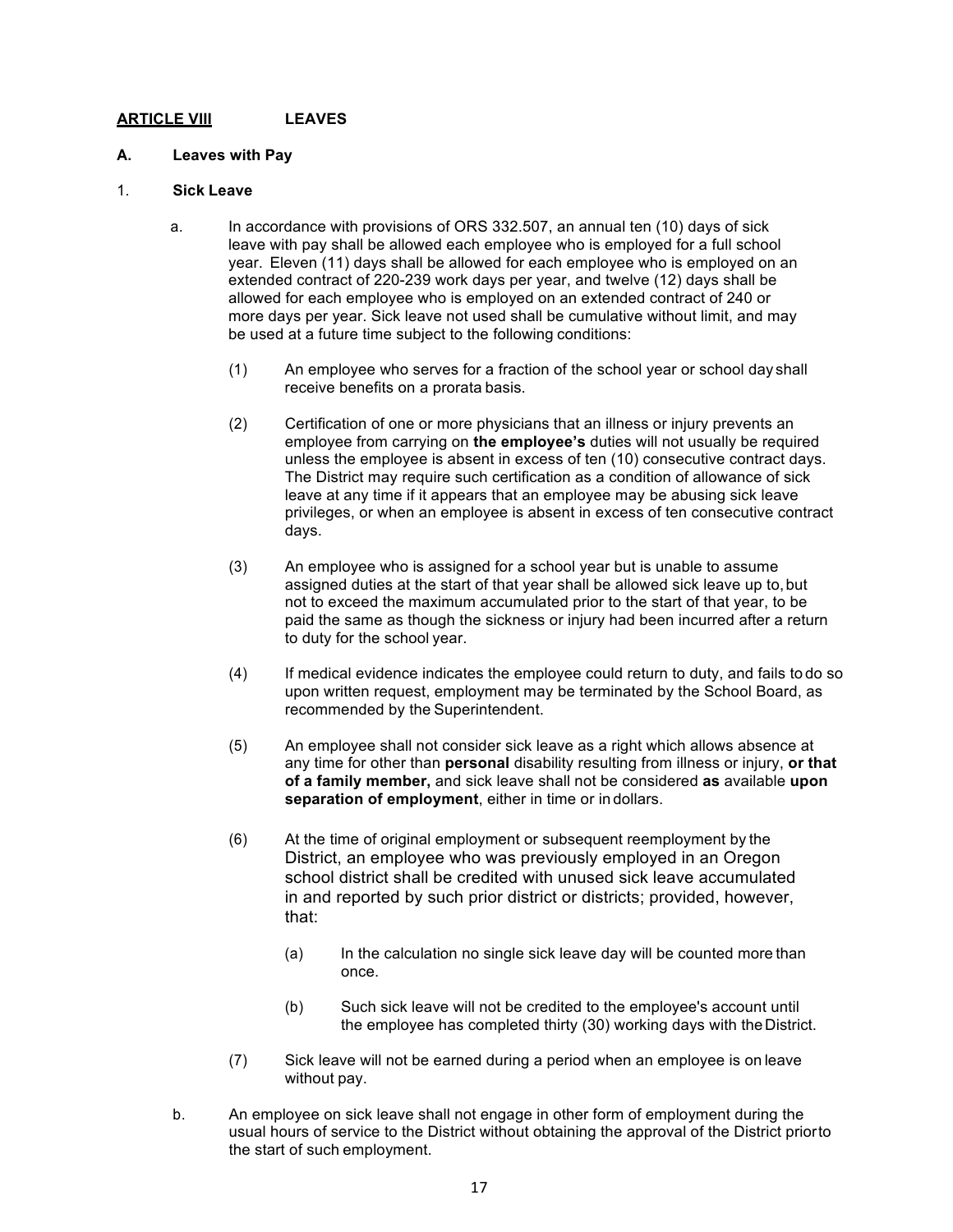c. The absence of an employee, because of illness or accident for which **they** receive compensation from the District workers compensation insurance carrier shall be considered as sick leave. Such compensation for the time lost (but not disability settlements) shall be deducted from sick leave compensation paid to the employee by the Salem Keizer School District. However, the amount of sick leave time charged against the employee's sick leave account shall be only that portion of each day forwhich the employee is actually compensated by the District.

Example: An employee received \$10 per day compensation during an absence. **Their** regular salary is \$20 per day. Assuming that the employee has sufficient current or accumulated sick leave to cover the period in question, sick leave pay from the District would be \$20 minus \$10 per day for each day that the insurance carrier compensated the employee. The sick leave time deducted from the sick leave account would be 10/20 of one day for each day the employee is absent and compensated by the insurance carrier.

**d.** On each payday **each employee will receive a payroll advice noting the current sick leave balance reflecting the most current timekeeping. However, the District reserves the right to adjust the balance based on final timekeeping should there be a timekeeping or calculation error that is later discovered.** 

#### 2. **Bereavement Leave**

- a. Bereavement leave with pay, not to exceed five days per bereavement, shall be granted each employee due to the death of a member of the immediate family. The immediate family shall be defined as parents, in-laws, to include spouse, qualified domestic partner, children (including step-children and children towards whom the employee stands in loco parentis), grandparents and grandchildren, brother and sister (including step-brother and step-sister), uncle, aunt, nephew, and niece. The purpose of this leave is to allow the employee the necessary time to attend the funeral and to take care ofother necessary arrangements.
- b. Up to one-half day of bereavement leave will be granted to attend the funeral of a close personal friend one time per year. The supervisor will work with employees to have representatives of the staff attend the funeral of a student, a colleague or close relative of a colleague.

#### 3. **Personal Leave**

- a. Three (3) days of personal leave with pay shall be granted to each full-time employee who is contracted for the total school year. This leave is non-accumulative. The leave is to be taken in accordance with the conditions below:
	- (1) The leave will not be used to participate in Association activities.
	- (2) The leave will not be used to seek or accept employment elsewhere unless the employee has been non-renewed or non-extended.
	- (3) The leave will not be used for personal illness unless all accumulated sick leave days have been exhausted.

Personal leave may not be granted during the first five student days or the last five student days of the school year, nor four (4) days immediately prior to winter or spring break or one (1) day immediately after winter or spring break, nor the day prior to a holiday. Exceptions may be made for once-in-alifetime events (i.e. son or daughter's wedding, graduation). Emergency leave for an event which is beyond the control of the employee may be used during these periods when personal leave is not allowed.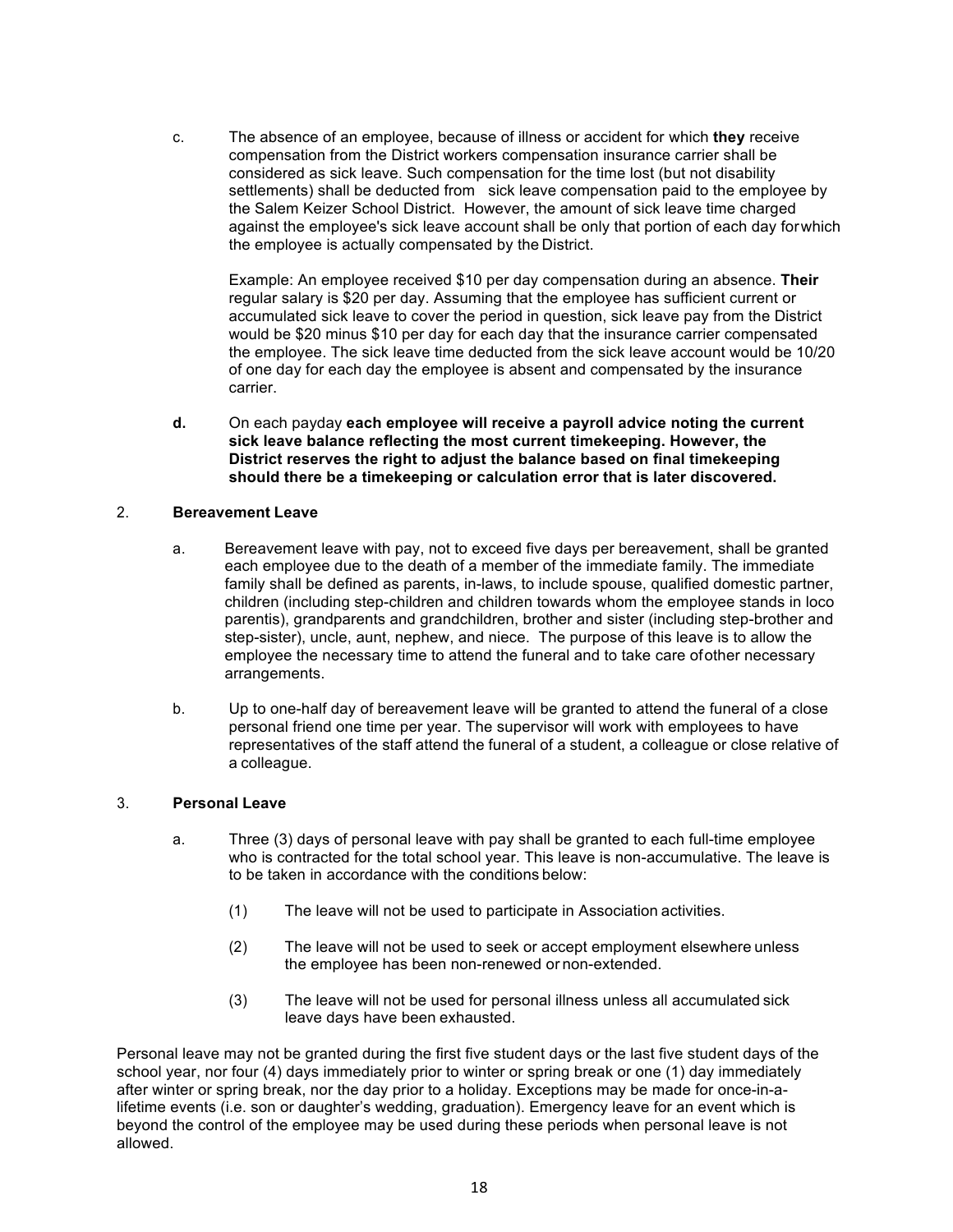(4) An employee who serves for a fraction of the school year or school day shall receive the benefit on a prorata basis.

#### 4. **Family Illness Leave**

- a. Leave with pay, in addition to covering disability of an employee shall also cover absence, not to exceed five (5) days per school year, due to illness of a member of the immediate family of the employee. The immediate family shall be defined as blood relations and in-laws, to include spouse, children (including step-children and children towards whom the employee stands in loco parentis), parents (including step-parents), grandparents and grandchildren, brother and sister (including step-brother and sister), uncle, aunt, nephew, and niece. When the family member resides outside the employee's household, the illness must be serious in order for the employee to take leave.
- b. An employee who serves for a fraction of the school year or school day shallreceive benefits on a prorata basis.

#### 5. **Legal Leave**

Absence from assigned work for court duty may be permitted under the following conditions:

- a. If an employee must appear in court on **their** own case, the pay of a substitute shallbe deducted from the individual's salary. However, no deduction shall be made from the salary of an employee for required appearances in court or before any governmental body when such appearance is required by the District.
- b. If an employee is called for jury duty, or is subpoenaed as a witness in a case in which **they are** not personally involved, no salary deduction will be made.

#### 6. **Sabbatical Leave**

- a. The District will grant sabbatical leave annually to a maximum of ten (10) FTE SKEA bargaining unit members who submit proposals that are consistent with the purpose of increasing the bargaining unit member's knowledge or developing skills related to hisor her present position or for another educational position to which the teacheraspires.
- b. A committee of three teachers appointed by the president of the Salem Keizer Education Association and three administrators appointed by the employer shall review all proposals and make recommendations to the School Board.
- c. An application for a sabbatical leave shall be filed with the Human Resources Director not later than April 1 of the school year prior to the requested leave, and shall set forth the purposes for which the leave is requested and the procedures to be followed. The applicant shall be notified within thirty (30) days of filing on action taken upon **their** request.
- d. Provisions: A teacher who has completed seven years' service in the District, the last four of which shall be consecutive, may apply for a sabbatical leave for one year. During said sabbatical leave the teacher shall be considered to be in the employ of the Board and shall be paid 3/4 of **their** annual salary, and shall receive normal fringe benefits other than sick leave accrual.
- e. Return from Leave: Upon return from sabbatical leave, a teacher shall be placed on the salary schedule at the level which **they** would have achieved had **they** remained actively employed in the system during the period ofabsence.
- f. A teacher requesting sabbatical leave for travel shall at the time of application, present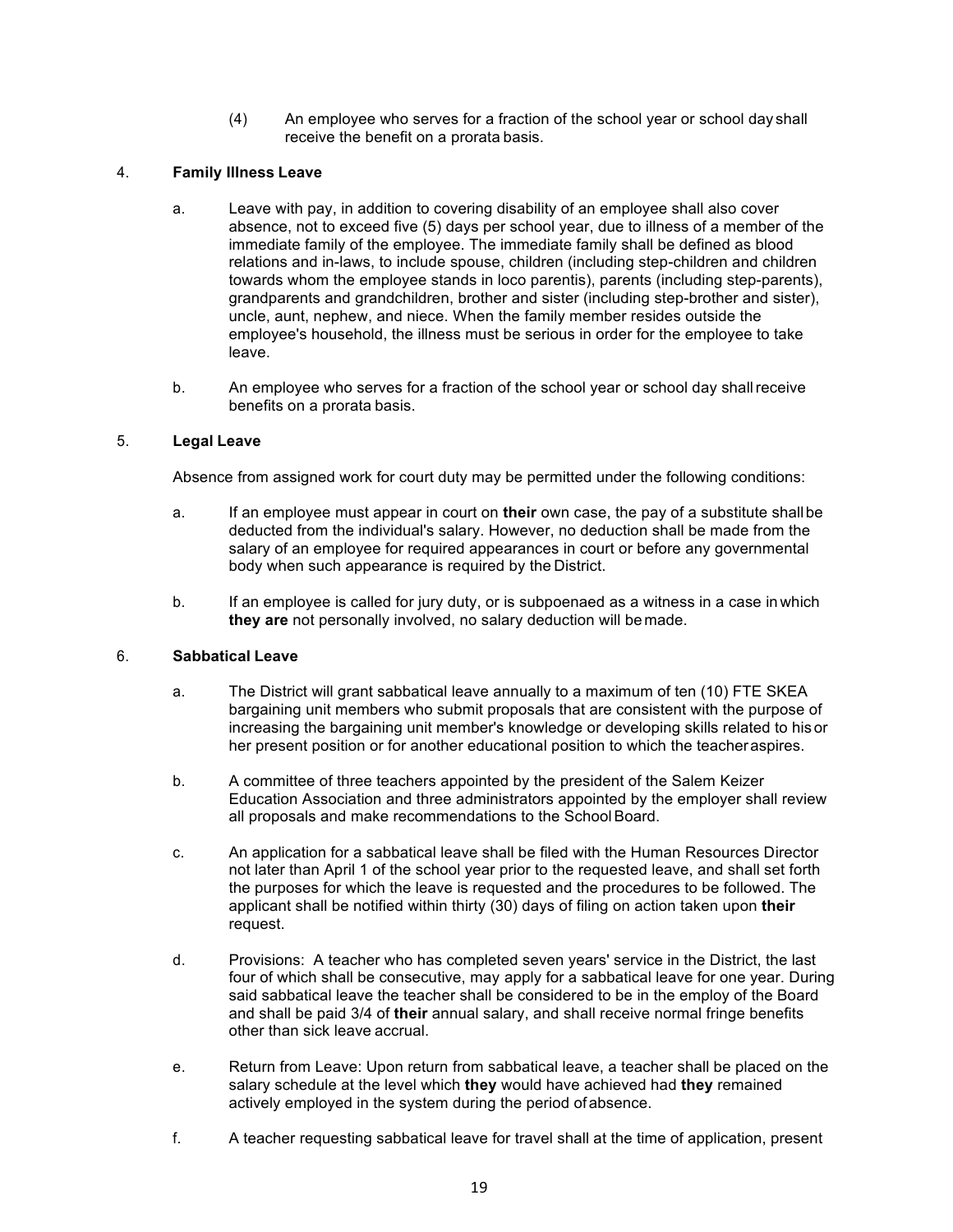the District with a complete itinerary and an analysis of the value of the trip for the purpose of teaching in the District. A detailed report of the travel shall be prepared and presented to the District at the conclusion of the leave.

g. Teachers who have received the benefit of sabbatical leave and who do not remain asan employee of the District for at least one (1) year subsequent to such leave, may, at the option of the District, be required to reimburse the District for all salaries and benefits received during such leave. All reimbursement obligations will be considered void when a teacher completes two (2) years with the District subsequent to return from sabbatical leave.

#### 7. **Association Professional Development Leave**

The District shall grant leaves to employees for the purpose of attending professional development workshops sponsored by the Association or an Association affiliate of two days or less in duration. The employee shall give no less than one week notice to the District, together with written materials regarding the workshop. Professional leave days shall be granted until the days granted to the bargaining unit reach twenty (20) in number annually. The Association shall be billed for substitute costs for each day of actual substitute usage.

#### 8. **Military Leave**

Military leave will be provided in accordance with State and Federal law currently listed as ORS 659a.093, ORS 659a.171 and USERRA.

#### **B. Leaves of Absence Without Pay**

#### 1. **Parental Leave Without Pay**

- a. **An** employee shall be granted leave up to one (1) calendar year upon request for purposes of childbirth and for care of natural or adopted infant children subject to the following conditions:
	- (1) The beginning and end of such leave shall be determined by employee.

#### **C.**

- (1) An individual assigned to an elementary school who takes parental leave **without pay** beginning January 1 or after will upon request be granted leave through the end of the next school year.
- (2) An individual assigned to a secondary school who takes parental leave **without pay** beginning second semester or after will upon request be granted leave through the end of the next school year.
- b. A probationary teacher who is granted parental leave **without pay** shall comply with the requirements of ORS 342.815 (6) and ORS 342.840 provided that the requirement of at least 30 consecutive days of employment in any one year shall be waived for purposes of preserving the continuity of employment.
- c. An employee who is granted parental leave **without pay** during a given school year shall havethat year counted as a full year of experience on the salary schedule only if the teacher has taught a minimum of one hundred and thirty-five (135) (or more) days in that year.

#### 2. **Additional Leaves of Absence Without Pay**

A contract employee may be granted a leave of absence in circumstances which may have potential value to the instructional program and for such other reasons as the District may deem appropriate. All requests shall be submitted to the District in time to allow a reasonable review.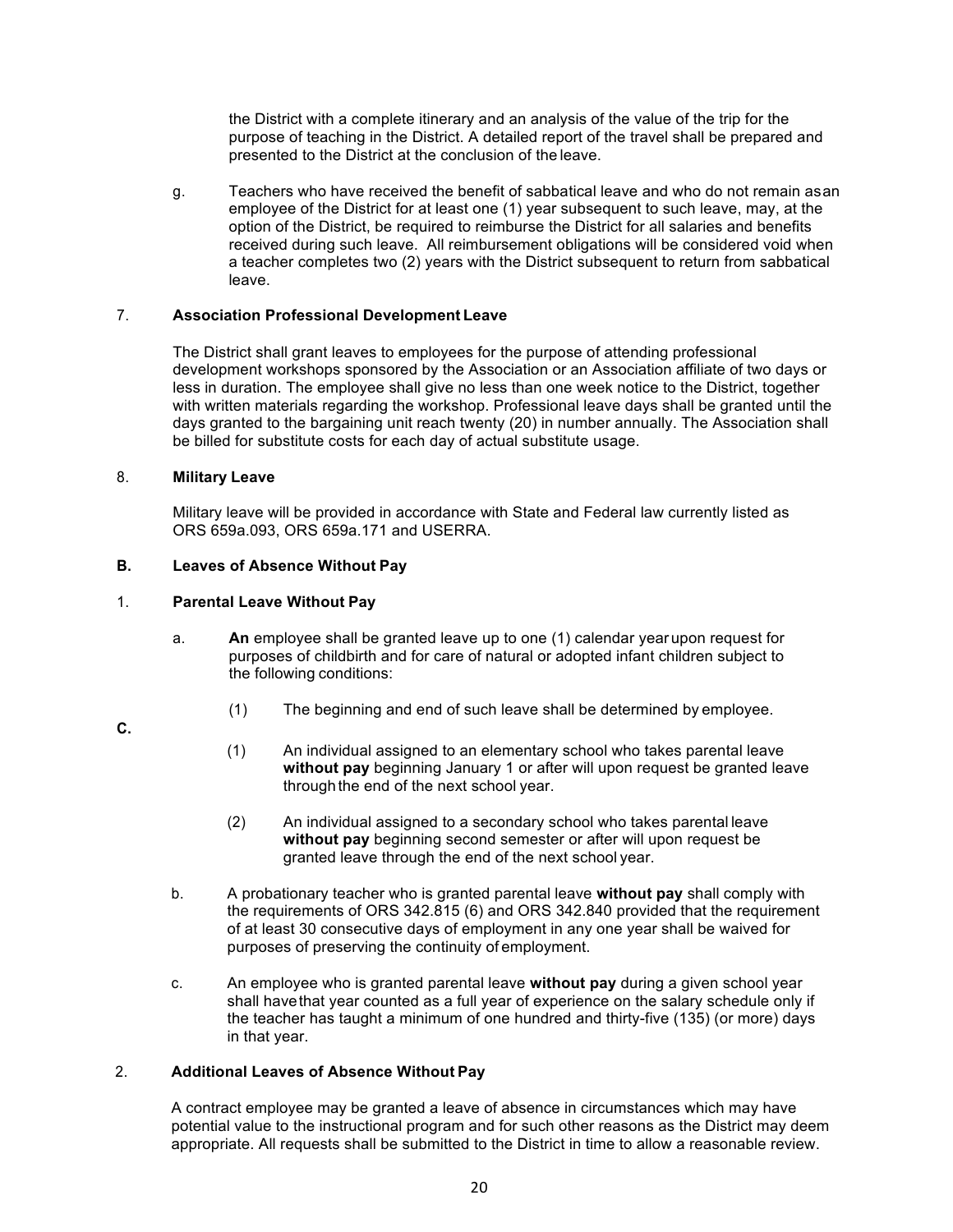A response to such a request shall be given in time to allow the employee adequate notice of its disposition prior to the period for which the leave is being requested.

During such leaves which exceed one month in duration, the employee shall not continue to accrue any benefits. Arrangements may be made with the District to defer upon the employee the costs of group insurance benefits for the duration of such leaves.

#### **a. Personal Leave Without Pay**

A contract employee may be granted leave of absence without pay for up to two (2) years. Requests for such leave shall be submitted in writing and shall include a detailed explanation of the reason for such absence.

#### **b. Service Leave Without Pay**

- (1) A contract employee shall be granted leave of absence for involuntary military service, for Peace Corps or AmeriCorps.
- (2) These employees shall be returned at the step on the salary schedule that they would have obtained had they not taken leave.

#### **c. Medical Leave Without Pay**

Medical leave without pay on account of the personal illness or injury of an employee shall be granted for the remaining period of disability after sick leave with pay has been exhausted, subject to the following conditions:

- (1) The employee may be required at any time to furnish a certification from one or more physicians that the illness or injury prevents the employee from returning to duty. If the employee fails to furnish such a required certification or medical evidence indicates the employee could return to duty but fails todo so upon written request, employment may be terminated by the School Board upon recommendation by the Superintendent.
- (2) The period of leave without pay may be limited to one year, at the discretionof the Superintendent, except in case of employment-incurred injury, in which case the period of leave shall end upon the closure of the worker's compensation claim.

#### **d. Military Leave Without Pay**

Military leave will be provided in accordance with State and Federal law currently listed as ORS 659a.093, ORS 659a.171 and USERRA.

#### **e. Career Development Leave**

- (1) A contract employee shall be granted leave of absence for one or two District semesters for advanced study for the purpose of completing collegiate work as a full-time student as defined by the college or university.
- (2) These employees shall be returned at the step on the salary schedule **they** had earned prior to the leave. No experience credit will be given for the time on leave.
- (3) Part-time leaves shall be for the full semester at the secondary level or to begin or end at winter break for the elementary level unless the teacher and District mutually agree on a different date.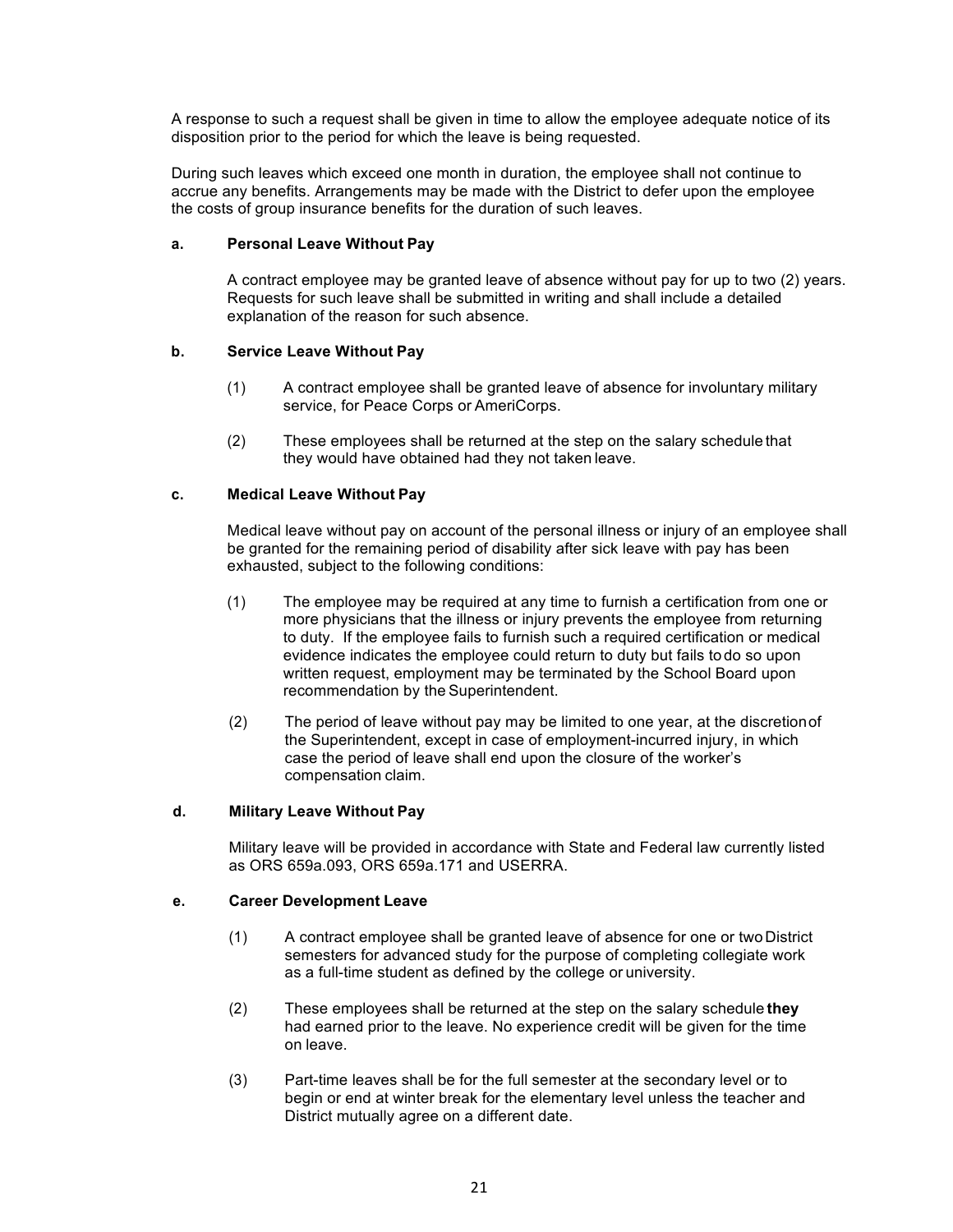#### **ARTICLE IX WORKING CONDITIONS**

#### **A. Workweek and Workday**

- 1. The normal workweek **(Monday through Friday)** of employees shall be forty (40) hours **a week**, including a 30-minute duty-free lunch period each day. Employees starting and release times may vary, depending on building and program hours. Full-time employees shall be on duty and available on the school site or site otherwise designated by their principal or immediate supervisor for such above period of time on days employees are to report to work.
- 2. A supervisor may vary daily work schedule on an individual or group basis, when in his or her judgment such variance is in the interest of the district. The supervisor shall make a reasonable effort to consult with affected employee or employees before imposing a change in the employee's or employees' working hours.

#### **B. Employee Preparation Time**

1. Employee preparation time shall be used solely for teacher planning. The District shall not require an employee to schedule parent conferences, student conferences, or other duties during preparation time.

An employee who is required by the District to utilize preparation time for matters other than preparation time or who does not receive his or her total allocation shall be compensated for such lost time at his or her per diem rate, provided that in the event an employee receives less than thirty (30) minutes preparation time the employee will be compensated for a full preparation period.

- 2. On days when regular class time is reduced because of assemblies, half-day inservice,or grading time, teachers' prep times will be reduced proportionately to the reduction in each class period.
- 3. Full-time middle school and high school employees shall be allowed one instructional periodfree of other duties or responsibilities for utilization as preparation time each workday. Middle school preparation time shall be 45 minutes or one full period, whichever is greater. High school preparation time shall be 48 minutes or one full period, whichever isgreater.
- 4. Full-time elementary employees shall be provided no less than 240 minutes each workweek free of other duties or responsibilities for utilization as class preparation time. A minimum of 210 minutes shall be during student contact time. This time period shall be allocated in blocks of at least thirty (30) uninterrupted minutes. At least one such block shall be provided during each day during the period between the time when students are required to report to class for instruction in the morning and the time when students are dismissed from instruction in the afternoon.
- 5. The District shall provide a portion of preparation time to an employee who is contracted as .5 FTE or more per week but less than full time. The portion shall be prorated based on the ratio of the employee's scheduled workweek to the normal full-time workweek. For an elementary employee such proration shall be in 30-minute blocks, but the provision that such blocks shallbe provided during the student contact day shall not apply. In the case of teachers sharing a position, however, preparation time shall be assigned to the position and shared as determined by the District.
- 6. The District will provide the following extended contract days:

| Media Teachers                             | 5 Days |
|--------------------------------------------|--------|
| <b>Elementary Team Leaders</b>             | 2 Days |
| Middle School Team Leaders                 | 2 Days |
| <b>High School Department Coordinators</b> | 2 Days |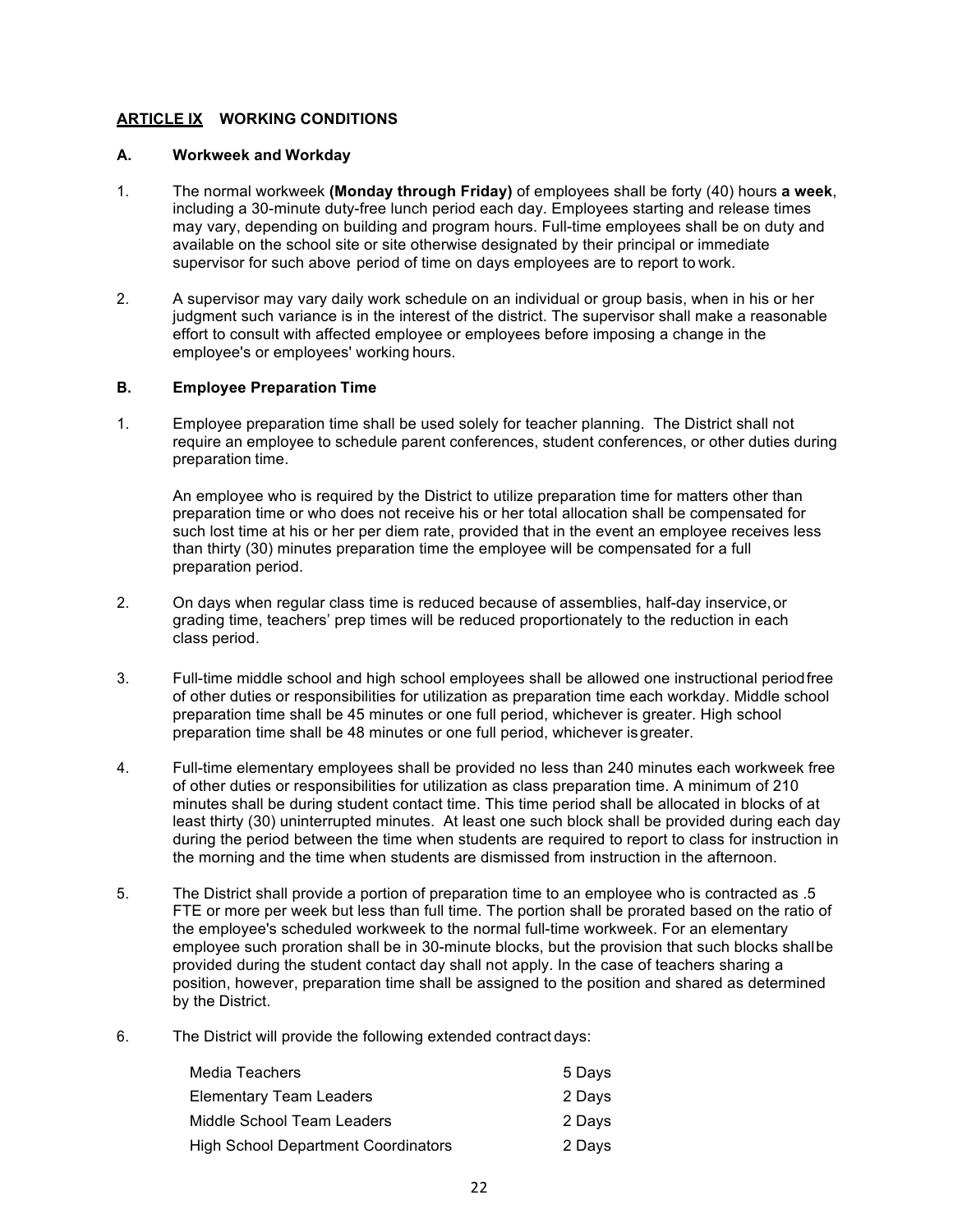| High School Site Council Chair/Facilitator | 2 Days |
|--------------------------------------------|--------|
| School Counselors                          | 1 Day  |

7. The District will provide up to a total of 90 days of substitute coverage for special education instructors who need assistance in completing special education documentation. Requests for assistance may be initiated by a staff member. The District will determine which requests will be approved.

#### **C. Outside Employment**

1. An employee may hold jobs other than with the District as long as they do not interfere with **their** contractual work responsibilities.

#### **D. Elementary Class Loads**

- 1. No later than the third week of school each elementary principal will review all situations where elementary teacher class loads, including specialists, exceed District Policy standards, and will consider options including:
	- a. Reallocation of current building resources.
	- b. Adjustment of class sizes within the building.

If options a and b are not feasible, the principal will make a request to the appropriate District office for additional resources.

2. For the life of the contract the District will provide \$300,000 each year in an overload elementary classroom account.

No later than October 15 the District will complete a review of all requests and will prioritize those requests and will allocate resources available to the highest priority needs. The primary purpose of the fund will be to hire additional teachers; however, if the District determines that instructional assistants would be more appropriate to the needs, in a specific situation, some of the fund may be used for additional instructional assistant time.

If the appropriate District office denies any request for additional resources, the District, at the school's request, shall provide the reason in writing.

Upon Association request, the District will provide the Association with a report on the status of the elementary overload teacher account.

#### **E. Peer Assistance**

- 1. The District will offer peer assistance when reasonable and practicable to any teacher it determines to have a deficiency specified in ORS 342.865 (1) (a), (d), (g), or (h). The District may also offer peer assistance under any other circumstance it deemsappropriate.
- 2. The teacher who will receive the peer assistance shall have input into the person(s) or agency who will provide the assistance.
- 3. Participation in peer assistance is voluntary. Both the teacher offered assistance and the person asked to provide the assistance may refuse to participate with no adverse consequences or penalty. Participants in peer assistance will be notified of available resource (i.e. release time, etc.) prior to implementation of the assistance plan.
- 4. Information arising from the use of peer assistance will not be used for any purpose unlessthe District and the teacher receiving the assistance specifically authorize its use.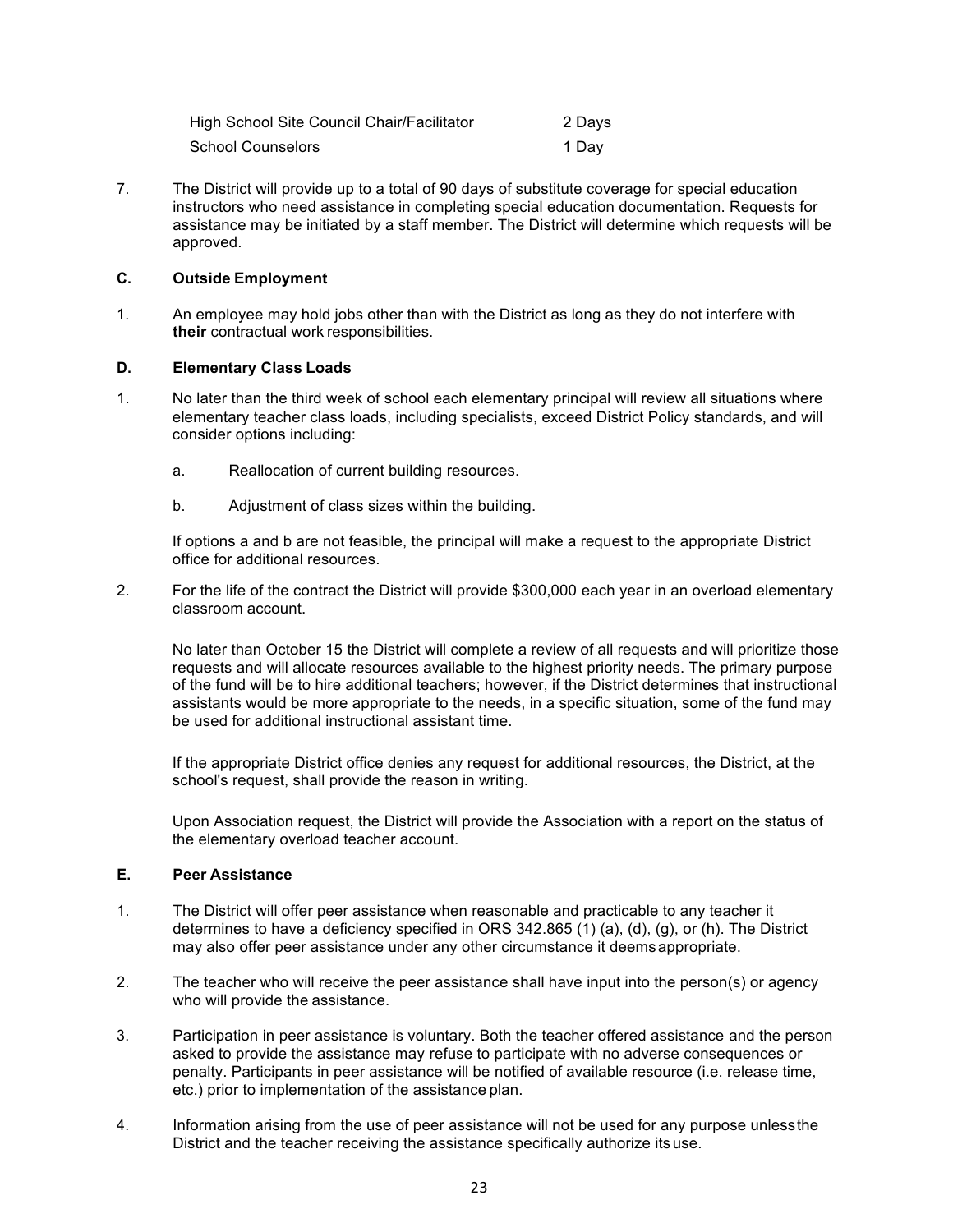#### **ARTICLE X WORK DATES AND HOLIDAYS**

#### **A. Contract Year**

The teacher contract year and the normal year for specialists and therapists shall not exceed 192 days, including eight in-service days, 177 classroom days, six holidays **(Labor Day, Veterans' Day, Thanksgiving Day, Christmas Day (observed), New Year's Day (observed), and Memorial Day)**, and one District granted holiday **(Christmas Eve (observed))**. Employees new to the District may be required to report to the District two (2) days prior to returning teachers, for a total of 194 days.

#### **B. Inservice Days Before School**

Employees will be granted at least one full-day or two half-days without required meetings during the inservice days prior to the start of the school year.

#### **C. Grading Days**

For personnel at secondary school sites, the last regular day of duty shall be reserved as a grading day. For personnel at elementary school sites, the next to last regular day of duty and one-half of the final regular day of duty shall be reserved as grading days. The final grading days for elementary and secondary personnel shall be noted on the adopted school calendar.

#### **D. School Calendar**

The District shall annually submit to the Association its tentative school calendar two weeks before the Board or its designee adopts the official calendar. This procedure constitutes an exchange of information between the parties, and jurisdiction over the school calendar remains with the School Board pursuant to ORS 327; 328; 336.010 and following sections, as well as 339.005 and the sections that follow.

#### **1. Inclement Weather Days**

**Days missed due to inclement weather or emergency closures will be made up according to District policy HUM-A002, regardless of calendar notations.** 

#### **E. Assignment Notification**

Prior to leaving for summer recess, a licensed staff member may request notice of **their** tentative assignment for the coming year.

#### **F. Summer Training for Teachers and other LicensedEmployees**

#### 1. **Notification**

Planned trainings for the summer break will be scheduled prior to staff departure for spring break so that summer vacation plans may be made in advance. Exceptions to this notification deadline will include only those opportunities that are optional in nature.

#### 2. **Scheduling of Days**

Efforts will be made to schedule training within the first two weeks following the school year or the two weeks prior to the start of school in the fall. Elective summer school academy opportunities may be the exception to this schedule statement. Efforts to survey known participants to determine what days may be best is encouraged. Critical or required trainings should be planned to include a makeup option.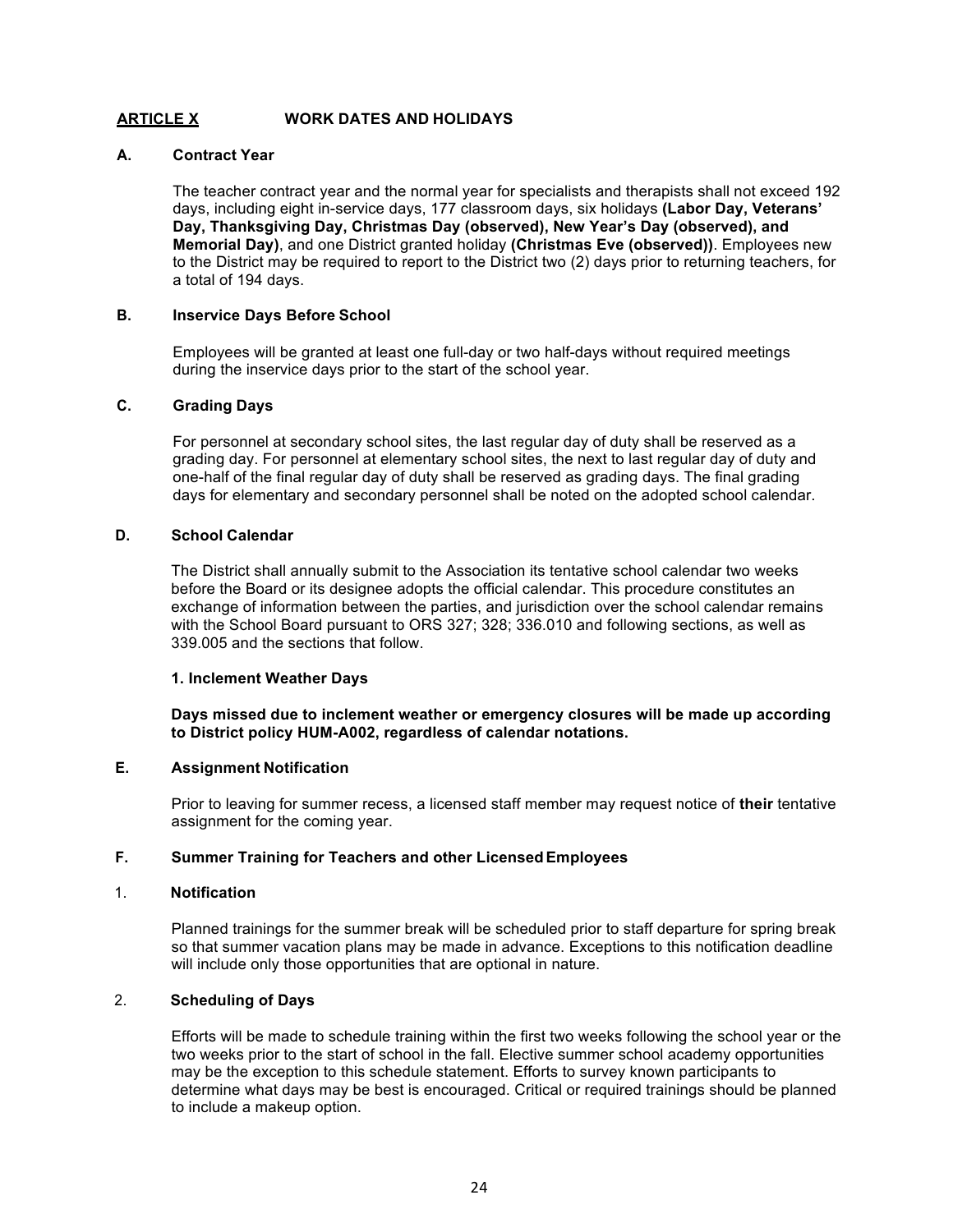#### **ARTICLE XI TRANSFERS AND VACANCIES**

#### **B. General Provisions**

- 1. The major consideration in the transfer of personnel shall be the potential contribution to the program of the District. The District and Association agree to support the concept of "first consideration" so that currently employed contract and probationary personnel have the opportunity to change their position as vacancies arise.
- 2. In fulfilling the concept of first consideration, the District will fill vacancies in the followingmanner:
	- a. District officials will interview a minimum of six (6) in-District applicants for eachposition, if that many have applied. If there are fewer than six (6) applications from current probationary or contract teachers, then temporary teachers will be interviewed using the remaining in-District interview slots.
	- b. The in-District applicant(s) must be offered choice of interview time slot(s) beforeoutside applicant(s) are contacted.

#### **C. Voluntary Transfers**

- 1. An employee, probationaryor contract, who wishes to transfer from **their** present assignment shall initiate a request through the electronic process provided by the District. The District will acknowledge receipt of the transfer form electronically.
- 2. Declared vacancies will be listed by Human Resources on the District web site. In the event a District worksite cannot access the web page for more than three days, the posting will be extended to provide affected sites access to the web page for three school days unless the site is provided with an alternative and an announcement is made to staff of itsavailability.
- 3. Employees mayaccess the District's online application software during non-student contact time within the contract day.
- 4. In the event an applicant for transfer is denied an interview, the hiringsupervisor, upon employee request, shall furnish the employee with the reason(s) for the denial. Following an interview, an in-District applicant may make a written request for a status report from the hiring supervisor. The supervisor will provide notification of their status within ten (10) days of the initialrequest.
- 5. When a licensed teacher vacancy comes open after August 15, the District will post theposition and go through the regular selection process. If a current unit member is selected, the transfer will not take place until:
	- a. The day after winter break for elementary school staff, the start of the second semester for secondary school staff, OR, at the teacher's option, the start of the subsequentschool year unless the teacher and District mutually agree on an earlierdate.
	- b. When a licensed teacher vacancy comes open after February 1, and a current unit member is selected, the transfer will not take place until the start of thesubsequent school year unless the teacher and District mutually agree on an earlierdate.
	- c. In the intervening months, the District mayfill the position with a substitute, temporary employee, or other method.
	- d. An exception will be when the selected staff member is currently less than .75 FTE and the opening to be filled is a full-time job. In that case, at the teacher's option, the transfer to the new position may occur immediately unless the position becomes open after February 1, in which case the transfer occurs at the start of the next school year unless the teacher and District mutually agree on an earlier date.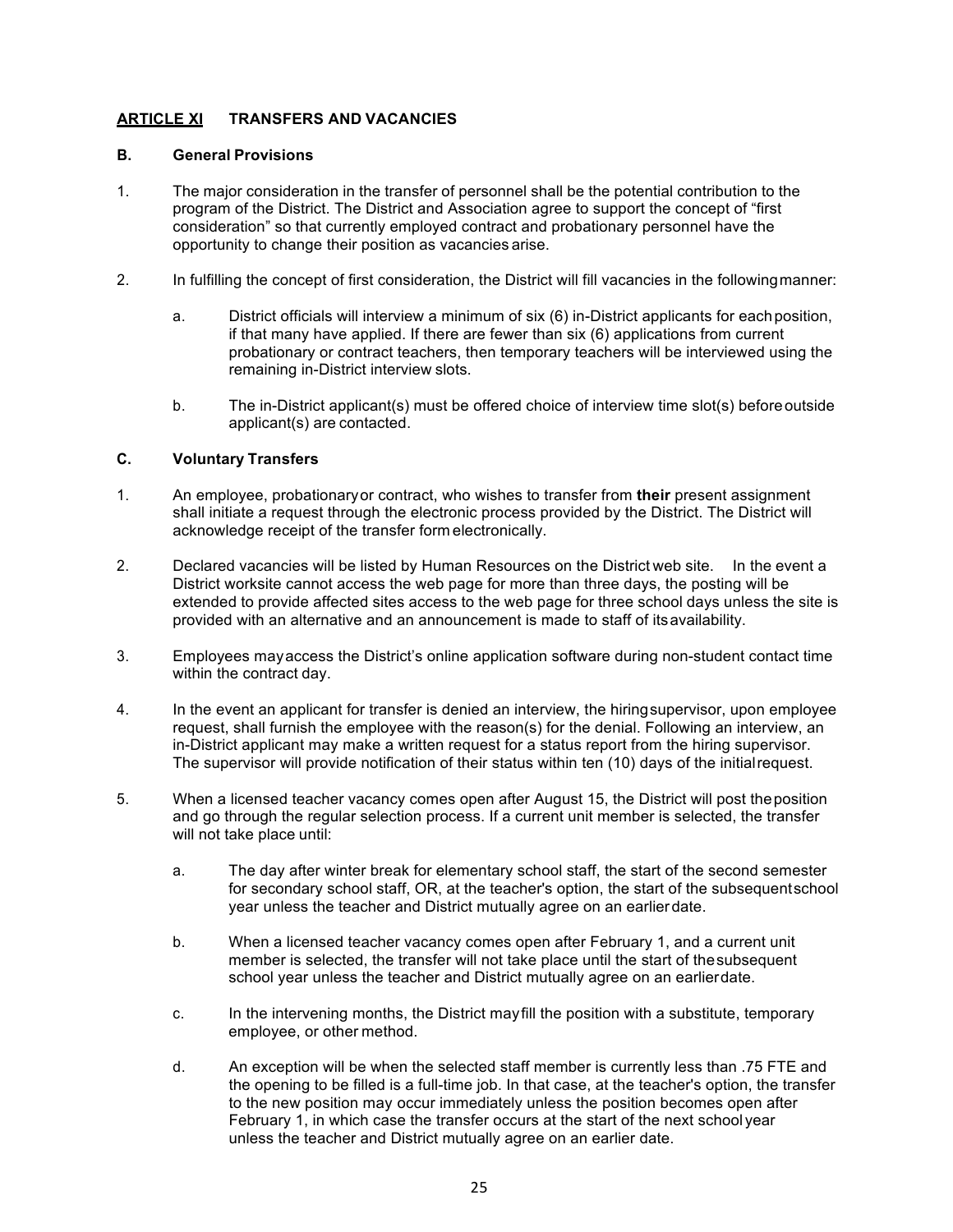#### **D. New Assignments (previously Administrative Transfer)**

- 1. A new assignment may be made for one of the followingreasons:
	- a. Decline in enrollment in a school.
	- b. Change in building or department program.
	- c. Other reasons as approved by the District.
- 2. Any new assignment that occurs and results in a change in building will be accompanied by a written rationale provided to the affected member within ten (10) days.
- 3. When time permits, employees identified for new assignment will be provided the opportunityto indicate in writing any preferences regarding location or assignment.
- 4. Employees newly assigned during the teachers' contract year shall be provided a minimum of one (1) day up to a maximum of two (2) days additional preparation time as needed to prepare for the new assignment. The level director or designee will be responsible for determining the amount of additional preparation time needed. The teacher may consult with the receiving principal for additional time and/or support.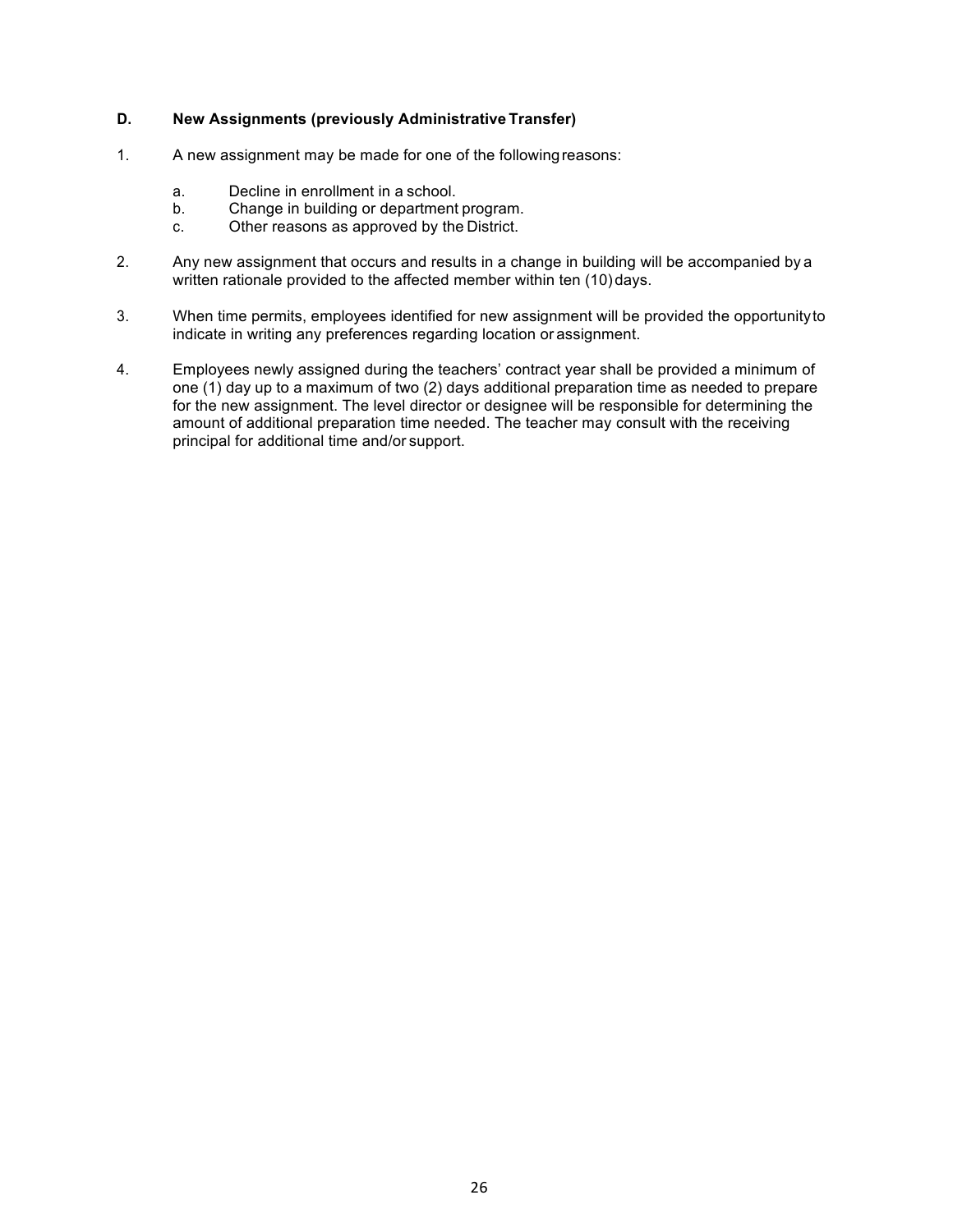#### **ARTICLE XII EMPLOYEE EVALUATION AND RECORDS**

#### **A. Employee Evaluation**

- 1. The purpose of the evaluation is to aid the teacher in making continuing professional growth and to determine the teacher's performance of their teachingresponsibilities.
- 2. The teacher and various specialist evaluation rubric forms identified in the District's Licensed Educator Growth, Evaluation and Development System (LEGENDS) shall be used in accordance with ORS 342.850 for the evaluation of teachers, specialists, and therapists. Probationary teachers shall be observed in the classroom at least two (2) times per school year. Other teachers shall be observed in the classroom at least once yearly. Evaluation of classroom performance shall be by observation except for evaluative statements based on documented professional malfeasance.
	- a. Changes to the evaluation system shall be presented to the Evaluation Committee, listed in Article I of this agreement in its advisory capacity for review.
	- b. The District will provide relevant training on a new or modifiedevaluation system.

#### **B. Personnel Files**

- **1.** The official file of each employee is confidential and shall be kept in the District Human Resources office. Materials in an unofficial site based file(s) for an employee can remain as long as the site based administrator and employee remain at the same site, then materials will be sent to Human Resources for processing.
- 2. No material derogatory to an employee's conduct, service, character, or personality will be placed in the employee's personnel file unless an investigation has been conducted and has determined the veracity of the material to be filed. The employee will have the right to respond to any derogatory material before any decision is made to place it in **their** file, and the right to review the material before it is placed in **their** personnel file. The employee will acknowledge that **they have** had the opportunity to review and respond to the material by affixing **their** signature to the copy of the material to be filed, with the express understanding that such signature in no way indicates agreement with the contents thereof. The employee also will have the right to submit a written answer to the material and **their** answer will be attached to the filecopy.
- 3. An employee may desire to consult with the District with respect to what materials should be retained in **their** file. If an employee desires, **they** may have an Association representative present.
- 4. An employee may have access to review **their** file during regular District office hours. An employee may be excused from regular duty for this purpose at the discretion of the supervisor. If the employee desires, **they** mayhave an Association representative present.

#### **C. Complaints**

**An employee shall be advised of any formal or informal complaint filed by a parent, community member, student or co-worker. Normally complaints can be handled in an informal way with the Administrator sharing the information and working for a mutual resolution of the problem in keeping with the policies of the District and guidelines for ethical educators.** 

**If a complaint is serious enough that it might result in discipline an investigative meeting may be held. Notification of the meeting will include a description of the complaint in sufficient enough detail to apprise the employee of the reason for the meeting.**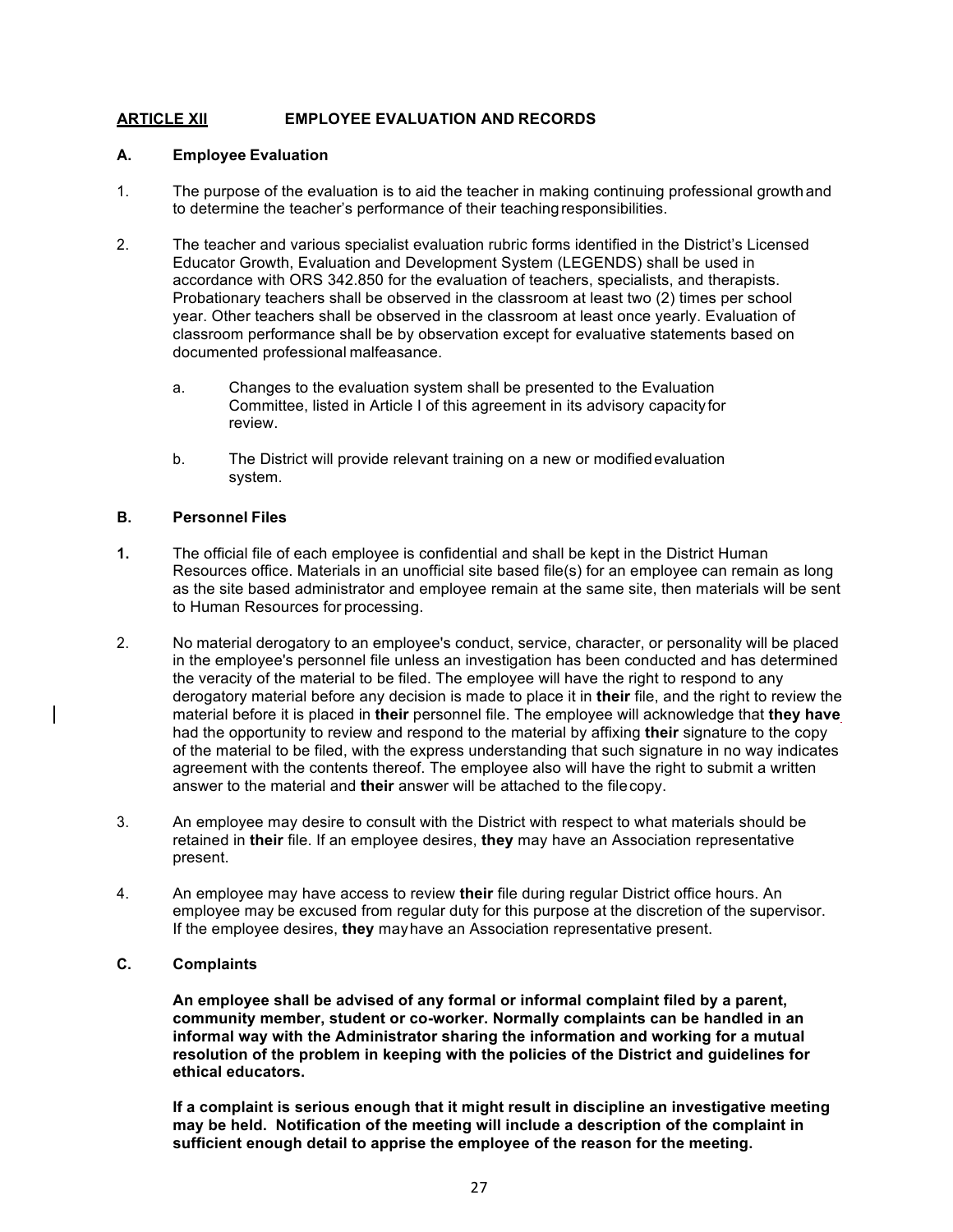**A copy of the complaint or a written summary will be provided prior to the beginning of the investigative meeting(s). The parties agree, upon request, to provide an extension for the delivery of the complaint until the conclusion of the meeting.** 

**The complaint shall be discussed with the employees involved within twenty (20) working days of the supervisor receiving the complaint, unless prohibited because of an ongoing investigation by an outside agency. The parties agree to provide extensions of this notice period upon request.** 

**There will be no retaliation against any complainant by the Association or by the person complained about.**

**Complaints not processed in conformance with this section may not be used in the evaluation or discipline process. If the complaint is placed in the employee's personnel file, the employee shall havethe right to attach to the complaint any relevant statement or documents.**

#### **D. Complaints by Employees**

Employees who wish to process complaints may use the District's Code of Policy and Rule ADM-P008 and ADM-A005. The policy is in Appendix C for reference only.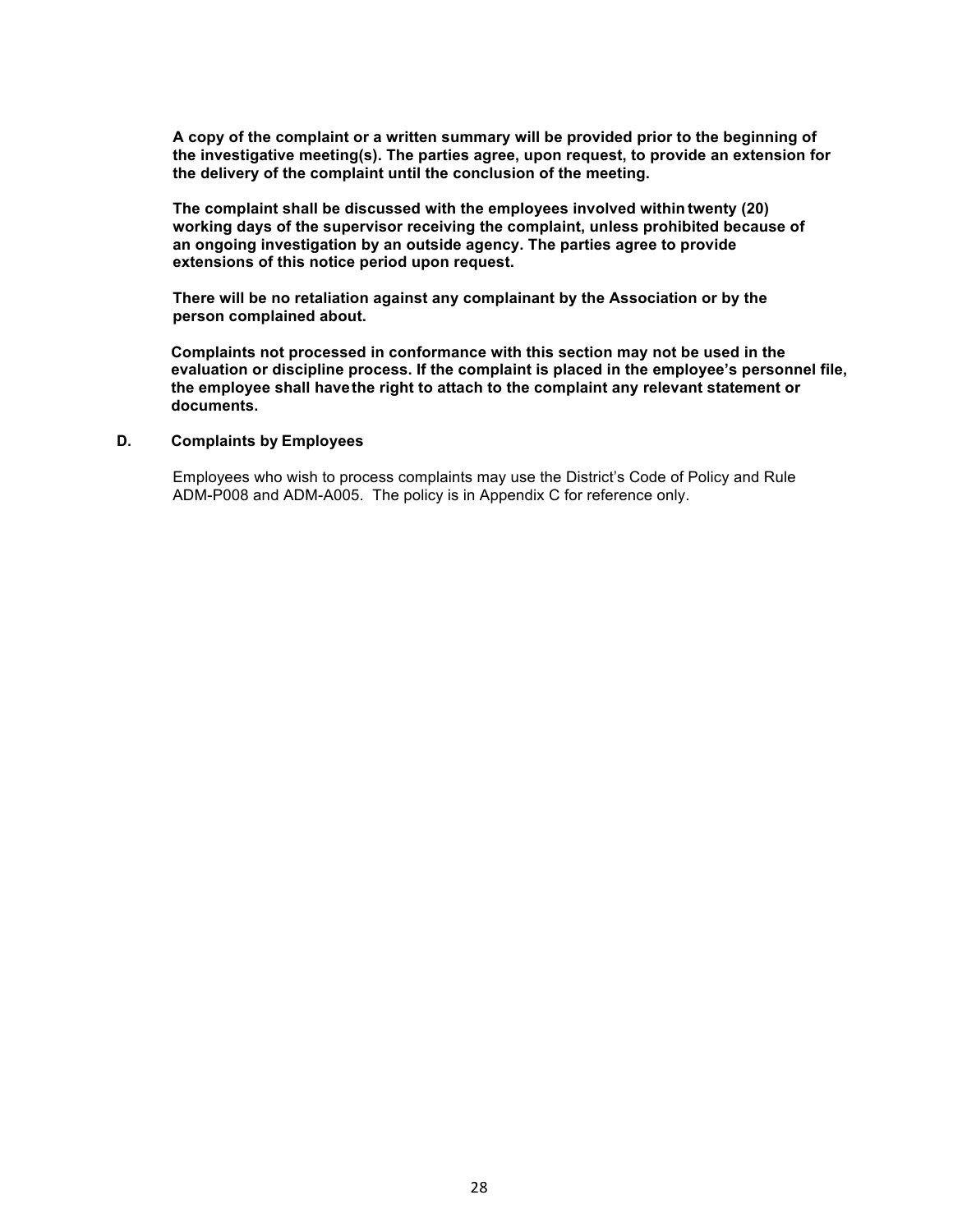#### **ARTICLE XIII LAYOFF AND RECALL**

#### **A. Reductions in Staff**

- 1. The District shall determine when reductions in force are necessary and which program areas shall be affected. If the District determines that a reduction in force is necessary, it will immediately notify the Association. Such notice will be in writing and will indicate the programs which may be affected. The District's overall instructional program will be given priority consideration. Teachers shall be considered for retention on the basis of related experience and education. When two or more teachers are considered equally qualified for retention, seniority within the District shall be the determining factor.
- 2. In the event the District determines the need for a reduction in its specialist or therapist personnel, the same contract criteria and procedures applicable to teachers shall be applied except that the layoffs shall be by job classification.
- 3. Seniority shall be defined as the employee's total length of service since the last date of hire. Any teacher who is to be laid off will be so notified in writing as soon as practicably possible. Such notice will include the proposed time schedule and the reasons for the proposed action.
- 4. The District will compile and transmit to SKEA no later than January 15 of each school year a list of unit members in order of their months of continuous, creditable service to the District.
- 5. A probationary or contract teacher who loses his or her position because of budget cuts will be laid off in accordance with Article XIII of this Agreement.
- 6. An employee who has been laid off will receive the bargained hospital medical insurance benefits for six months or until the employee becomes insured under a subsequent employer, whichever comes first.
- 7. Any laid off employee will be given the option of being placed on the day to day substitute list and will receive preferential treatment as a day to day substitute as long as **they** remain on the recall list.

#### **B. Recall**

If within twenty-seven (27) months of layoff, a vacancy occurs within the District for which the laid-off teacher is qualified, the recall procedure outlined below will be followed:

- 1. An employee desiring notice of recall shall notify the District in writing within thirty (30) days following notice of layoff. Such notice by the employee shall include the employee's address for such purpose. Failure to provide timely notice of a desire for notice of recall or to keep current address in file shall constitute waiver of notice of recall. In the event of a recall, the District shall notify an employee who has expressed a desire to return to the District of the recall by certified mail, return receipt, sent to the last address given by the employee to the District.
- 2. An employee will have sixteen (16) calendar days from the mailing of such notice to notify the District in writing of **their** intent to return within forty-five (45) calendar days of the date of such notice from the District. Failure of the employee to so respond within the time herein specified shall terminate such employee's right to recall, except that where a laid off employee is employed by another Oregon district at the time of recall and that District is not willing to release that employee within the 45 days allowed for return, then the period for return shall be extended to allow the employee sufficient time to comply with the statutory requirements for notice of resignation.
- 3. No new teacher will be hired into the District until each teacher on the recall list deemed qualified by the District has had an opportunity to accept or refuse the position.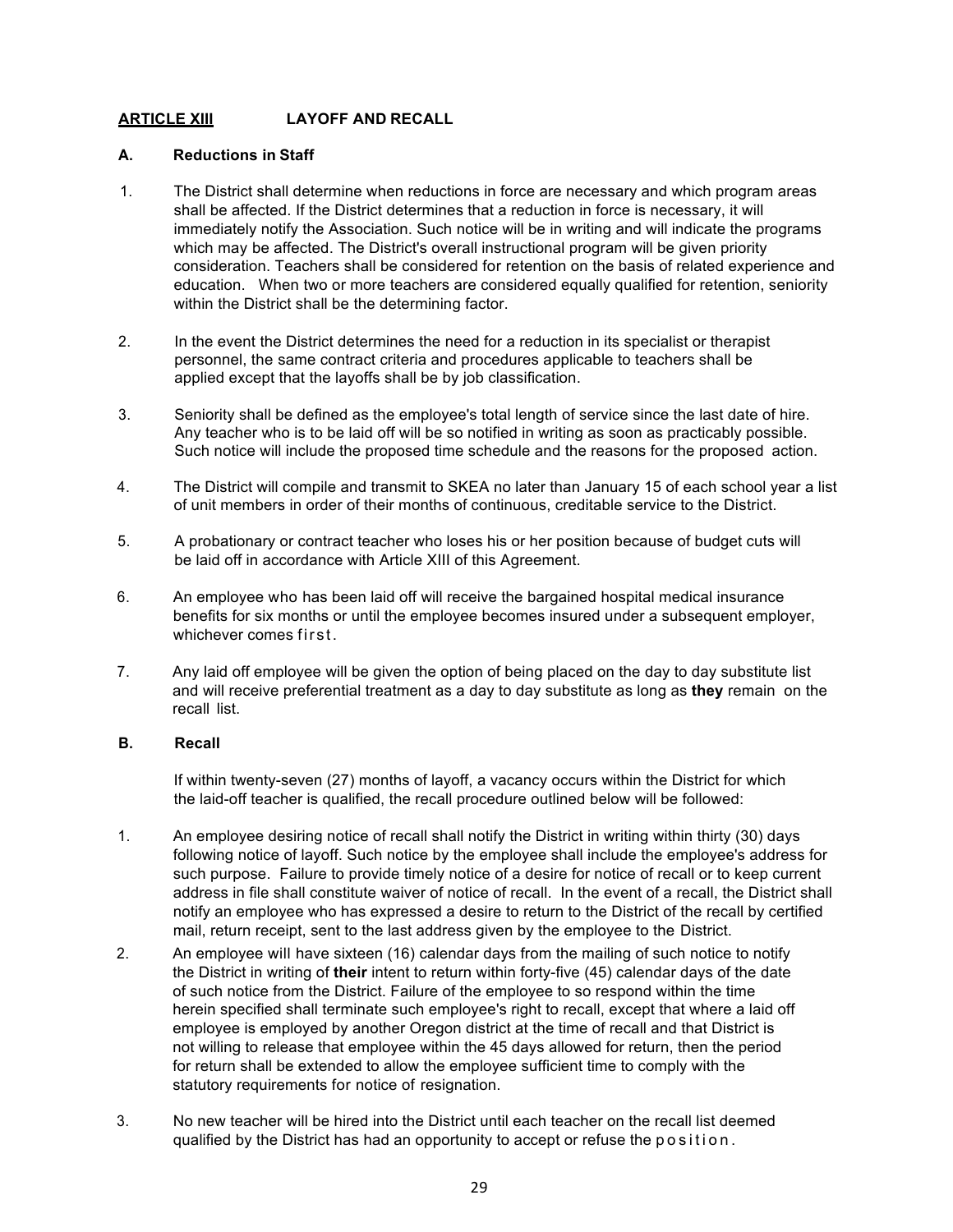- 4. Likewise, no therapist or specialist will be hired into the District until each specialist or therapist on the recall list deemed qualified by the District has had an opportunity to accept or refuse the position.
- **C.** In connection with the layoff and recall process, the Association representative will be furnished upon request accurate, complete, and current information about the layoff, rehiring, transfer, and assignment process .

#### **ARTICLE XIV SCHOOL VISITATION AND EDUCATIONAL CONFERENCES/MEETINGS**

- A. The District will allow time off with pay with the approval of the building principal or supervisor for employees to attend educational conferences or meetings and to visit other schools, or for **employees** to take workshops/training that will qualify them for renewal of their professional licenses.
- B. If an employee is denied time for school visitation, **they** will be informed in writing regardingthe reason for a denial of the visitation request.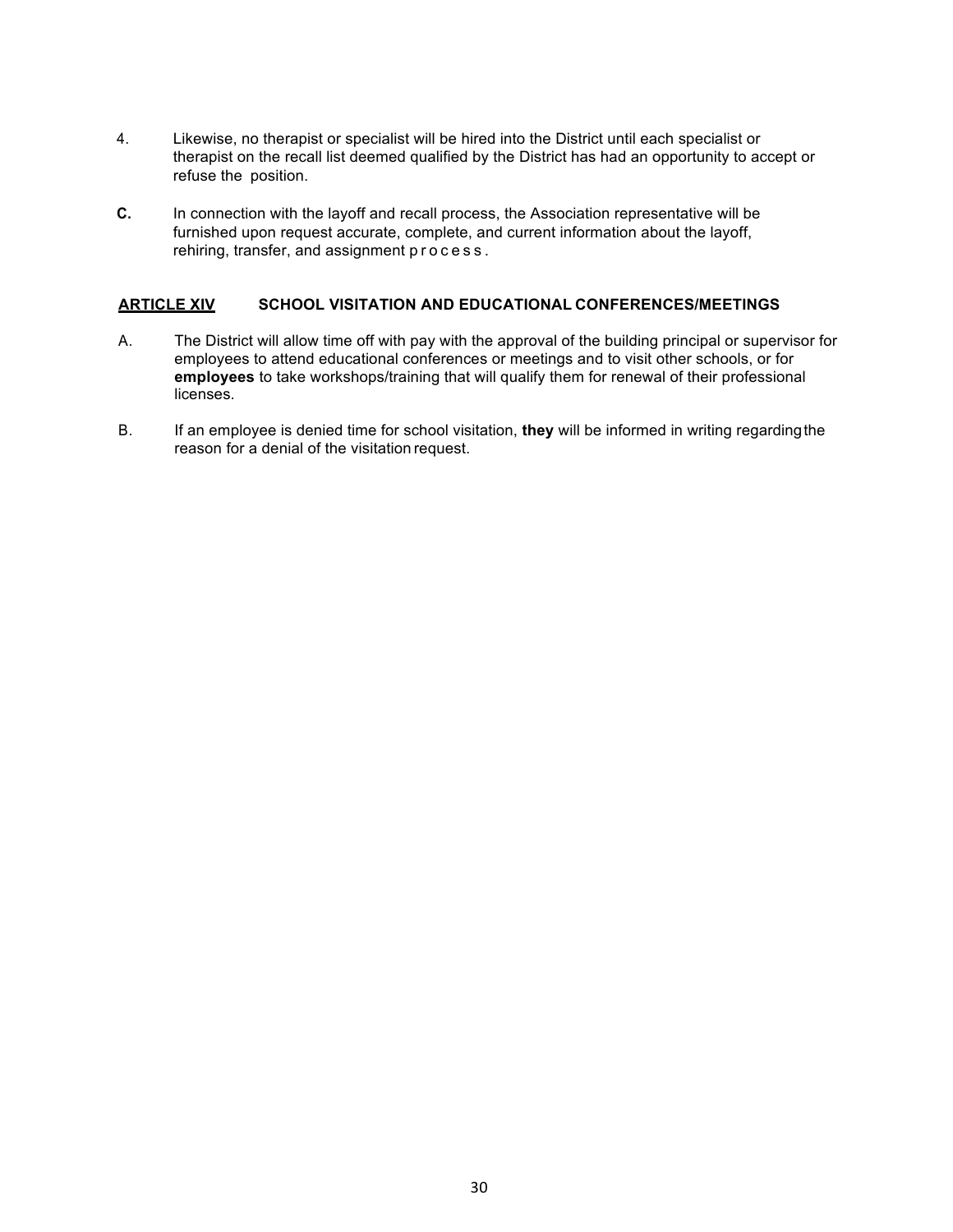#### **ARTICLE XV STUDENTS**

#### **A. Evaluation of Students**

- 1. A teacher shall have the authority and responsibility to determine grades and other evaluations of the students.
- 2. No grade or evaluation shall be changed without prior permission from the teacher in accordance with the procedure below.
- 3. If the teacher and the building principal do not agree on the change of a student's grade or other evaluation, the issue will be resolved by the Superintendent or central administrative designee who shall consult with the parties prior to rendering a final decision, except when such consultation is not practicable because the parties cannot becontacted.
- 4. The District shall provide the teacher with timely, written notification of any District action taken on a grade change appeal. No grade change shall be made until the appeal process, if any, has ended.

#### **B. District Disciplinary Policy**

#### **1. Changes in the District student discipline policy will be reviewed in Labor Management meetings.**

2. The 24J School Board will notify the Association in advance of the Board meeting when any changes in student discipline policy or procedure are to be considered.

#### **C. School Disciplinary Policy**

- 1. Student disciplinary procedures shall exist for each school in the District. Any modification of the student disciplinary procedure must be made by the staff committee on student discipline andwill be reviewed with the employees prior to implementation.
- 2. The building principal will provide the employees with either written or online building discipline procedure, including the discipline matrix, at the beginning of each school year. Teachers and administrators shall adhere to the procedures.
- 3. All employees are expected to accept a share in the responsibility for the control and disciplineof students in the total school environment. Annual training may be provided in a variety of ways, including electronically. Work on the disciplinary plans may be done in large or small groups or individually as best fits the situation.
- 4. When, in the judgment of an employee, student**s are**, by **their** behavior, disrupting the instructional environment to the detriment of **themselves** and/or others, the employee will take appropriate action under the terms of the school disciplinaryprocedure.
- 5. Employees shall have the right to temporarily remove disruptive students from their classroom. Any employee sending a student to the administration shall confer with the appropriate administrator or submit a signed copy of a report including a statement of the facts, a summary of conditions which led to the student's referral, the steps taken by the employee to remedy the problem and any other steps taken by the teacher prior to referral, and recommendations for solution. Following administrative action taken in accordance with the District discipline procedure, the student may be returned to the classroom. If the teacher indicates a desire for a conference with the administrator (and optimally the student and/or parent), the conference will be scheduled as soon as the parties are available. As soon as possible the referring/sending teacher will be provided information about status of referral prior to the student's return to the classroom.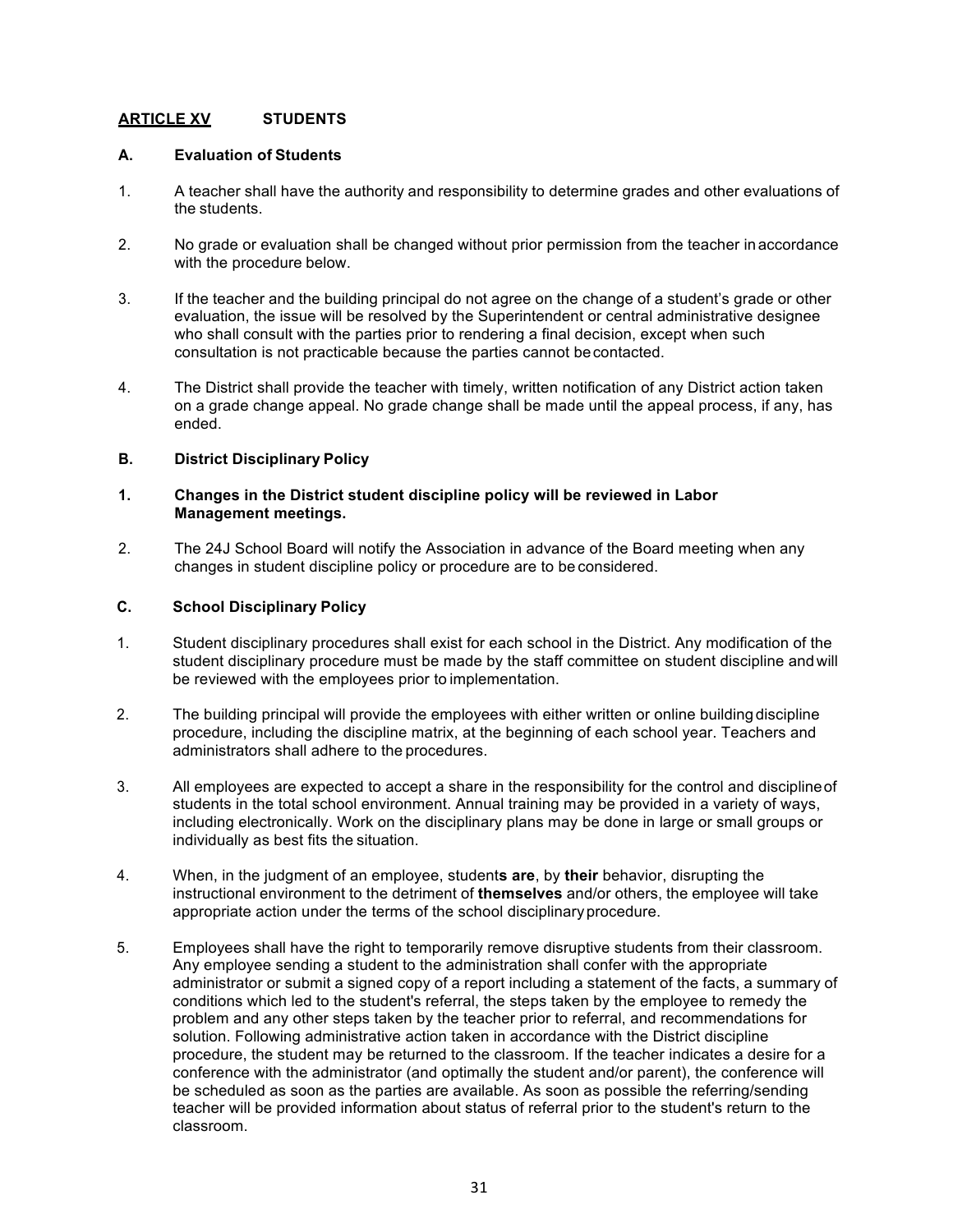6. The appropriate administrator will then provide the employee with a statement of the administrative disciplinary and/or corrective action taken.

#### **D. Notification of Behavior Plans**

All employees as defined in Article I. A. directly involved in the education of a student who has a behavioral management component on an IEP or 504 Plan, shall be informed by the site administration within five (5) days upon receipt of said knowledge by the site administration**.**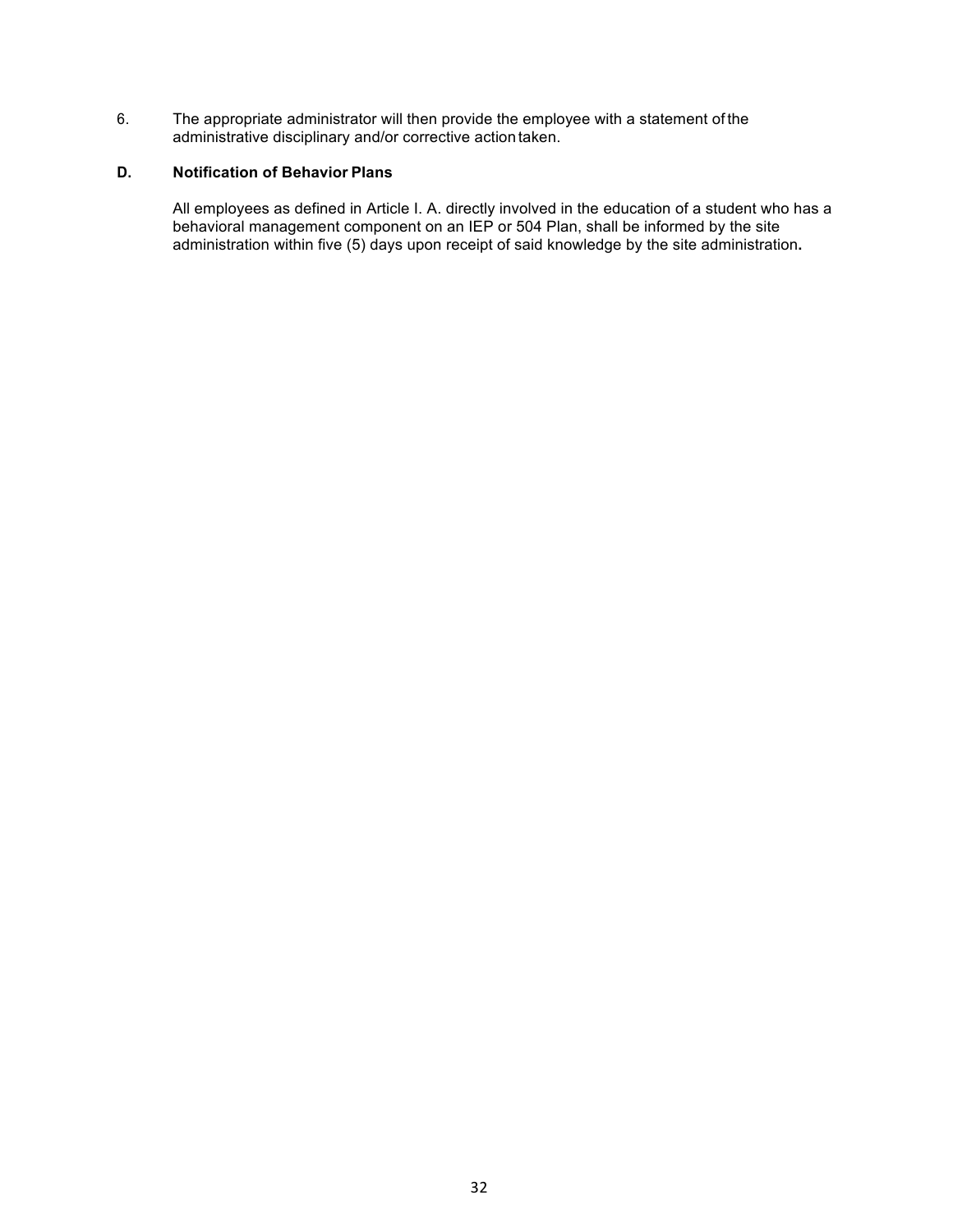#### **ARTICLE XVI NONDISCRIMINATION**

The Association and the District affirm their adherence to the principles of free choice and agree that they shall not discriminate in the application of this Agreement because of age, race, religion, sex, education, national origin, marital status, disability, sexual orientation or political activity. Recognizing the relationship between this article and an employee's rights, the parties agree that any arbitration decision or award shall be advisory only.

#### **ARTICLE XVII PERSONAL RIGHTS**

- A. The personal life of an employee is not an appropriate concern of the District, except where it affects the employee's fitness for or performance of **their** contractualduties.
- B. An employee who pursues a court challenge which addresses the subject of this provision shall be deemed to have elected **their** remedy and shall not be entitled to pursue an allegedviolation of this provision under the Grievance Procedure.

#### **ARTICLE XVIII STRIKE AND LOCKOUT**

- A. The Association and its members agree that they will not participate in any illegal strike,work stoppage, slow-down, or other concerted work action during the term of this Agreement.
- B. The District agrees that during the term of this Agreement there will be no lockoutof employees in the bargaining unit.

#### **ARTICLE XIX SEPARABILITY CLAUSE**

If any provision of this Agreement or any application of this Agreement to any employee or group of employees is held to be contrary to law, then such provision or application shall not be deemed valid, but all other provisions or applications shall continue in full force and effect.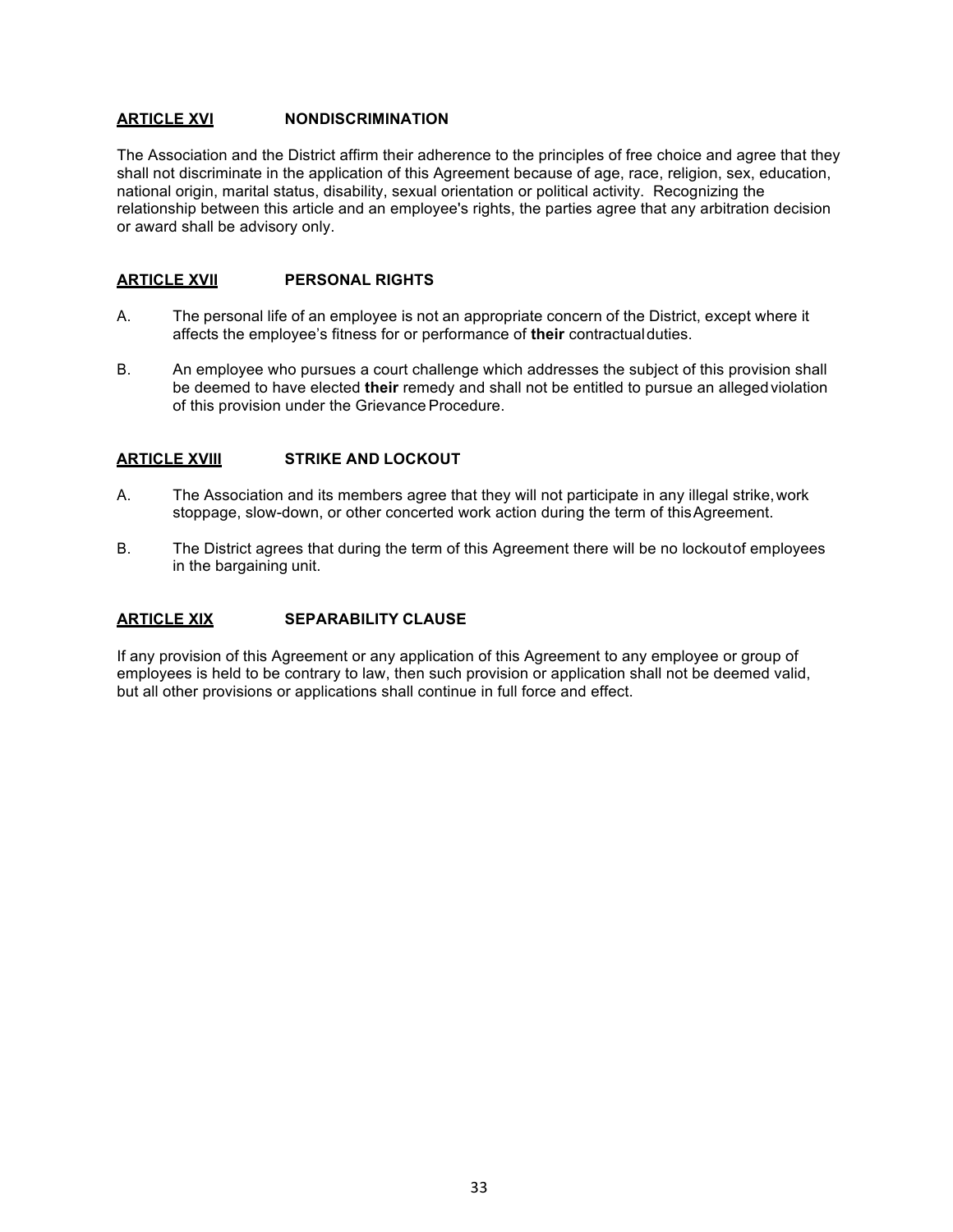#### **ARTICLE XX SICK LEAVE BANK**

- A. The purpose of the sick leave bank shall be to extend additional sick leave days tobargaining unit members should an illness or injury as described in C below exhaust the employee's accumulated sick leave.
- B. Each employee may contribute an initial one-half (1/2) day of **their** accumulated sick leave to a common bank.
- 1. New employees become eligible to participate in the sick leave bank within 30calendar days of the initial hire date within a given school year.
- 2. Current employees who have not participated previously shallbe permitted to enroll not later than October 31 of any year with an effective eligibility date of November 1 of that year.
- 3. Enrollment in the bank will continue each year unless rescinded, in writing, by the employee or employment with the District is terminated.
- 4. Further yearly contributions to be made on or before October 31 of any year shall be limited to the number of days necessary to bring the bank to a level of one (1) day per member of the bank. Such contributions are irrevocable.
- 5. Only employees who have contributed days to the bank may apply for days from thebank.
- 6. Participation in the bank shall be voluntary.
- 7. Previously donated days shall remain in the bank.
- C. Upon depleting accumulated sick leave and after obtaining a doctor's statement certifying alifethreatening or debilitating physical illness or injury preventing the member from performing the duties of **their** job for more than ten (10) work days, a member may request days from the bank.
- 1. A committee composed of three (3) members appointed by the District and three (3) members appointed by the president of the Association will act immediately on therequest.
- 2. The committee may grant the request if (1) District records show that the member has exhausted **their** accumulated sick leave; (2) the member is not eligible for lost time compensation under Worker's Compensation or under PERS disability, or underthe District's long-term disability insurance; (3) the member is a contributing member to the sick leave bank; (4) the member has experienced a life-threatening or debilitatingphysical illness or injury that has prevented **them** from performing **their** job requirements for more than 10 days and a doctor has certified in writing this illness or injury; and (5) there are sufficient days in the sick leave bank to cover the request.
- D. A person designated by the District, will collect and disseminate information to the Sick Leave Bank Committee at their regularly scheduled meetings.
- 1. Information will be presented in a confidential manner which does not disclose the nameor work place of the applicant.
- 2. The Committee will make all decisions regarding the granting of sick bankleave.
- 3. Leave maybe granted for full or partial amount of days requested, up to the fifty (50) day limit.
- 4. In determining if a request is approved or denied, the Committee may take into consideration the number of hours previously approved from the sick bank tothe employee.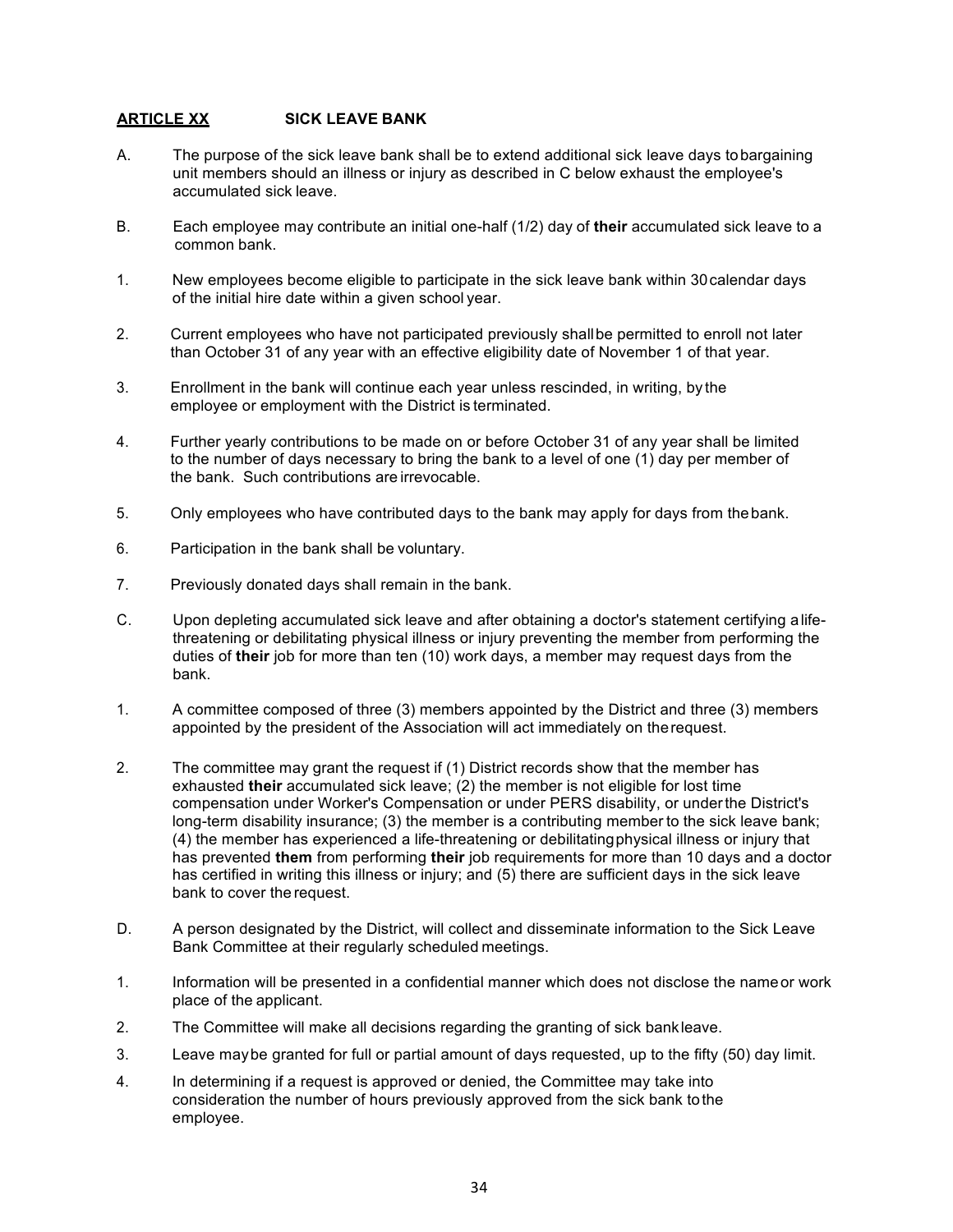- E. If the request is denied, the member shall be informed in writing as to the reason for denial. The actions of the Committee shall not be subject to any further appeal through the grievance procedure or otherwise.
- F. If the request is approved, the Committee shall notify the District office, and subsequent days of absence due to the illness or injury, including the first ten (10) days of the illness or injury, if the employee's accumulated sick leave was not available for those days, will be charged to the bank until further notice. However, in no case will more than a total of fifty (50) days of sick leave from the sick leave bank be approved per individual member in any one school year.
- G. The District shall keep accurate records of leave accumulated by the bank and of sick leave used by the bank, which shall not be greater than an aggregate of one (1) hour per FTE in the bargaining unit as of October 31 per school year. These records shall be available at all times for review by the Committee members and by the Association. Annually the District shall notify the Association in writing of the accumulated days and days charged to the bank that year.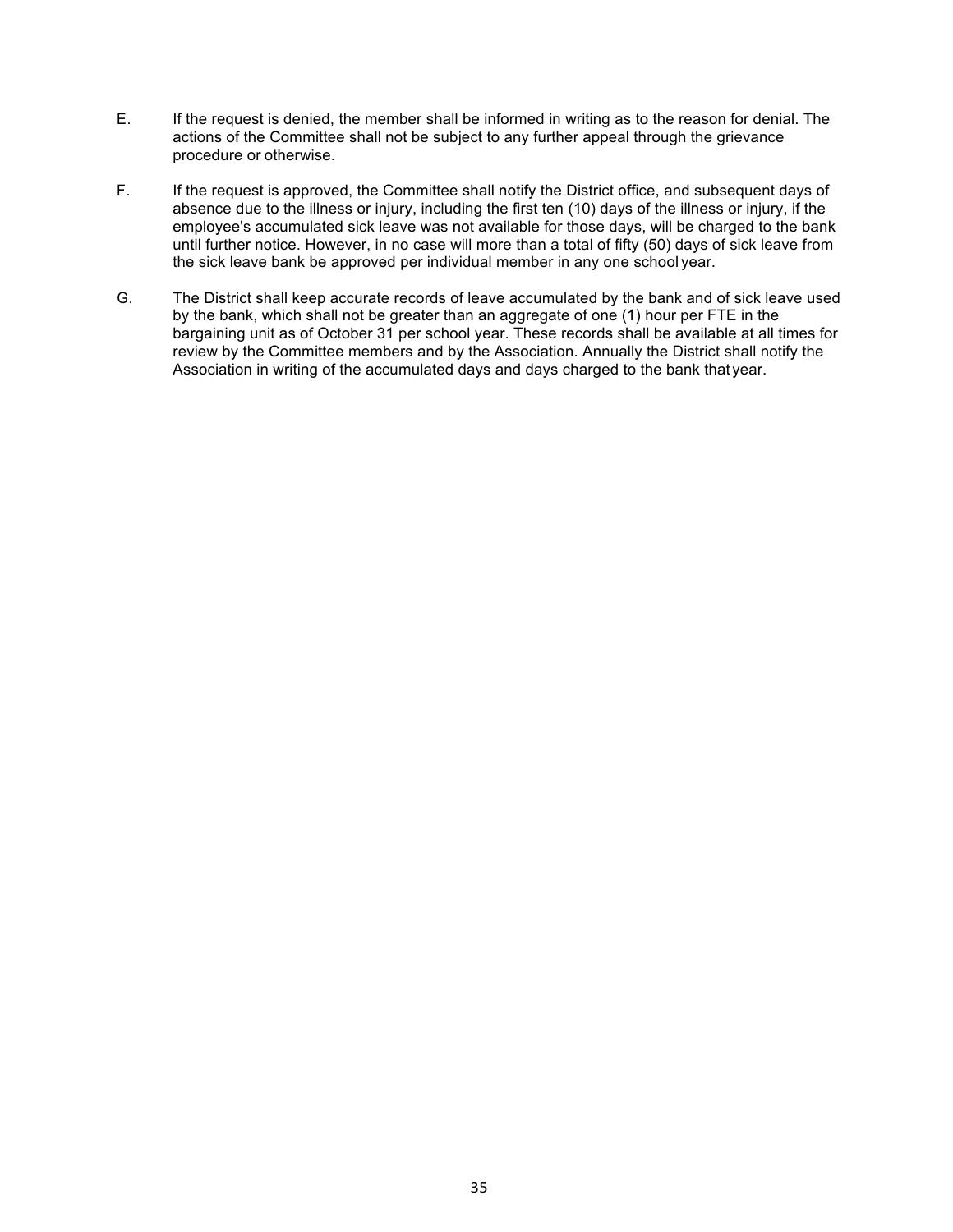#### **ARTICLE XXI SAFETY AND MEDICAL PROCEDURES**

The District shall provide a safe and healthful working environment for all employees as defined by OSHA standards and by state and federal regulations. A grievance may be filed to enforce this section; however, such a grievance shall be void if the employee or Association files a complaint or suit to enforce the same requirements through state or federal agencies or courts.

#### **A. Protective Equipment**

- 1. Proper safety devices and clothing shall be provided for all employees engaged in work where such devices are required to meet the requirements of state or federal regulations or district policy. Protective clothing and safety devices shall remain the property of theDistrict.
- 2. The District will provide training regarding Blood borne Pathogens to staff whose job responsibilities involve potential exposure to blood or other infectious materials. Inoculations, protective clothing and equipment will be made available to employees in accordance withthe provisions contained in the District's Blood borne Pathogens Exposure ControlPlan.

#### **B. Physical Examinations**

The District will pay the cost of required physical examinations and other required medical tests but not medical treatment. The District will establish standards for such physicals and the district reserves the right to designate the facilities where required medical tests will be conducted. Payment, if required, shall be remitted directly to the physician upon validation of the examination. If available to the District and upon the employee's request, a copy of the examination will be given to the employee at no cost.

#### **C. Medical Procedures**

- 1. The District, when requiring training in safety and first aid for employees, will do so at no cost to the employee.
- 2. No employee shall be required to administer medications or perform any medicalprocedures unless the following conditions are met:
	- a. The student's parent or guardian has given the District written consent forthe administration of medication.
	- b. The employee has been given instruction from qualified medical personnelregarding prescription medication or medical procedures.
	- c. In the case of non-prescription medication, the parent has given written instructionsfor administering the medication.
	- d. Before the employee administers the medication/medical procedures, the employeeshall have access to and shall follow the instructions referred to in 2a and 2babove.
	- e. All medical assessments or tasks requiring specialized procedures are assigned to only trained employees.
	- f. All employees required to administer medication/medical procedures have beengiven training necessary to perform the task.
	- g. The equipment and medical supplies necessary to safely perform the task areavailable.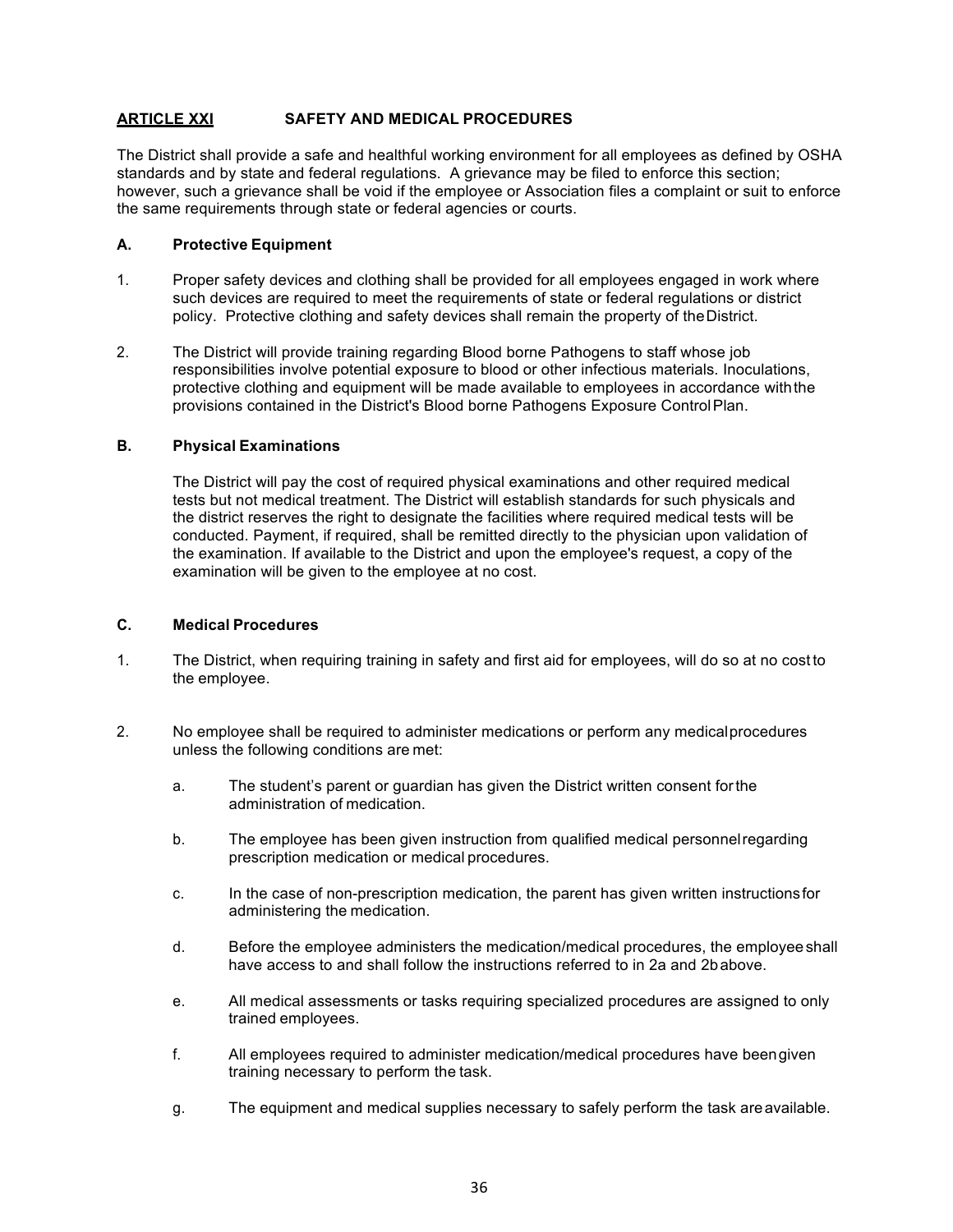#### **ARTICLE XXII AGREEMENT**

#### **A. Compliance Between Individual Contract and Master Agreement**

Any individual contract between the Board and individual teacher hereafter executed shall be subject to the terms and conditions of this Agreement. If an individual contract contains any language contrary to this Agreement, this Agreement, during its duration, shall be controlling.

#### **B. Negotiation of a Successor Agreement**

Subsequent to **July 1, 2021** and prior to the expiration of this Agreement, either party may file written notice with the other of its desire to amend, modify, or terminate this contract. Such notice shall include the substances of such modification sought. The specific written language to implement such modification shall be presented no later than **January 15, 2021**.

#### **C. Duration ofAgreement**

- 1. This Agreement shall be effective **July 1, 2017** and shall continue in effect until **June 30, 2021.**
- 2. This Agreement shall not be extended orally and it is expressly understood that it shall expire on the date indicated.

In witness whereof, the Association has caused this Agreement to be signed by its president and the Board has caused this Agreement to be signed by its chairman.

Salem Keizer Education Association

 $\sim$ **For the Board** \_\_\_\_\_\_\_\_\_\_\_\_\_\_\_\_\_\_\_\_\_\_\_\_\_\_\_\_\_\_\_\_\_\_ \_\_\_\_\_\_\_\_\_\_\_\_\_\_\_\_\_\_\_\_\_\_\_\_\_\_\_\_\_\_\_\_\_

Date **Date** Date **Date**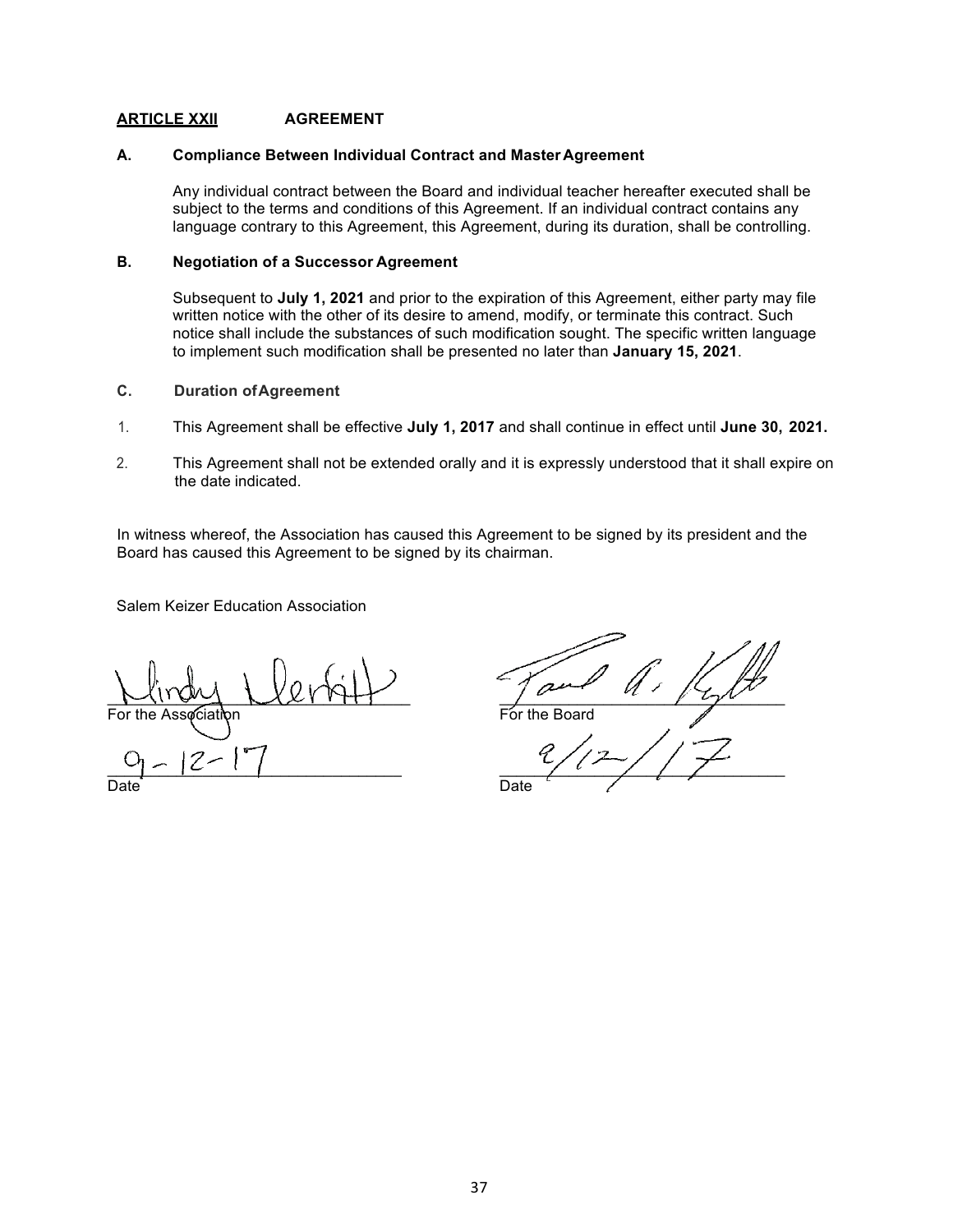Salem-Keizer School District 24J, Marion County, Oregon

#### IV. RATES OF PAY

#### A. Professional Compensation

1. Salary Schedule for Licensed Staff, Effective July 1, 2017 **2.00%**

|                | (102)            | (103)<br><b>BA</b> Degree | (104)<br><b>BA Degree</b> | (105)<br><b>BA Degree</b> | (106)     | (107)<br>MA Degree | (108)<br>MA Degree |
|----------------|------------------|---------------------------|---------------------------|---------------------------|-----------|--------------------|--------------------|
| Step           | <b>BA Degree</b> | Plus 24 Hrs.#             | Plus 45 Hrs.#             | Plus 69 Hrs.#             | MA Degree | Plus 24 Hrs.#      | Plus 45 Hrs.#      |
|                | 39,507           | 41,089                    | 42,668                    | 44,249                    | 45,831    | 47,410             | 48,991             |
| $\overline{2}$ | 41,089           | 42,668                    | 44,249                    | 45,831                    | 47,410    | 48,991             | 50,571             |
| 3              | 42,668           | 44,249                    | 45,831                    | 47,410                    | 48,991    | 50,571             | 52,150             |
| 4              | 44,249           | 45,831                    | 47,410                    | 48,991                    | 50,571    | 52,150             | 53,731             |
| 5              | 45,831           | 47,410                    | 48,991                    | 50,571                    | 52,150    | 53,731             | 55,313             |
| 6              | 47,410           | 48,991                    | 50,571                    | 52,150                    | 53,731    | 55,313             | 56,891             |
| 7              | 48,991           | 50,571                    | 52,150                    | 53,731                    | 55,313    | 56,891             | 58,474             |
| 8              | 50,571           | 52,150                    | 53,731                    | 55,313                    | 56,891    | 58,474             | 60,053             |
| 9              | 52,150           | 53,731                    | 55,313                    | 56,891                    | 58,474    | 60,053             | 62,020             |
| 10             | 53,731           | 55,313                    | 56,891                    | 58,474                    | 60,053    | 62,020             | 63,987             |
| 11             | 55,313           | 56,891                    | 58,474                    | 60,053                    | 62,020    | 63,987             | 65,955             |
| $*12*$         | 56,891           | 58,474                    | 60,053                    | 62,020                    | 63,987    | 65,955             | 67,920             |
| 13             | 58,474           | 60,053                    | 62,020                    | 63,987                    | 65,955    | 67,920             | 69,889             |
| 14             | 60,053           | 62,020                    | 63,987                    | 65,955                    | 67,920    | 69,889             | 71,857             |
| 15             | 62,020           | 63,987                    | 65,955                    | 67,920                    | 69,889    | 71,857             | 73,826             |
| 16             | 63,987           | 65,955                    | 67,920                    | 69,889                    | 71,857    | 73,826             | 75,790             |
| 17             |                  |                           |                           |                           |           |                    | 77,759             |

Each salary step represents a year of experience, i.e. Step 1 = no experience credit; Step 6 = five years experience credit completed, entering 6th year of experience, etc. Experience means the previous teaching experience that a teacher is allowed upon entering the District, plus experience within the District. As a result of eliminating step "0," employees hired before July 1, 2004, step will indicate years of experience, i.e. Step 6 = six years experience credit completed. This salary schedule is for a 192-day work year.

Each year, an additional \$1,000 will be added to the top of salary columns MA+0, MA+24, and MA+45.

District will pay 100% of the employee's contribution to Public Employees Retirement System.

Effective July 1, 2004, unit members shall receive longevity pay after three (3) years at the maximum level on the MA+24 column or MA+45 column of the salary schedule. Eligible unit members shall receive longevity pay once every three (3) years in June of the qualifying year as a single payment equal to the increment received by persons moving to the top of the respective column. Unit members on the B+69 column of the salary schedule as of March 4, 2005, shall be eligible to receive longevity pay after three (3) years at the maximum level on the B+69 column.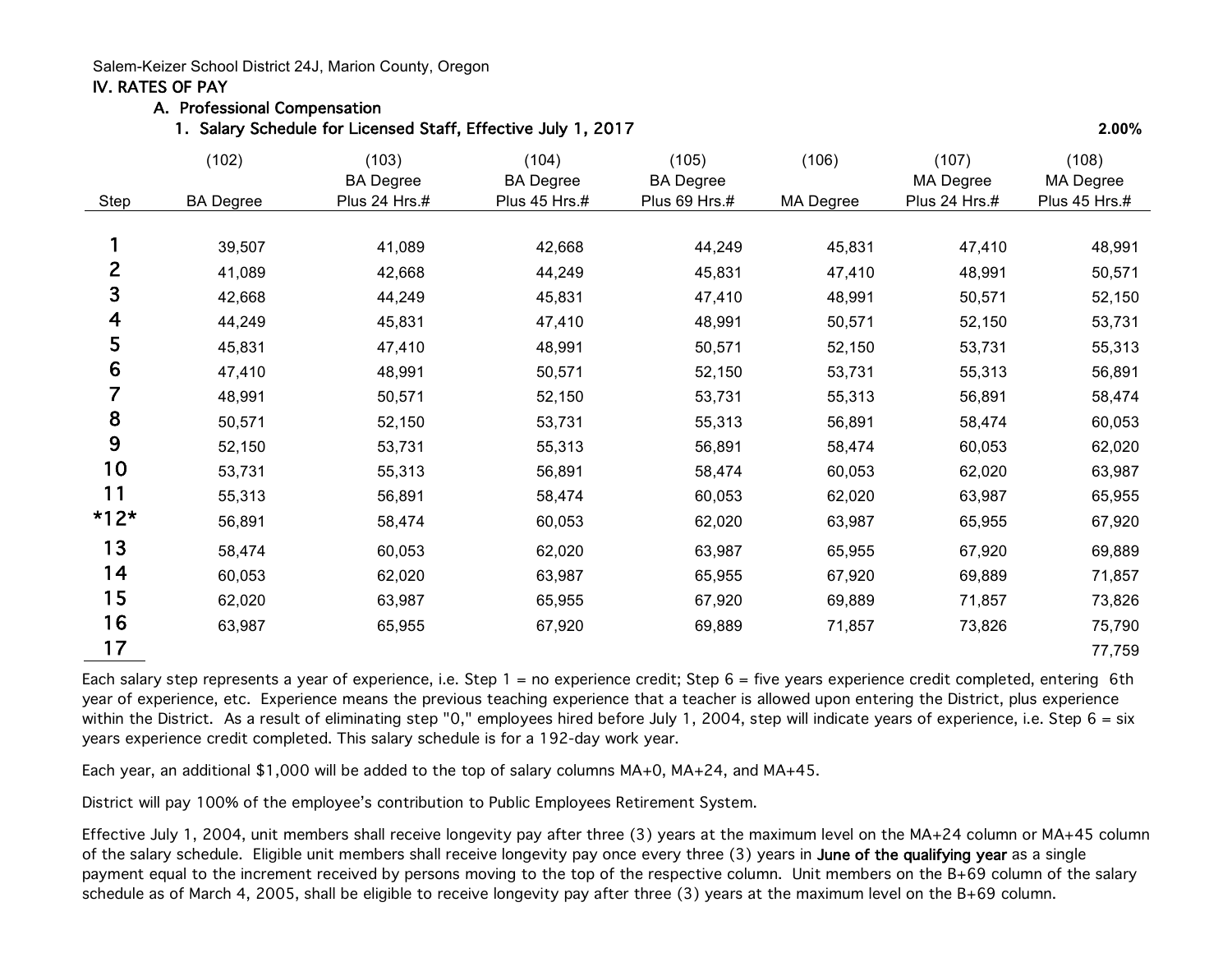School District 24J **Differential Schedule for Employees, 2017-2018, for Activities Marion County County Involving Supervision of Students Beyond the Regular Employee Day** 

| <b>Activity</b> | <b>Club Advisor:</b>                                                                                                             | <b>Middle School:</b>     | <b>High School:</b>       | Middle School:                                                                           | <b>Senior High:</b>                                                                                                                                                                                     |
|-----------------|----------------------------------------------------------------------------------------------------------------------------------|---------------------------|---------------------------|------------------------------------------------------------------------------------------|---------------------------------------------------------------------------------------------------------------------------------------------------------------------------------------------------------|
|                 | If teacher spends 25 hoursor more                                                                                                | <b>Auditorium Manager</b> | <b>Auditorium Manager</b> | Band                                                                                     | Orchestra                                                                                                                                                                                               |
|                 | outside of the regular school hours, and                                                                                         |                           |                           | Choir                                                                                    | (If responsible for a high school                                                                                                                                                                       |
|                 | compensation is not otherwise provided.                                                                                          |                           |                           | <b>Drama</b>                                                                             | musical, a 1.5 differential is added,                                                                                                                                                                   |
|                 |                                                                                                                                  |                           |                           | Orchestra                                                                                | if responsible for full symphony a 5.0                                                                                                                                                                  |
|                 |                                                                                                                                  |                           |                           | Yearbook                                                                                 | differential is added.)                                                                                                                                                                                 |
|                 | (If Model UN activity is at level of No.<br>High's as of 1990-91 as determined by<br>the District, increase differential to 5.0) |                           |                           | <b>Elementary Music</b><br><b>Teachers producing four</b><br>annual concerts plus Spring | <b>Vocational Club Advisors:</b><br><b>Future Business Ldrs. of America</b><br><b>Future Farmers of America</b><br>Voc. Ind. Club of America<br>Distr. Ed. Club of America<br><b>Voc. Culinary Arts</b> |
|                 |                                                                                                                                  |                           |                           |                                                                                          | <b>Middle School:</b>                                                                                                                                                                                   |
|                 |                                                                                                                                  |                           |                           |                                                                                          | <b>Assistant Wrestling</b>                                                                                                                                                                              |
|                 |                                                                                                                                  |                           |                           |                                                                                          | <b>Assistant Volleyball</b>                                                                                                                                                                             |
|                 |                                                                                                                                  |                           |                           |                                                                                          | <b>Assistant Cross Country</b>                                                                                                                                                                          |
| Range           | 902                                                                                                                              | 903                       | 904                       | 905                                                                                      | 907                                                                                                                                                                                                     |
| Differ-         |                                                                                                                                  |                           |                           |                                                                                          |                                                                                                                                                                                                         |
| ential          | $1.5\,$                                                                                                                          | 2.0                       | 2.5                       | 3.0                                                                                      | 4.0                                                                                                                                                                                                     |
| Factor          |                                                                                                                                  |                           |                           |                                                                                          |                                                                                                                                                                                                         |
| Step 1          | 593                                                                                                                              | 790                       | 988                       | 1185                                                                                     | 1580                                                                                                                                                                                                    |
| Step 2          | 616                                                                                                                              | 822                       | 1027                      | 1233                                                                                     | 1644                                                                                                                                                                                                    |
| Step 3          | 640                                                                                                                              | 853                       | 1067                      | 1280                                                                                     | 1707                                                                                                                                                                                                    |
| Step 4          | 664                                                                                                                              | 885                       | 1106                      | 1327                                                                                     | 1770                                                                                                                                                                                                    |
| Step 5          | 687                                                                                                                              | 917                       | 1146                      | 1375                                                                                     | 1833                                                                                                                                                                                                    |
| Step 6          | 711                                                                                                                              | 948                       | 1185                      | 1422                                                                                     | 1896                                                                                                                                                                                                    |
| Step 7          | 735                                                                                                                              | 980                       | 1225                      | 1470                                                                                     | 1960                                                                                                                                                                                                    |
| Step 8          | 759                                                                                                                              | 1011                      | 1264                      | 1517                                                                                     | 2023                                                                                                                                                                                                    |
| Step 9          | 782                                                                                                                              | 1043                      | 1304                      | 1565                                                                                     | 2086                                                                                                                                                                                                    |
| Step 10         | 806                                                                                                                              | 1075                      | 1343                      | 1612                                                                                     | 2149                                                                                                                                                                                                    |
| Step 11         | 830                                                                                                                              | 1106                      | 1383                      | 1659                                                                                     | 2213                                                                                                                                                                                                    |
| Step 12         | 853                                                                                                                              | 1138                      | 1422                      | 1707                                                                                     | 2276                                                                                                                                                                                                    |
| Step 13         | 877                                                                                                                              | 1169                      | 1462                      | 1754                                                                                     | 2339                                                                                                                                                                                                    |
| Step 14         | 901                                                                                                                              | 1201                      | 1501                      | 1802                                                                                     | 2402                                                                                                                                                                                                    |
| Step 15         | 930                                                                                                                              | 1240                      | 1551                      | 1861                                                                                     | 2481                                                                                                                                                                                                    |
| Step 16         | 960                                                                                                                              | 1280                      | 1600                      | 1920                                                                                     | 2559                                                                                                                                                                                                    |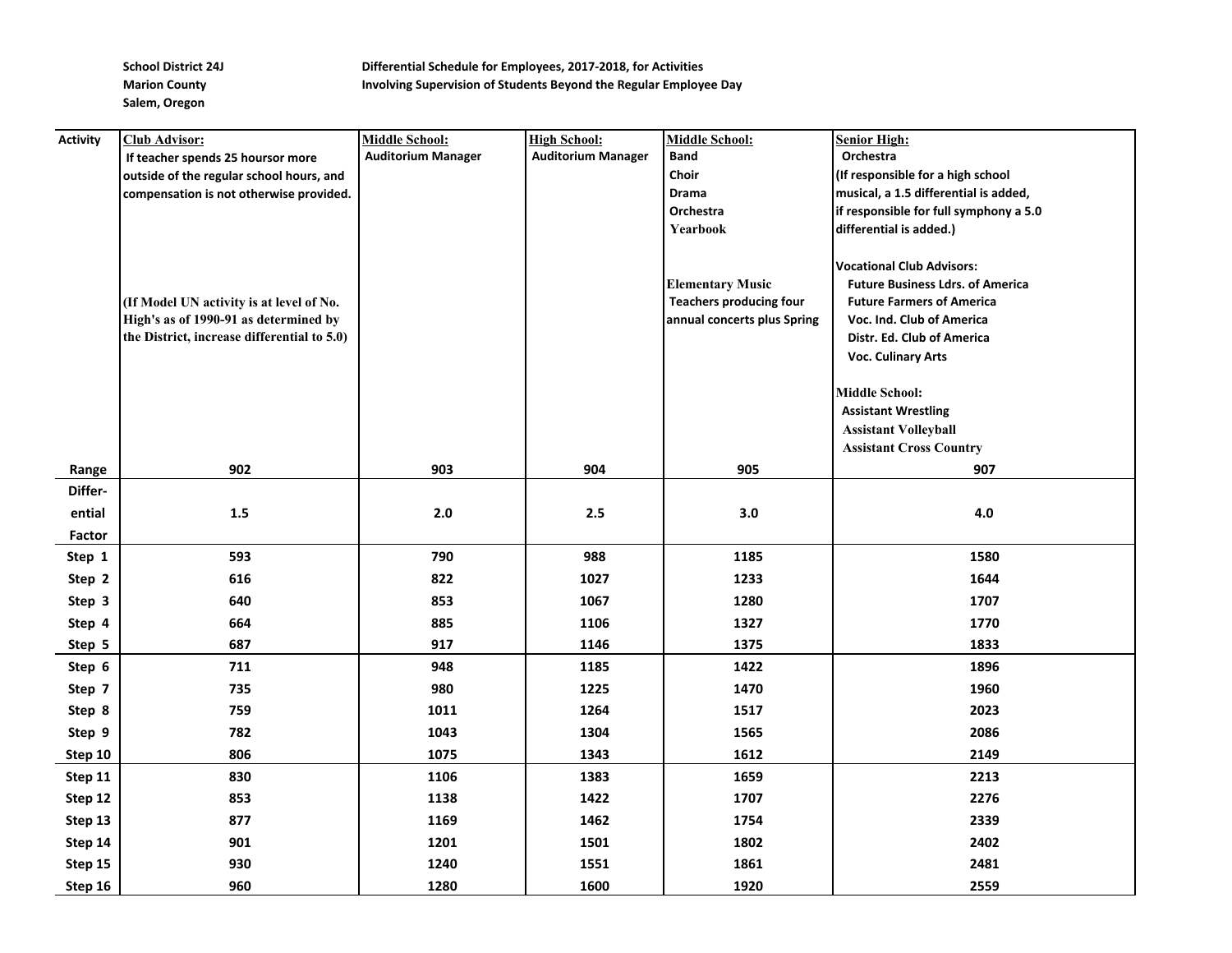| <b>Activity</b> | <b>Middle School:</b>                        | <b>Middle School:</b> | Middle School:      | <b>Senior High:</b>        |
|-----------------|----------------------------------------------|-----------------------|---------------------|----------------------------|
|                 | <b>Assistant Football</b>                    | Wrestling             | Football            | <b>Asst. Volleyball</b>    |
|                 | <b>Assistant Track</b>                       | Volleyball            | <b>Track</b>        | Asst. Baseball             |
|                 |                                              | Intramural            |                     | <b>Asst. Wrestling</b>     |
|                 | <b>Senior High:</b>                          | Coordinator           |                     | Asst. Softball             |
|                 | Technical Director: (If more than two public | <b>Cross Country</b>  |                     | Asst. Track                |
|                 | dramatic productions are approved by the     |                       |                     | <b>Asst. Swimming</b>      |
|                 | principal and are performed, increase        |                       |                     | <b>Asst. Swimming</b>      |
|                 | Technical Director differential to 6.0.)     |                       | <b>High School:</b> | <b>Boys Tennis</b>         |
|                 |                                              |                       | Yearbook            | <b>Girls Tennis</b>        |
|                 |                                              |                       | Newspaper           | <b>Asst. Cross Country</b> |
|                 |                                              |                       |                     | Asst. Soccer               |
|                 |                                              |                       |                     |                            |
|                 |                                              |                       |                     |                            |
|                 |                                              |                       |                     |                            |
|                 |                                              |                       |                     |                            |
|                 |                                              |                       |                     |                            |
| Range           | 909                                          | 911                   | 913                 | 915                        |
| Differ-         |                                              |                       |                     |                            |
| ential          | $5.0\,$                                      | $6.0\,$               | $7.0$               | 8.0                        |
| Factor          |                                              |                       |                     |                            |
| Step 1          | 1975                                         | 2370                  | 2765                | 3161                       |
| Step 2          | 2054                                         | 2465                  | 2876                | 3287                       |
| Step 3          | 2133                                         | 2560                  | 2987                | 3413                       |
| Step 4          | 2212                                         | 2655                  | 3097                | 3540                       |
| Step 5          | 2292                                         | 2750                  | 3208                | 3666                       |
| Step 6          | 2371                                         | 2845                  | 3319                | 3793                       |
| Step 7          | 2450                                         | 2939                  | 3429                | 3919                       |
| Step 8          | 2529                                         | 3034                  | 3540                | 4046                       |
| Step 9          | 2608                                         | 3129                  | 3651                | 4172                       |
| Step 10         | 2687                                         | 3224                  | 3761                | 4298                       |
| Step 11         | 2766                                         | 3319                  | 3872                | 4425                       |
| Step 12         | 2845                                         | 3413                  | 3982                | 4551                       |
| Step 13         | 2924                                         | 3508                  | 4093                | 4678                       |
| Step 14         | 3003                                         | 3603                  | 4204                | 4804                       |
| Step 15         | 3101                                         | 3721                  | 4341                | 4962                       |
| Step 16         | 3199                                         | 3839                  | 4479                | 5119                       |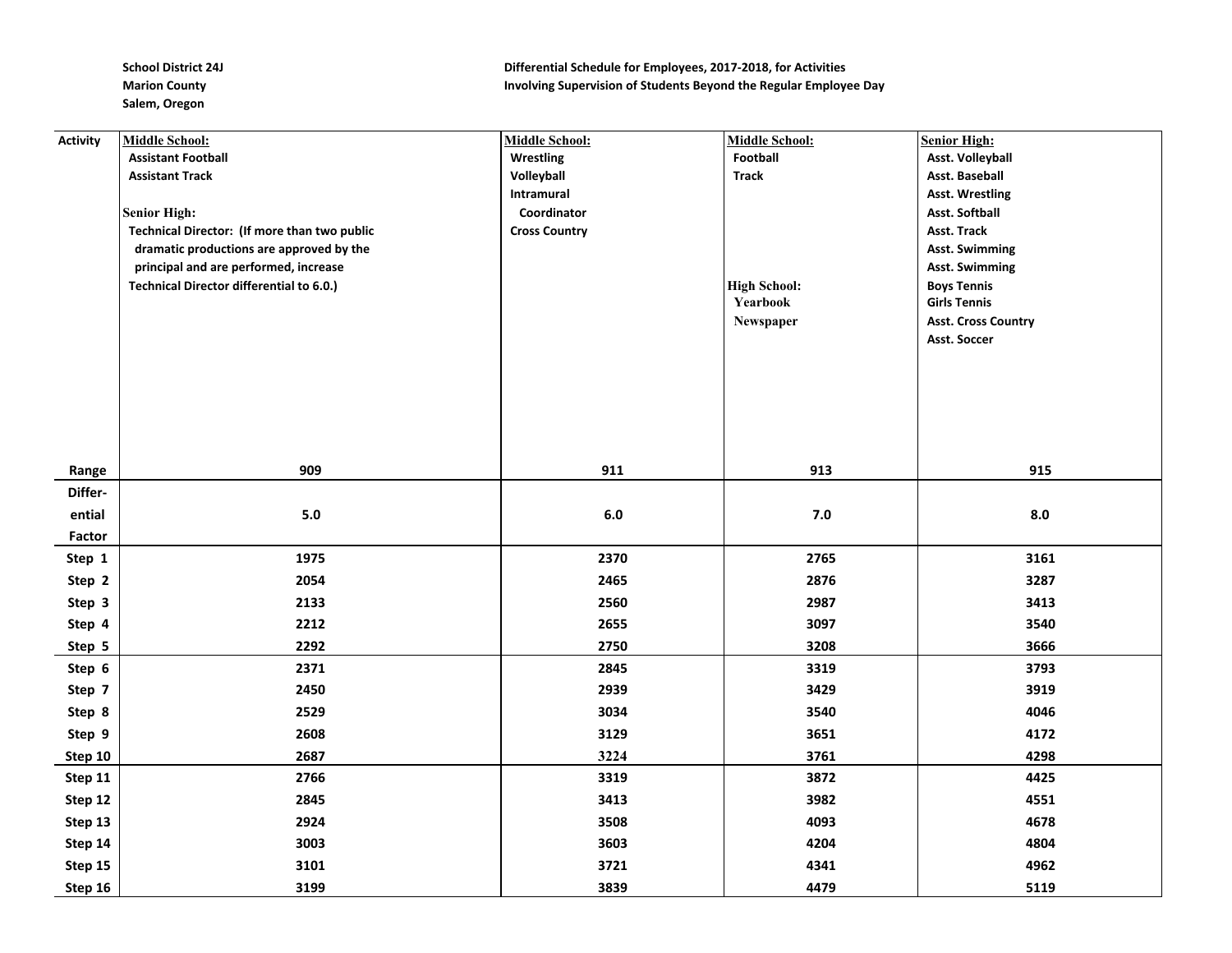| <b>Activity</b>  | <b>Senior High:</b>                                                                                 | <b>Senior High:</b>       | <b>Senior High:</b> |
|------------------|-----------------------------------------------------------------------------------------------------|---------------------------|---------------------|
|                  | <b>Asst. Football</b>                                                                               | <b>Head Cross Country</b> | Speech (if          |
|                  | Asst. Basketball                                                                                    | <b>Head Volleyball</b>    | responsible         |
|                  | Speech (If responsible for debate team participation in inter-scholastic                            | <b>Head Soccer</b>        | for adjudicated     |
|                  | competition or adjudicated speech tournaments in excess of 10, increase                             | (Boys-Girls)              | speech tournament   |
|                  | differential to 11.0.)<br>Vocal Music (If responsible for a high school musical, a 1.5 differential |                           | in excess of 10)    |
|                  | is added.)                                                                                          |                           |                     |
|                  | Band (If responsible for a high school musical, a 1.5 differential is added.                        |                           |                     |
|                  | If band participates in 5 or more adjudicated marching contests, 2 of                               |                           |                     |
|                  | which must be field performances and 1 of which must be a parade, a 5.0                             |                           |                     |
|                  | differential is added.)                                                                             |                           |                     |
|                  | <b>Drill Team</b>                                                                                   |                           |                     |
|                  | <b>Color Guard</b>                                                                                  |                           |                     |
|                  |                                                                                                     |                           |                     |
|                  |                                                                                                     |                           |                     |
|                  |                                                                                                     |                           |                     |
|                  |                                                                                                     |                           |                     |
| Range<br>Differ- | 917                                                                                                 | 920                       | 921                 |
|                  |                                                                                                     |                           |                     |
| ential           | 9.0                                                                                                 | 10.5                      | 11.0                |
| Factor           |                                                                                                     |                           |                     |
| Step 1           | 3556                                                                                                | 4148                      | 4346                |
| Step 2           | 3698                                                                                                | 4314                      | 4520                |
| Step 3           | 3840                                                                                                | 4480                      | 4693                |
| Step 4           | 3982                                                                                                | 4646                      | 4867                |
| Step 5           | 4125                                                                                                | 4812                      | 5041                |
| Step 6           | 4267                                                                                                | 4978                      | 5215                |
| Step 7           | 4409                                                                                                | 5144                      | 5389                |
| Step 8           | 4551                                                                                                | 5310                      | 5563                |
| Step 9           | 4694                                                                                                | 5476                      | 5737                |
| Step 10          | 4836                                                                                                | 5642                      | 5910                |
| Step 11          | 4978                                                                                                | 5808                      | 6084                |
| Step 12          | 5120                                                                                                | 5974                      | 6258                |
| Step 13          | 5263                                                                                                | 6140                      | 6432                |
| Step 14          | 5405                                                                                                | 6306                      | 6606                |
| Step 15          | 5582                                                                                                | 6512                      | 6822                |
| Step 16          | 5759                                                                                                | 6719                      | 7039                |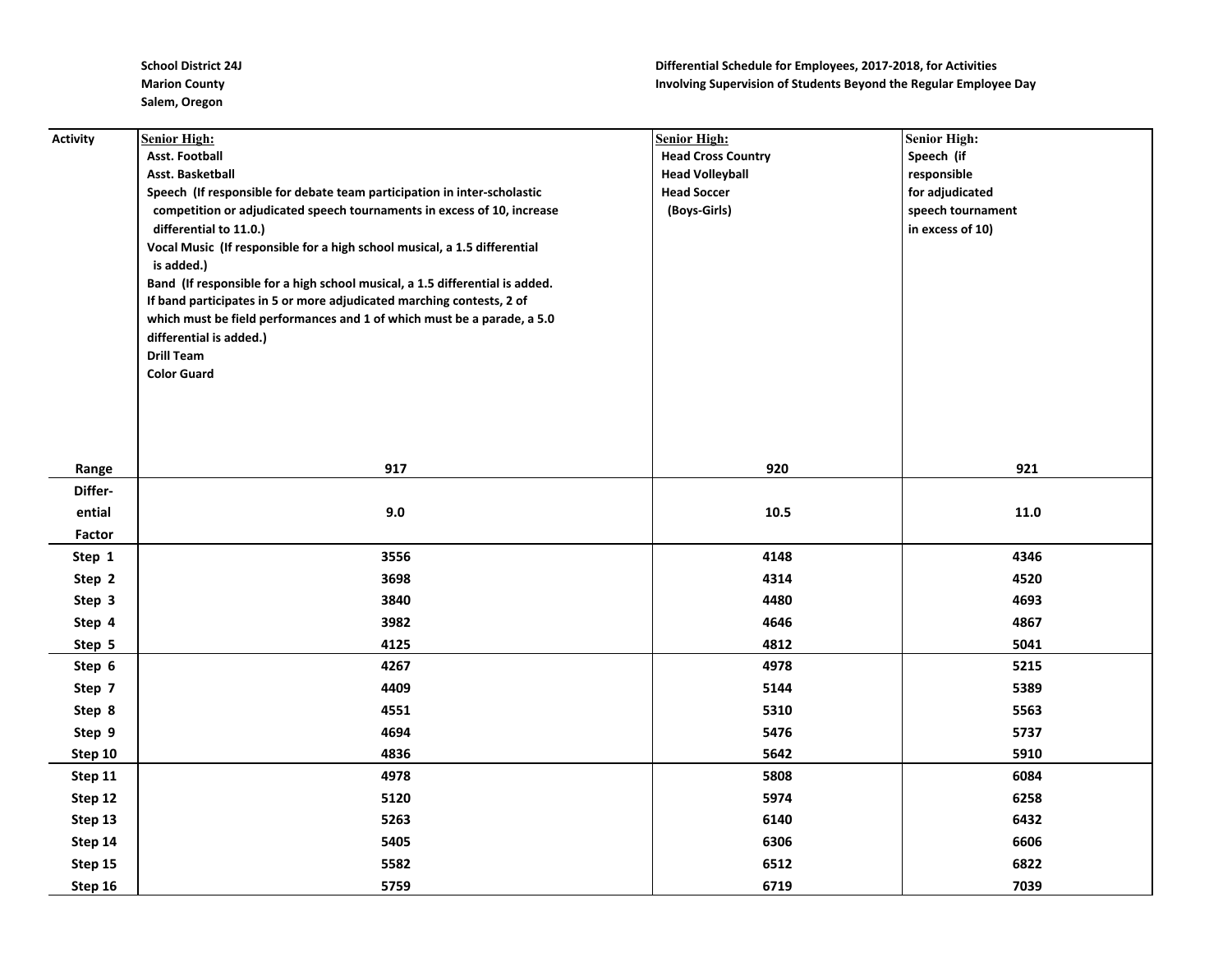School District 24J **Differential Schedule for Employees, 2017-2018, for Activities Marion County Marion County** *Involving Supervision of Students Beyond the Regular Employee Day* 

| <b>Activity</b> | <b>Senior High:</b>                              | <b>Senior High:</b>   | <b>Senior High:</b>    |
|-----------------|--------------------------------------------------|-----------------------|------------------------|
|                 | Drama Director (If responsible for a high        | <b>Head Baseball</b>  | <b>Head Basketball</b> |
|                 | school musical, a 1.5 differential is added.     | <b>Head Wrestling</b> | (Boys-Girls)           |
|                 | If more than 2 public dramatic productions       | <b>Head Softball</b>  | <b>Head Football</b>   |
|                 | are approved by the principal and are per-       | <b>Head Track</b>     |                        |
|                 | formed, increase Director differential to 14.0). | <b>Head Swimming</b>  |                        |
|                 |                                                  | Rally                 |                        |
|                 |                                                  |                       |                        |
|                 |                                                  |                       |                        |
|                 |                                                  |                       |                        |
|                 |                                                  |                       |                        |
|                 |                                                  |                       |                        |
|                 |                                                  |                       |                        |
|                 |                                                  |                       |                        |
|                 |                                                  |                       |                        |
|                 |                                                  |                       |                        |
| Range           | 922                                              | 923                   | 927                    |
| Differ-         |                                                  |                       |                        |
| ential          | 11.5                                             | 12.0                  | 14.0                   |
| Factor          |                                                  |                       |                        |
| Step 1          | 4543                                             | 4741                  | 5531                   |
| Step 2          | 4725                                             | 4931                  | 5752                   |
| Step 3          | 4907                                             | 5120                  | 5974                   |
| Step 4          | 5089                                             | 5310                  | 6195                   |
| Step 5          | 5271                                             | 5500                  | 6416                   |
| Step 6          | 5452                                             | 5689                  | 6637                   |
| Step 7          | 5634                                             | 5879                  | 6859                   |
| Step 8          | 5816                                             | 6069                  | 7080                   |
| Step 9          | 5997                                             | 6258                  | 7301                   |
| Step 10         | 6179                                             | 6448                  | 7522                   |
| Step 11         | 6361                                             | 6638                  | 7744                   |
| Step 12         | 6542                                             | 6827                  | 7965                   |
| Step 13         | 6725                                             | 7017                  | 8186                   |
| Step 14         | 6906                                             | 7206                  | 8407                   |
| Step 15         | 7132                                             | 7442                  | 8683                   |
| Step 16         | 7359                                             | 7678                  | 8958                   |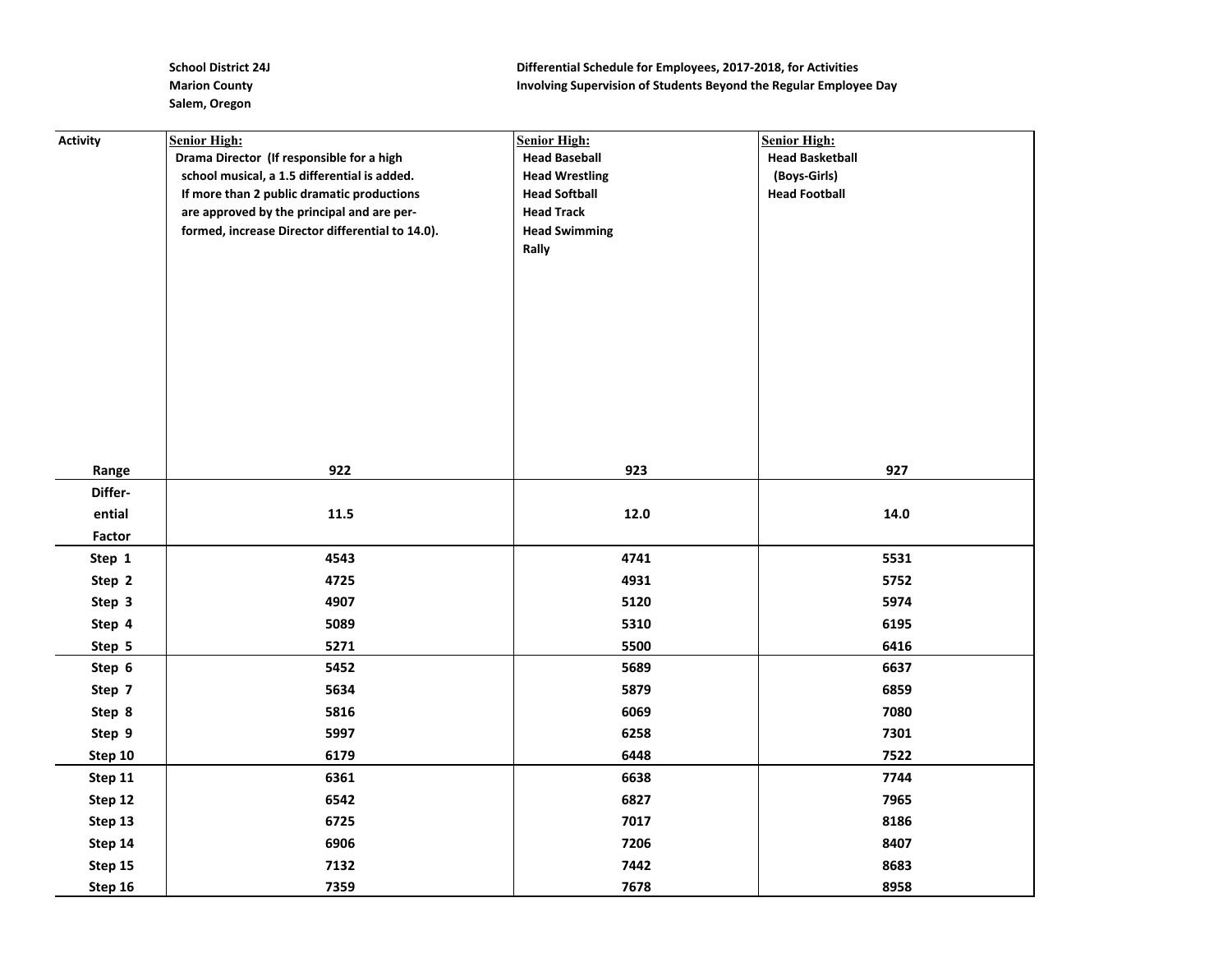Memorandum of Understanding Between Salem Keizer Education Association And Salem-Keizer School District

RE: Association Vice President Leave

Upon the request of the Association, the Salem-Keizer School District (District) and the Salem Keizer Education Association (Association) have agreed to provide an unpaid leave of absence for one (1) District licensed staff to serve as Association Vice President for the life of the current Collective Bargaining Agreement July 1, 2017 - June 30, 2021. The unpaid leave of absence will correspond with the terms of office of the elected officer.

- 1. Such leave guarantees return to the same position or to a comparable position. Upon return to a District position, the SKE A officer shall be placed on the salary schedule at the level which they would have achieved had they remained actively employed in the District. Furthermore, the officer shall accrue all benefits in the same manner that they would have accrued benefits had they remained actively employed in the District.
- 2. This unpaid leave shall be for the officer to carry out the statutory duties of the Association as exclusive representative in collective bargaining, contract administration, grievance processing during the life of the contract, and related activities bearing a direct relationship to labormanagement relationships between the Association and the District.
- 3. The District will act as paymaster to the Vice President and provide salary payments in the same manner and form that the Officer would have received as an active employee at the same step as appropriate. The Association shall reimburse the District the actual total cost (salary, payroll, and fringe benefits) of the Vice President's salary and benefits.
- 4. The District agrees to process the differential salary provided to the SKEA Officer by the Association as a part of their salary which the Association will reimburse. It is understood that this proposal will not result in any added costs for the Employer, and the Association agrees to hold the Employer harmless from any legal liability that might result from these provisions.
- 5. This agreement is for the period July 1, 2017 June 30, 2021

 $\Box$ For the Association For the District

 $\frac{1}{2}$ 

Date Date Date Date Date Date Date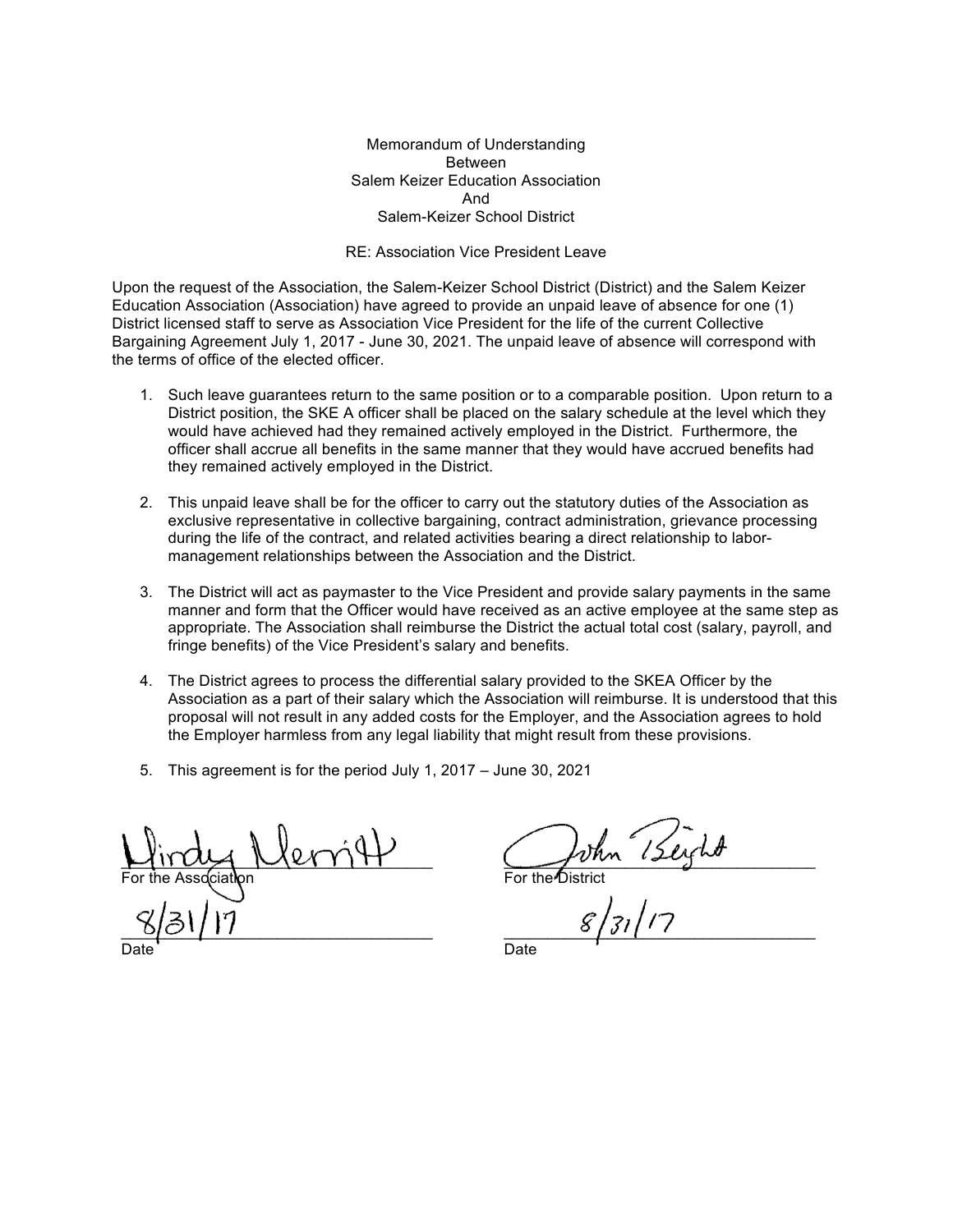Memorandum of Understanding Between Salem Keizer Education Association And Salem-Keizer School District

RE: Grading day meeting blackout

The parties have agreed that during the time elementary teachers in grades K-5 are completing the Elementary Progress Reports (EPR), (this excludes teachers who are not completing EPR's) certain building wide meetings will be eliminated (excluding annual/re-evaluation IEP meetings, SST meetings, and/or emergency meetings) to allow time for completion of this task. The four contract days prior to fall and winter grading will be annually for the period of this agreement.

This agreement does not preclude required meetings that are held during "early release" or "release time" scheduled in focus schools.

Focus schools may also flip the mandatory meetings if it is beneficial to work on the EPR during the "release time" and have the mandatory meetings after what would be student contact time. The final determination of when meetings will be held resides with the Principal, as long as the overall time exchanged is balanced out.

This agreement is for the period July 1, 2017 – June 30, 2021

\_\_\_\_\_\_\_\_\_\_\_\_\_\_\_\_\_\_\_\_\_\_\_\_\_\_\_\_\_\_\_\_\_\_\_\_ \_\_\_\_\_\_\_\_\_\_\_\_\_\_\_\_\_\_\_\_\_\_\_\_\_\_\_\_\_\_\_\_\_\_\_\_ For the Association For the District  $\frac{8}{7}$ 

Date **Date** Date **Date** Date **Date**